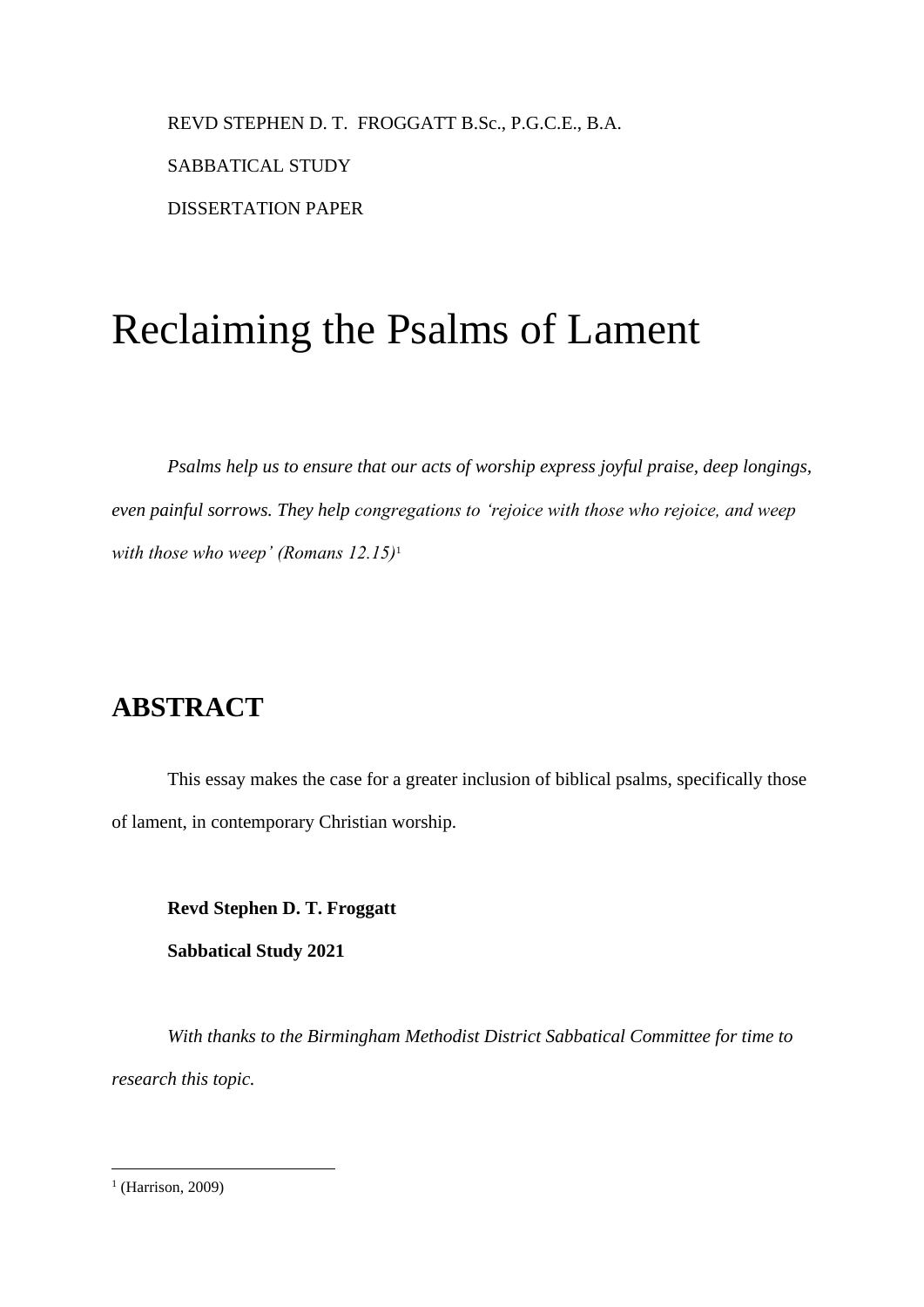## **CONTENTS**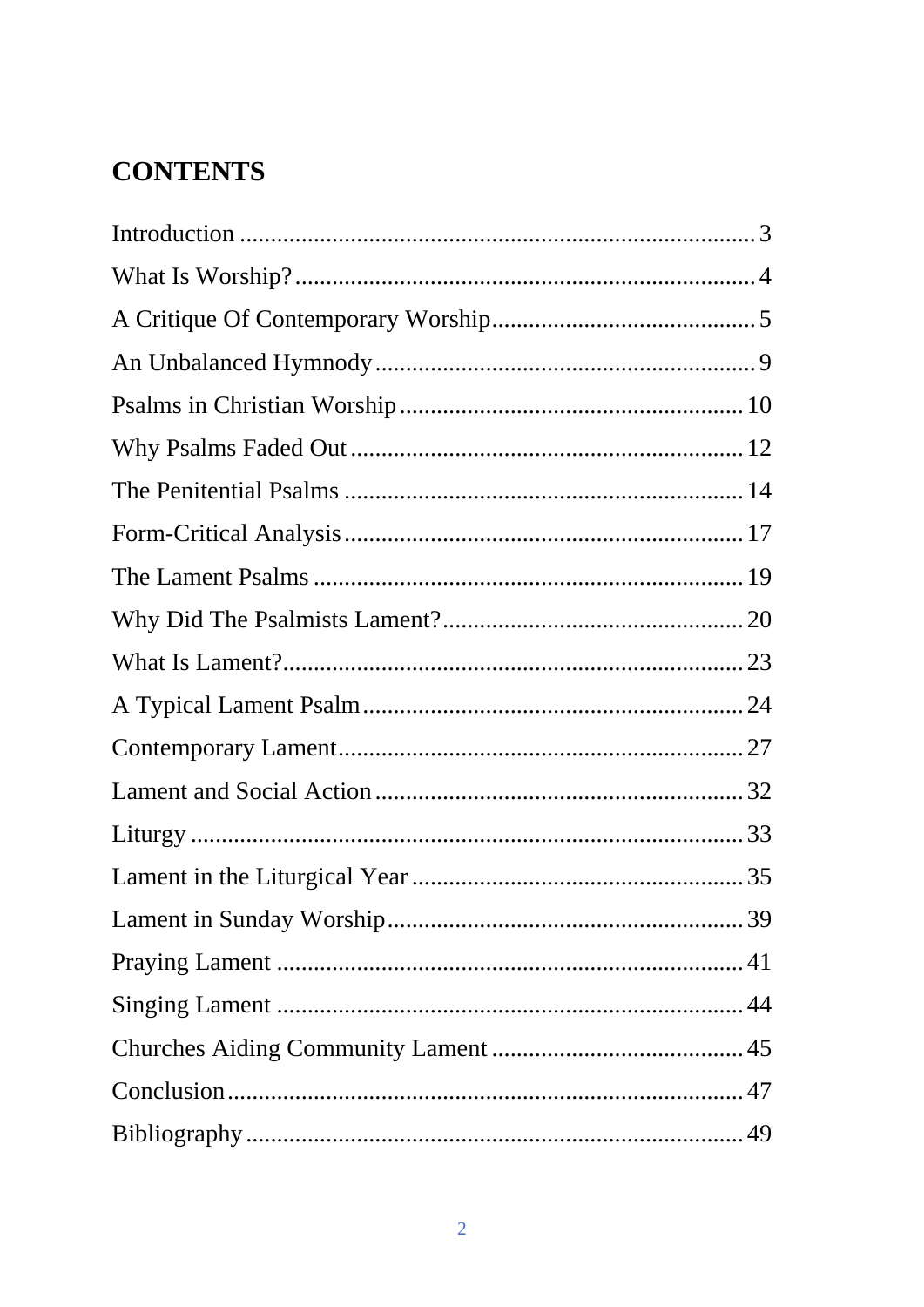### **INTRODUCTION**

*Why blame the dark for being dark? It is far more helpful to ask why the light isn't as bright as it could be.*<sup>2</sup>

In the early stages of planning this essay, I shared with some congregations the theme of the study. Almost invariably the response was "Lament? Why would anyone want to lament?"

Then along came COVID-19 early in 2020. Churches found themselves facing completely unprecedented situations with buildings closed everywhere, bans on singing and gathering in person, enforced mask wearing, hand sanitising and social distancing - all because of this invisible yet life-threatening enemy.

Suddenly people found themselves needing to shout out "Why, God, why?" But the language of lament was not a familiar one, and few people had the words to pray. Our comfortable world had been wrenched apart. Our easy orientation had become bewildering disorientation.

And the people in these churches did not know what to do.

Elsewhere around the world, this was "just" another crisis. Congregations were used to calling out to God and expressing their angers, fears and discomforts, just as they had always done when life's challenges hit them hard. Their pandemic was the same as ours, but their response was completely different. They knew how to sing their lament psalms.

<sup>2</sup> (Bell, 2012)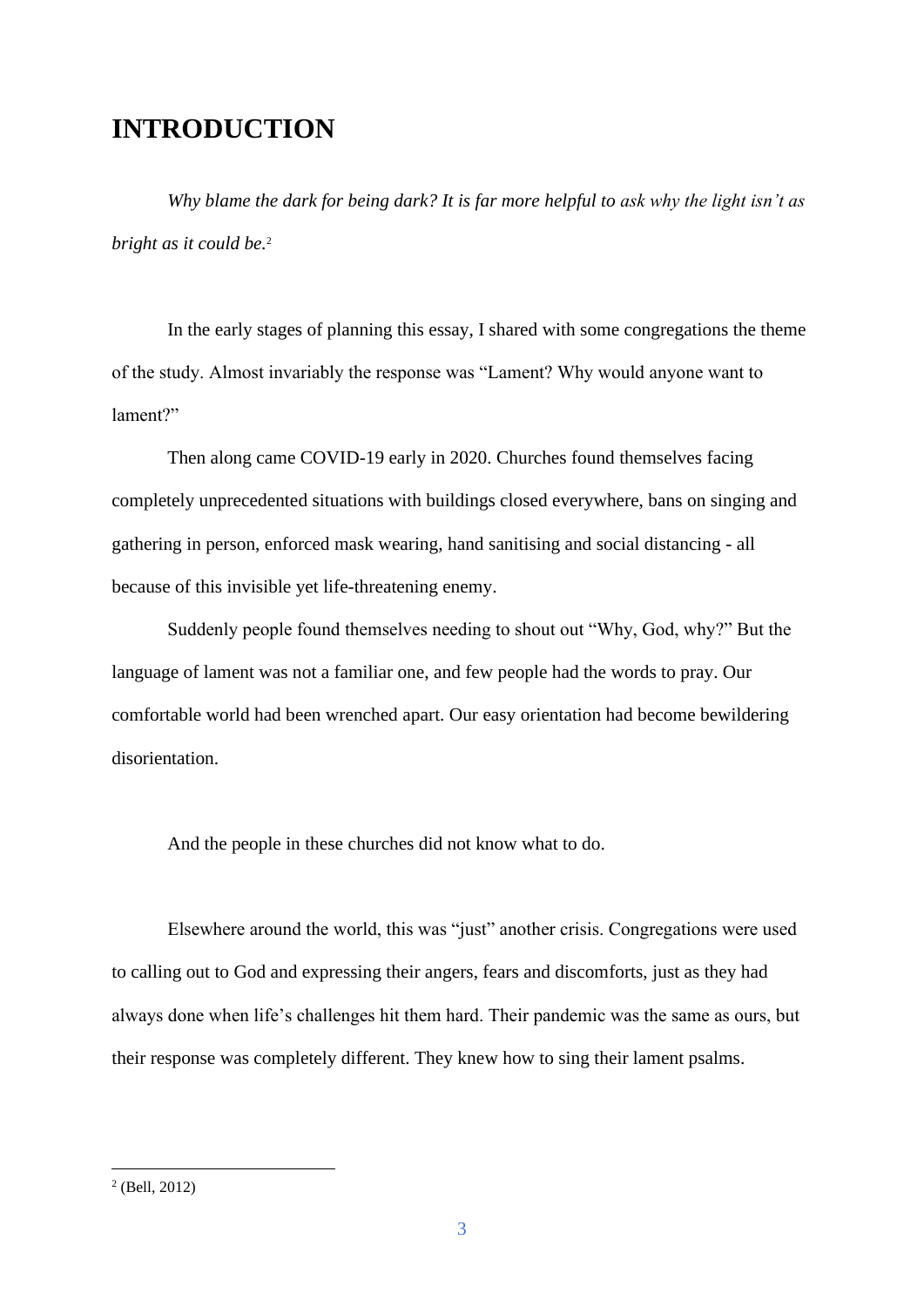### **What Is Worship?**

Worship is foremost about what we bring to God. As some have said, Worship is about us bringing God's "worth-ship". In times of worship, then, we bring our full selves, warts and all, in a vulnerable and sacrificial gesture that may be costly to us but is appropriate in our own sense of offering what we believe God to be worthy of receiving.

Let us not fall into the trap of seeking what worship 'does for us'. Let us not enter worship with an expectation of how it makes us feel, or how our mood may be changed. Certainly, these can, and typically are, the results of sincere worship, but they are not the purpose of worship, and so worship should never be assessed on how it makes us feel. To say "I didn't get much out of worship today" is tellingly more about us and our priorities than about what we are willing to bring to God.

Of course, it may be that we come with a heart of praise. That's great, and that's what we bring. It may be that we come wanting to make our confession in our worship. Again, that's fine too. May be, however, we come not knowing how to worship, because we are in such a place where words seem inadequate. Maybe we simply want to "groan" wordlessly, even silently, as we acknowledge honestly before God who we are and how we are today.

In any congregation, there are as many back stories as there are people present. Each person comes with their own 'baggage' of stories, pains, hopes, fears, excitements, doubts, joys, sorrow and worry. To assume that everyone is at the same place spiritually is naive if not disingenuous. It is not enough for a worship leader to invite those present to leave all their baggage at the door in order that a sense of uniformity might be claimed - the baggage must be an essential part of what all are invited to offer in their worship. Worship is then more honest and sincere - for it is not for us to be anything but honest and sincere before God.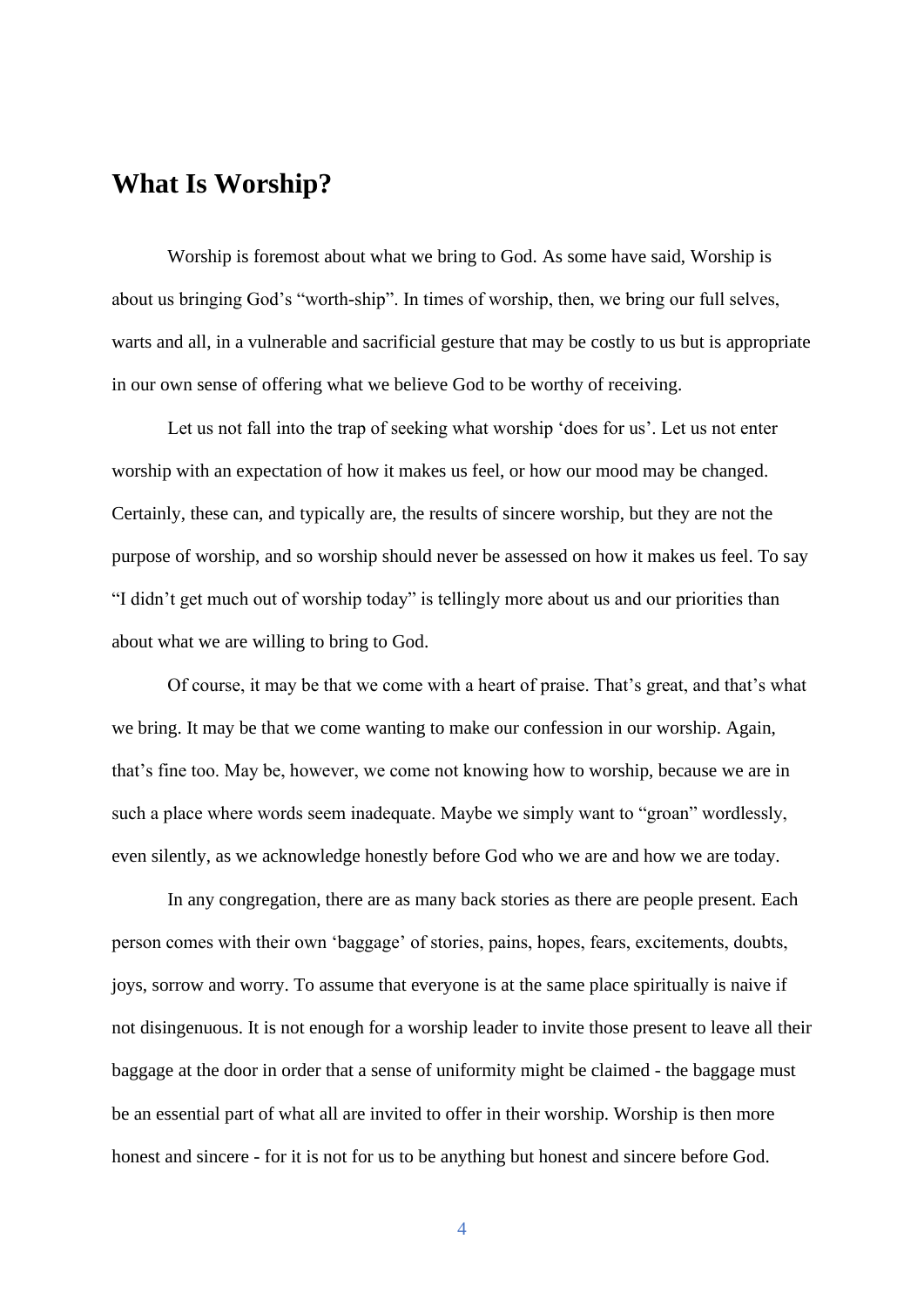### **A Critique Of Contemporary Worship**

*What follows is a critique of a direction of travel of much contemporary Christian music today. While it is easy to be critical, and say about a church service "I wouldn't have done it like that", this section tries to be more specific about the worst excesses of the 'modern' Christian worship scene and where they seem to be going. Thankfully no single church in my own experience, whether visited in person, viewed online or even heard about anecdotally, is 'guilty' of all the following, but I have encountered examples of all these, and so I simply offer a word of warning.*

One of the imbalances of much contemporary Christian worship is the unrelenting focus on the last three days of Jesus' life on earth - from Good Friday to Easter Sunday. In what is almost becoming a self-parody, a disproportionate amount of the sections called "a time of worship" tends to go on and on about "Jesus died for me" or "Jesus took my sins on the cross". Little, if any, reference is made to the years of Jesus' ministry and teaching about the Kingdom of God. Little, if any, reference is made to the many Gospel themes of addressing injustices to the poor and marginalised. Little, if any, reference is made to the love of enemies. Questionable lyrics about "love for Jesus" have long been caricatured in the "Jesus is my boyfriend" memes, but new songs seem to do little to redress this. Encouragements to address social injustices seem non-existent. One currently-popular worship song spends the greatest part of its lyrics repeating the idea about the name of Jesus being 'beautiful' (Chorus 1), 'wonderful' (Chorus 2) or 'powerful' (Chorus 3), suggesting that repeating the name "Jesus" over and over again in an ecstatic fashion is itself worship -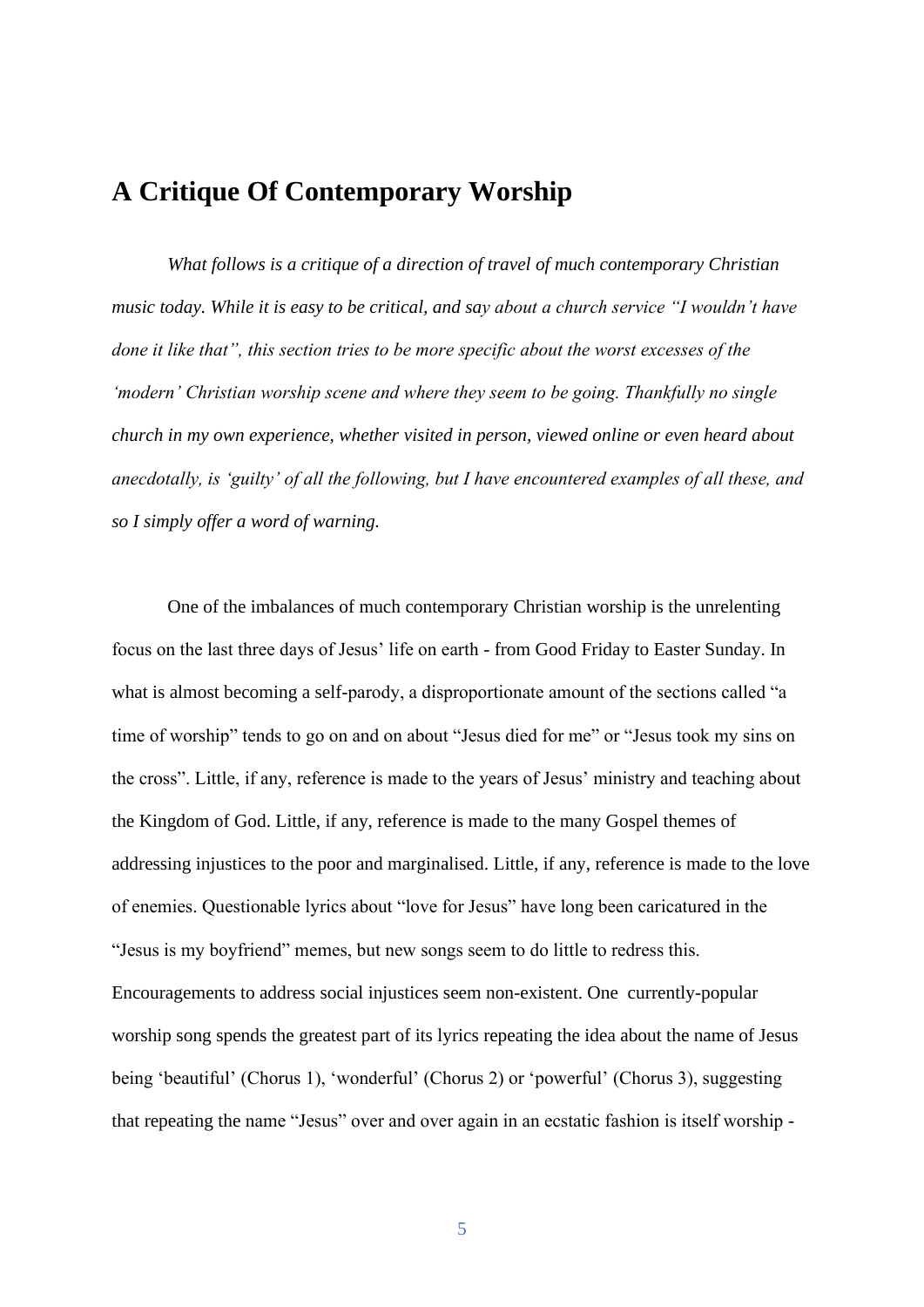although this has more in common with Hare Krishna mantra chanting than the long traditions of Western Christianity.

Another imbalance in much of contemporary church services is the relentlessly upbeat nature of the music and teaching. Worship leaders seem obligated to whip up an emotional response through their seemingly pained expressions of ecstatic singing, the "Spirit-led" modulations into new keys which miraculously affect all the musicians at the same time, the 'spontaneous' prayer utterances spoken over carefully-rehearsed atonal chords on the keyboard, and the insistence from those who are next to take up the microphone that any such worship time was "precious", "special" or "powerful". EVERY. TIME. Talks seem to be less about biblical exegesis but more about psychological self-help, spotted with Bible proof texts that rarely give any consideration to their original context or meaning. Even testimonies are only welcomed if the one speaking can tell of a past involving alcohol, drugs, violence or gambling - ironically the worse the better - or even something as mundane as a period of unemployment, provided it has the obligatory 'happy ending'.

Worshippers are invited to "leave your problems at the foot of the cross" or even "leave all your worries outside the church" so that they too can join in with the relentless happiness of it all. There is no space for someone who hasn't got it all together. There is no acknowledgement of those who are struggling through a time of grieving, or who are unhappily single, or in a bad relationship, or whose income has stopped, or who has faced yet another disappointment at the fertility clinic. There is no acknowledgement of any problems at all - indeed those with problems are simply advised to have more faith, to pray harder, or to have others pray for them so that the problems go away. Any people who come with a problem are themselves seen as problematic because they are "not being a good witness for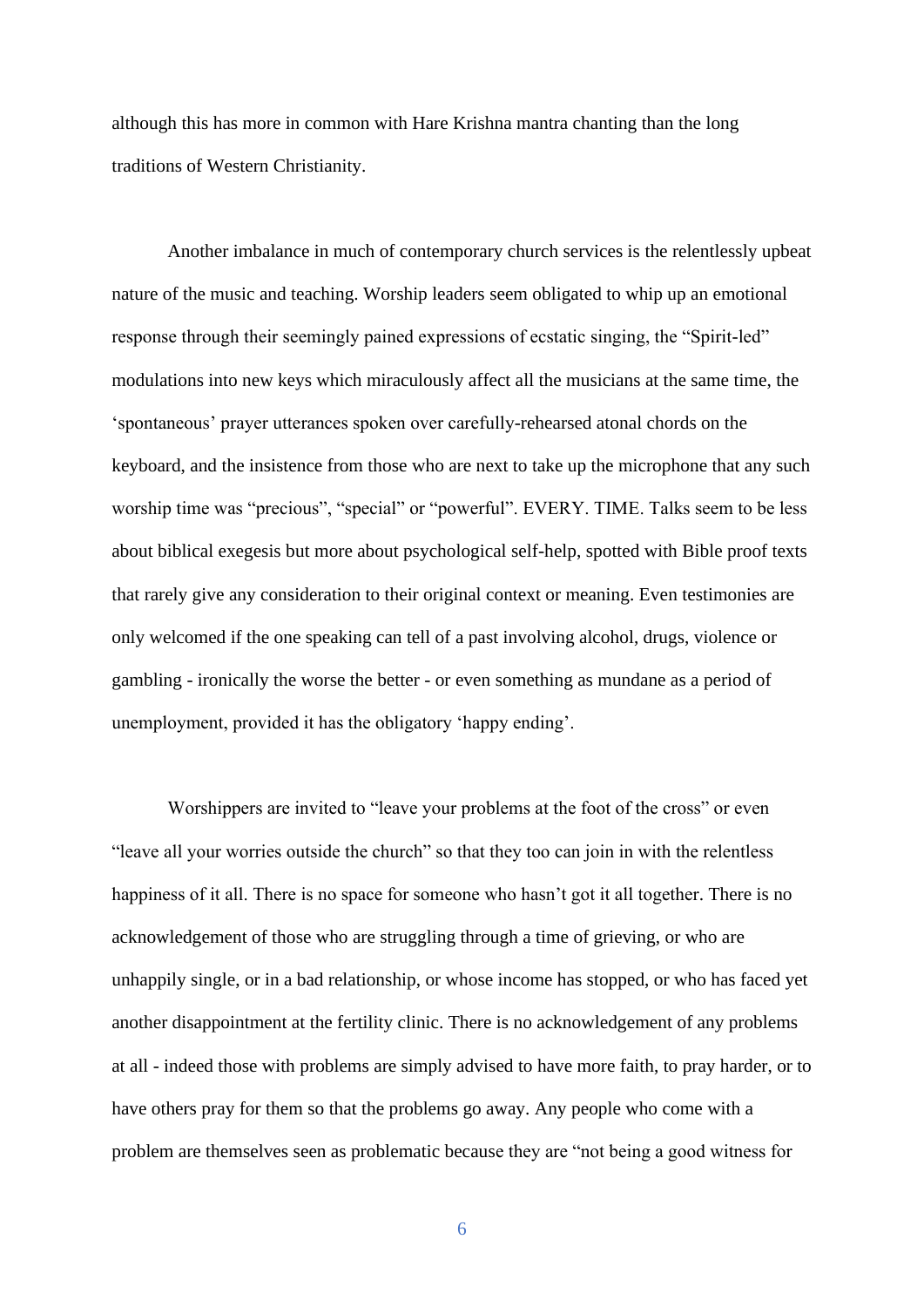Jesus". A too-literal interpretation of the injunction to "rejoice in the Lord always" has not helped things here.

A third imbalance is in the nature of church itself, whose behaviours seem to be more self-serving than anything else. The chief aim seems always to raise money in order to pay the church bills. The second aim, necessary to achieve the first, is the desire to increase members. A third aim is then to approach those members to undertake the various practical tasks necessary to run and maintain that church using the money raised. This circular referencing then determines whether or not the church is "successful" - i.e. whether the numbers are great enough to provide the income needed to pay its bills. If the members themselves are not providing the income, then the buildings are let out commercially to external organisations - a move which is laughably seen as "missional". For some churches, that is their entire existence - the people gather, they give money, the bills are paid, the people gather the following week and the cycle repeats. Such churches have become little more than social clubs which offer essentially just the opportunity for folk to meet up with their friends each week. "Mission", "Discipleship" and "Evangelism" are generally either passive activities (e.g. via posters on the wall) or activities ticked off via donations to other charities.

Healthier churches have prayer cells or house groups which meet in members' homes - although the principle of 'grow and split' (growing from 6 members to 12 then splitting in two) seems to have been lost, and many have slipped into a very comfortable sort of bookclub-with-cake where the emphasis is on 'fellowship' rather than on biblical challenge or accountability.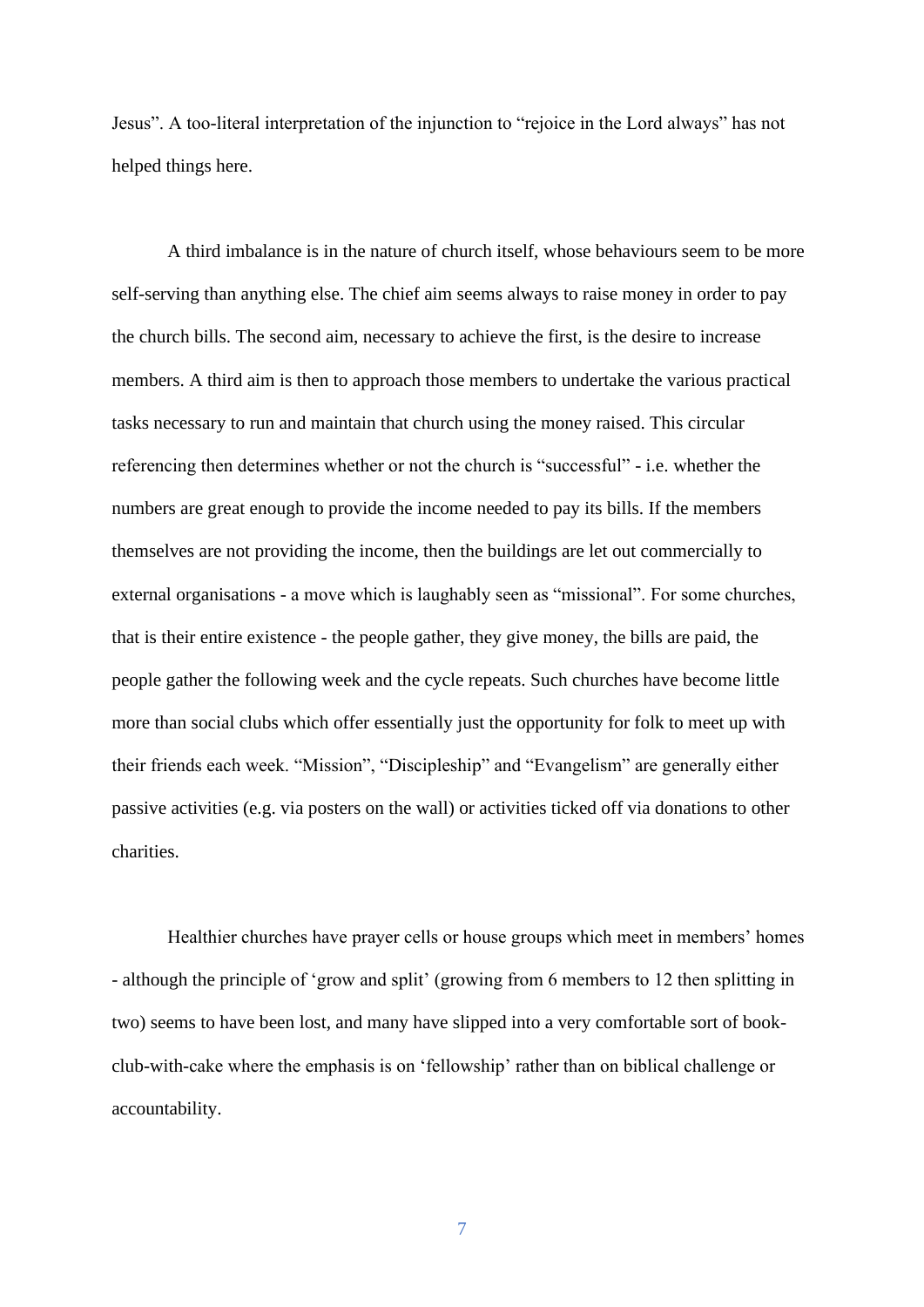The church model currently suffers from being spread too thin - too many churches in one area, of different denominations or even the same denomination - so that many members drive past one or more churches on the way to their preferred option. Fingers are often pointed in envy to churches who are numerically growing "because they teach the Bible" but which on closer inspection are simply peddling easy answers to life's complex questions via a literal reading of Scripture - one which brings everything down to a guilt-driven system based on an ill-defined notion of 'sin'. Teaching in such churches is typically clear-cut, offering black-and-white interpretations which leave no room for nuance; "The Bible clearly says" is a hallmark phrase. Consequently God is presented as being completely understood rather than mysterious, removing all opportunities for questions from those attending. When a member leaves because they find it lacking in depth, mysticism or authenticity, two more members come to take their place amongst the easy answers.

Occasionally the church's happy social club gets thrown into complete disarray by a crisis such as the death of a young member. The congregation is perplexed because they prayed the person would get better. They can't understand it because the person who died was a Christian and surely Christians are supernaturally protected. The congregation is confused because the much-quoted verses about "God's plans to prosper you and not to harm you" or "God working for good in all things" really don't seem to fit at all.

The problem is that the church has so forgotten what lament is all about that it cannot even remember to look it up again. There is no language, never mind liturgy. The church has been living on dry land for so long that when it falls into deep water it doesn't even recognise the water, never mind recall how to swim. When the person in crisis needs the church the most, the church is impotent.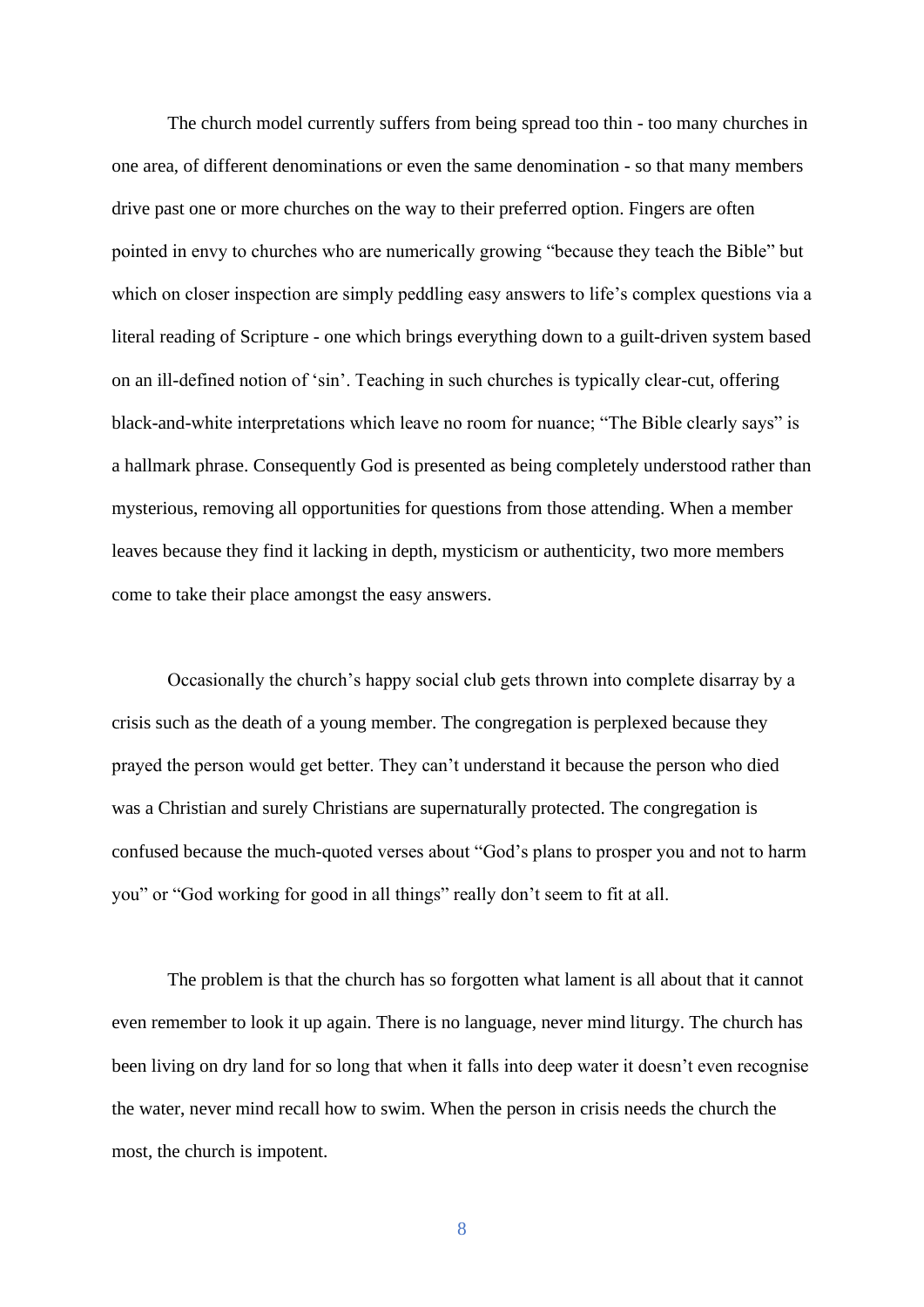### **An Unbalanced Hymnody**

Joshua Strickler<sup>3</sup> has done the analysis of ten years of the most widely-used contemporary Christian Worship songs as reported to CCLI. Even with a willingness to admit the vaguest link to a lament form, he was unable to find even a single contemporary Christian song that might be included as a song of lament.

The HymnQuest database currently features over 34,000 hymns and songs, from which a search for 'lament' produces just 52 results. Furthermore, since many of these do not fit the 'lament psalm' style, at most 34 of them could be considered as true lament songs - or 0.1% of the total.

To put this into context, when a typical hymnbook has no more than about 750 hymns and songs, or even 1000 in the big volumes, one could expect only about 1 song at most to be suitable for use as a lament, although this is reduced by the fact that many of the lament songs listed in HymnQuest are in personal compilations of poetry by the author rather than mainstream hymnbooks. The Methodist Church's latest hymn book, Singing the Faith, is perhaps at the leading edge in this regard when it offers a whol section of lament songs ("Conflict, Suffering and Doubt") of which particular relevant examples can be found at 630, 632, 640, 642, 643 and 644, with additional examples elsewhere in the book at 421, 433, 700 and 724).

In most Contemporary Christian Worship, when the songs are chosen from 'popular worship songs' rather than from a slightly more balanced hymnody in a published hymn book, the chance of picking a lament song would seem to be almost zero.

All this is to be considered against the range of themes represented in the first hymnal - the Psalter - in which the theme of Lament was the one with the *greatest* number of songs.

<sup>3</sup> (Strickler, 2015)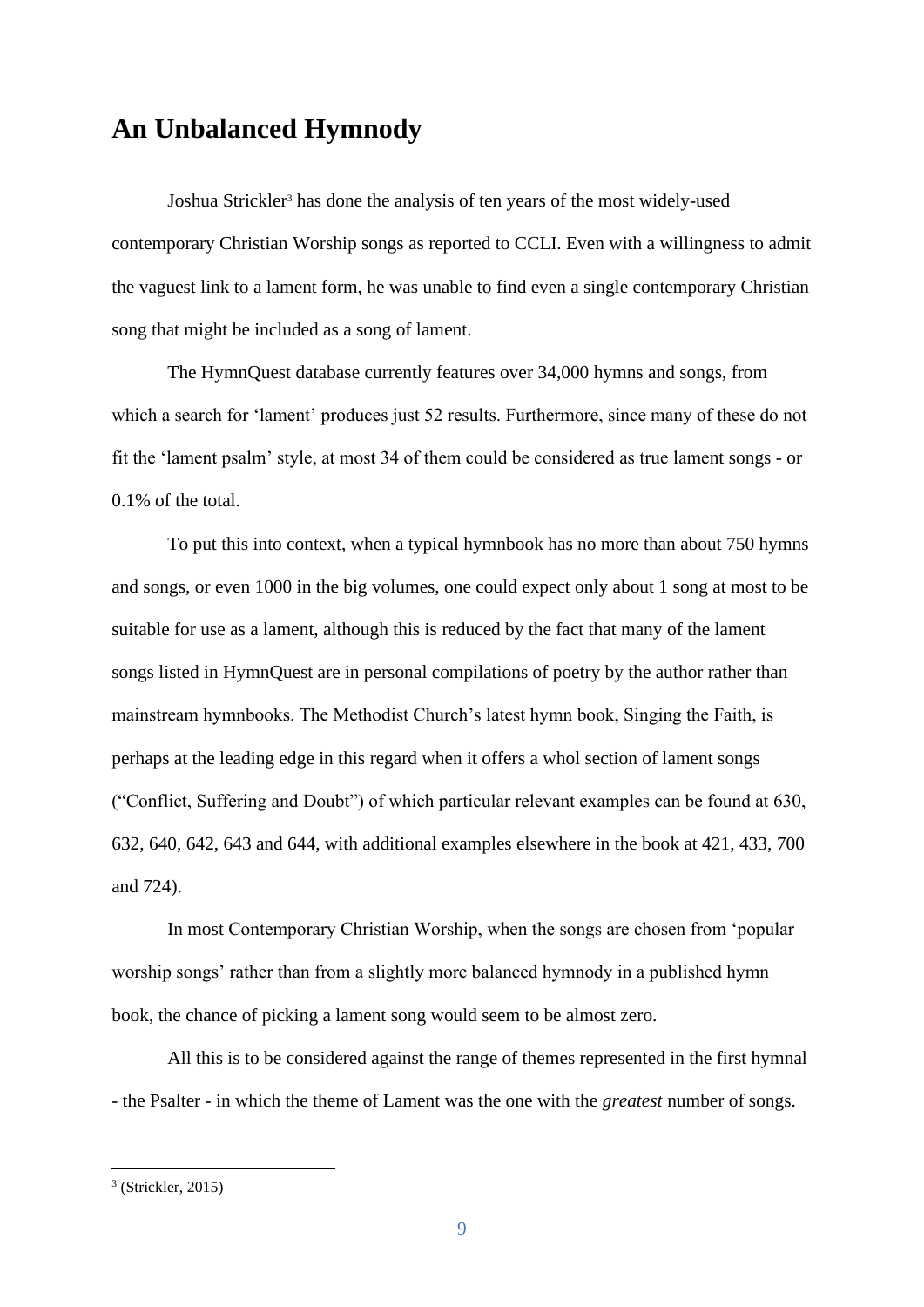### **Psalms In Christian Worship**

The Psalter is a Jewish song book, so why is it used in Christian worship at all? For a start, Jesus was a Jew, and he knew the Psalter well, quoting it often. It is not difficult to find Psalm references scattered throughout the New Testament, and any good cross-reference Bible would give specifics. In our case, Jesus quoting the lament Psalm 22 while dying on the cross is sufficient for this paper. If Jesus was familiar with the Psalms, then, it follows that we as Christians should be familiar with them too, if only to understand the many references to them made by Jesus. Christians and Jews worship the same God after all.

The second reason is that we can approach the Psalms through the eyes of Christian faith. With the hindsight of the life, ministry, death, resurrection and ascension of Jesus we can see in the Psalms much that points to Jesus. Specifically, the allusions to the 'Messiah' or 'Anointed One', or even references to 'The King', all find new meaning when viewed forwards to the life of Jesus rather than backwards to the history of God's people.

The third reason is that the Psalms offer a truly balanced hymnody, addressing the gamut of human emotions and circumstances. The Psalms are "The language for all seasons of the soul"<sup>4</sup> . Just as the Complete Works of Shakespeare are celebrated for their complete understanding of the human condition, so too is the Bible, specifically the Psalms, which is why these two collections are still considered essential reading to accompany one's musical choices on Radio 4's "Desert Island Discs".

Finally, the Psalter is designed to be sung. Despite the fact that the original Hebrew is not used in Christian worship, the poetry is sufficiently strong to survive any number of

<sup>4</sup> (Schmutzer & Jr, 2013)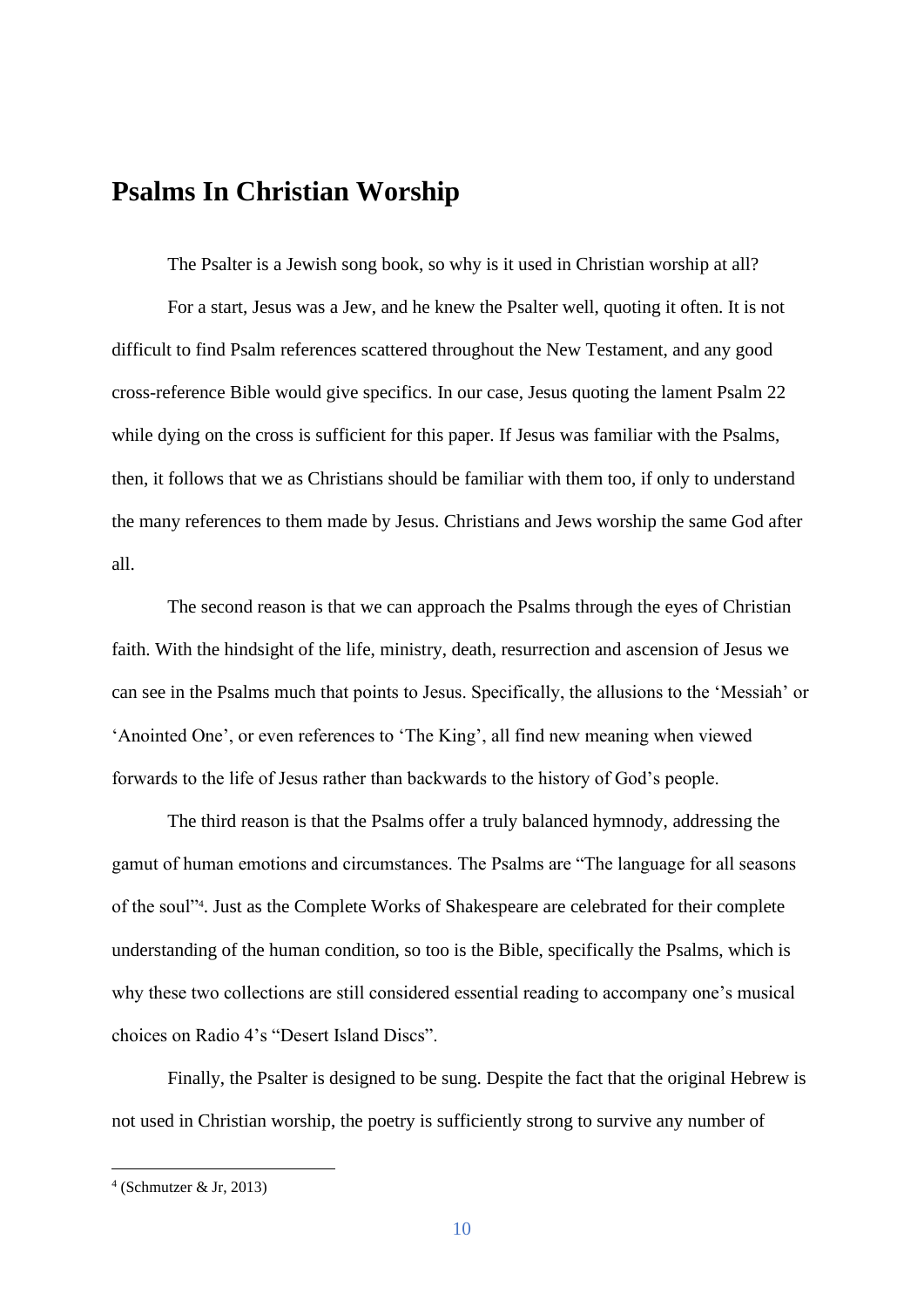translations, from literal to poetic to metrical. The shape and content of the psalms still have rich value as source material to be sung as part of Christian worship.

In Christian history, the Psalms have always played a part. What evidence we have of the very earliest Christian worship, indicates that Christians gathered to sing "Psalms and sacred songs". The Church Fathers used to read through the Psalms in their entirety every day; this is absolutely possible given that David Suchet's recent recording of the Psalms from the NIV Bible takes 5 hours 34 minutes of unhurried speech, while St Paul's Cathedral chanting their way through all 150 Psalms complete with Glorias takes just 12 hours 27 minutes. Benedict, who founded the monastic order now known as the Benedictines, instructed his fellow monks to read and pray through the Psalms once in every week. The Cathedral Psalter, following the pattern of the Book of Common Prayer (1662), apportions the Psalms for Morning Prayer and Evening Prayer according to a structure which completes all 150 Psalms in 30 days.

Currently one is likely to find the singing (chanting) of Psalms in the country's Anglican Cathedrals during the daily singing of Morning and Evening Prayer, where the monthly singing of all 150 psalms still continues - some in the morning and some in the evening as mentioned above. Other 'High' Anglican churches also sing the psalms on occasion, although most likely not the full set every month as this would necessitate services twice a day every day not just once on Sunday. Theological Colleges are likely to gather each morning for morning prayer, and Psalms will be read aloud even if not sung. Recently the Catholic Churches have re-introduced the use of simple extracts from the psalms to be sung responsorially by the congregation during Mass.

The picture elsewhere is not as promising. There is no longer an expectation that a psalm will even be read, never mind sung, in worship, so the likelihood that a typical church service today will include a psalm of lament is vanishingly small.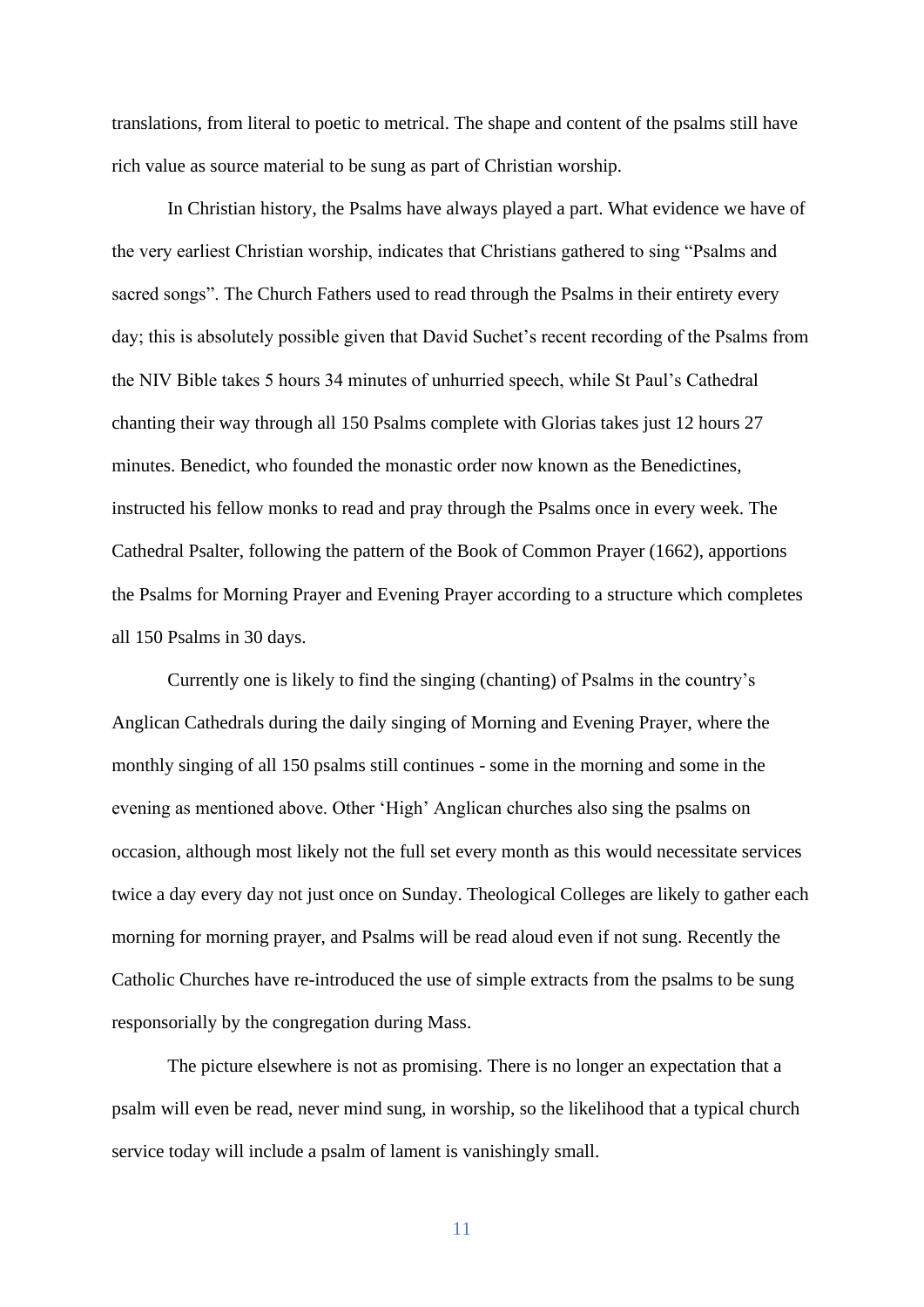### **Why Psalms Faded Out**

We have seen that the early centuries of Christian worship placed a central focus on the use of the Psalms as the sung prayers of the church. We can follow such use of the Psalter on to the Middle Ages and as far as the Reformation. In the last 500 years or so, however, the Psalter has been losing that central spot, particularly the use of the Psalms of Lament.

Harper and Barker<sup>5</sup> tentatively offer some of the reasons why this might be so:

First of all the Renaissance (literally re-birth) saw a paradigmatic shift in worldview based on Knowledge. This was the era in the confidence of human ability and thinking that moved away from religious superstition towards humanism. It was the era of the rise of reason and intellectualism that sought to apply the best of knowledge in all its fields from around the world. Far from rejecting Christianity, however, the Renaissance movement devoted much of its greatest attention to religious subjects through its art and architecture. However, this was the early modern period and the more superstitious elements (such as 'appeasing the gods' or 'the gods sending disease') were demonstrably on the wane. Consequently, the sense of God's complete and overarching sovereignty was starting to be questioned and undermined. The Reformation brought Luther's 95 Theses of Reason to the fore, and the Protestant Church was born.

Close on the heels of the Renaissance came the Enlightenment ('waking up'). This saw the explosion of Philosophy, Economics, Science and Mathematics - a shift in epistemology that praised reason rather than religion as the way to know truth, and so trust in

<sup>5</sup> (Harper & Barker, 2017)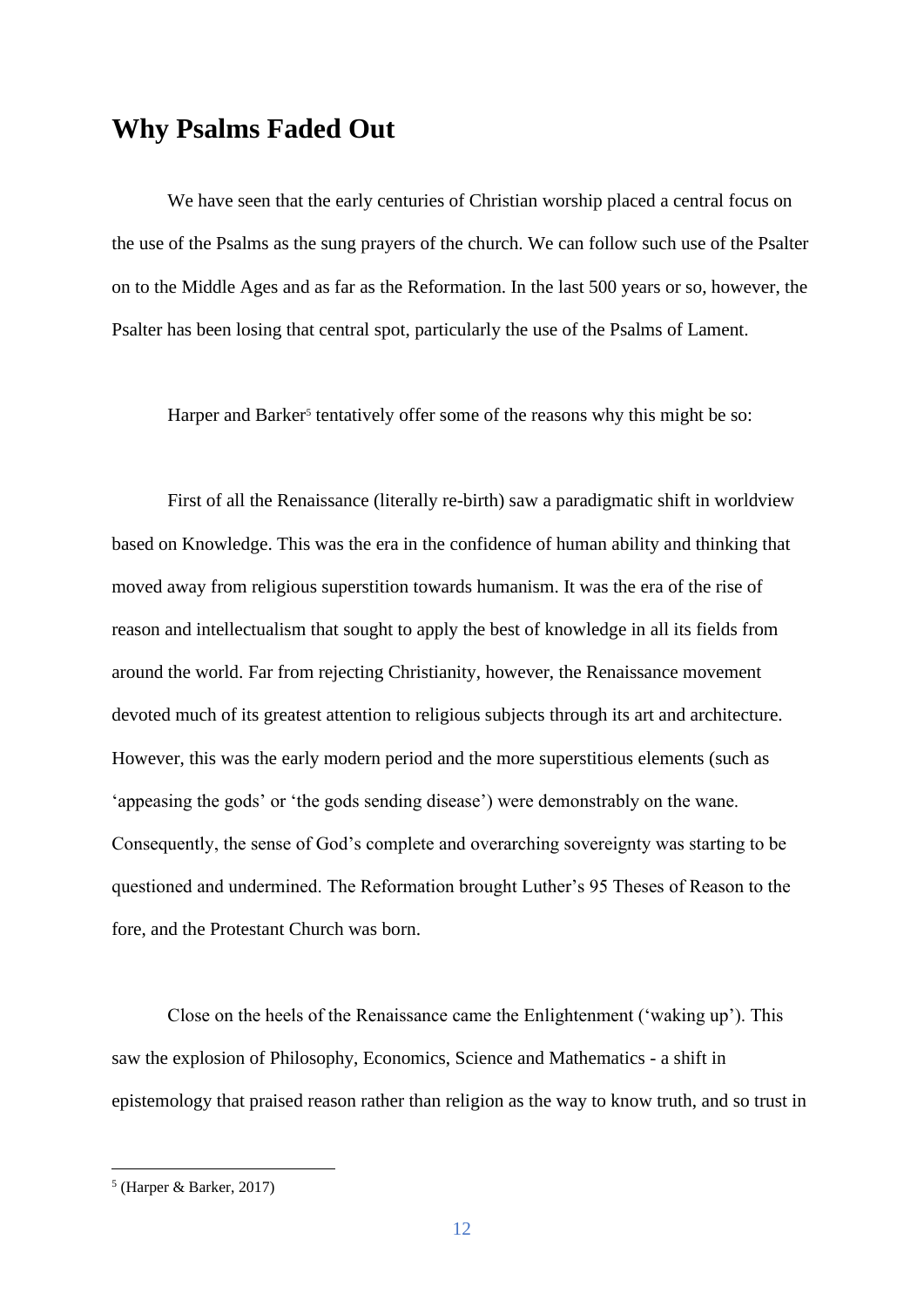God's sovereignty and control of the world was being visibly eroded. Since the lament psalms take as their starting point the sovereignty of God, they were seen as increasingly irrelevant. On the positive side, religious tolerance was promoted, and the church and state became separated.

Stepping forwards a few centuries we come to Modernism, and in particular the beginnings of the study of Scripture from a textual analysis perspective rather than as the inerrant and unchallengeable 'Word of God'. Psalms started to be seen on their own individual merits rather than simply as part of a wider whole (see Gunkel's Form-Critical Analysis later), and with a sort of cherry-picking which survives to this day, the Psalter was broken up into individual psalms, with many Psalms of Lament ending up on the editing floor.

In response, the Fundamentalism movement sought to restore the sacred nature of Scripture in its own right, although not so much the lament psalms. The Scofield Reference Bible - one of the most popular resources for preachers in the 1950s and 60s - went as far as discouraging the use of lament psalms altogether as completely irrelevant for Christians. Around this same time, the western stiff-upper-lip mentality of suppressed emotion, particularly grief, and the general embarrassment about questions of suffering, coupled with the rise of the prosperity gospel movement, led to the erroneous belief that crying out to God in lament demonstrated a lack of faith.

What happened over time, then, was an increasing idea that the Psalms, in particular the Lament Psalms, were seen as both irrelevant and lacking in value. Where we find the Psalms still in regular use today we find links which can trace the practice back to the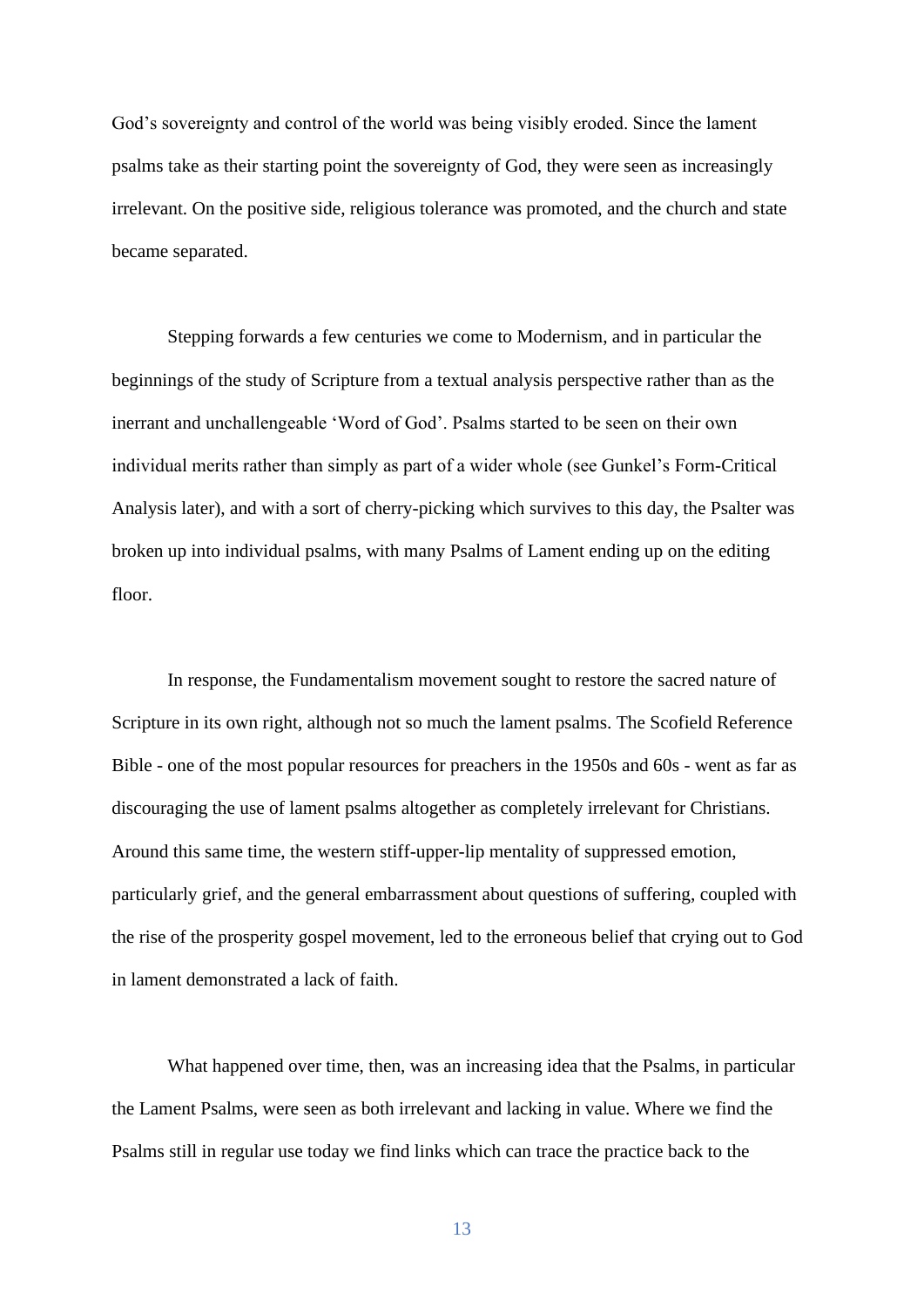Reformation Era (e.g. the Book of Common Prayer) or even pre-Reformation (within the Catholic Mass or via the Monastic traditions). Since the above section offers the briefest summary of 500 years of mainly Western civilisation, those cultures outside this history timeline (for example the timelines of the growth of Christianity in African and South Asian countries) find themselves today in a very different place, where the lament psalms haven't suffered the same fate.

### **The Penitential Psalms**

As far as can reasonably be traced, Augustine (354-430) and Cassiodorus (c. 485-585) were the first commentators to set aside the seven 'Penitential Psalms' - psalms which were considered to be of particular usefulness in making one's confession to God. The Venerable Bede (c. 673-735) and Alcuin (735-804) also adopted the categorisation.

The Penitential Psalms are as follows:

Psalm 6

*O LORD, do not rebuke me in your anger, or discipline me in your wrath.*

Psalm 32

*Happy are those whose transgression is forgiven, whose sin is covered.*

Psalm 38

*O LORD, do not rebuke me in your anger, or discipline me in your wrath.*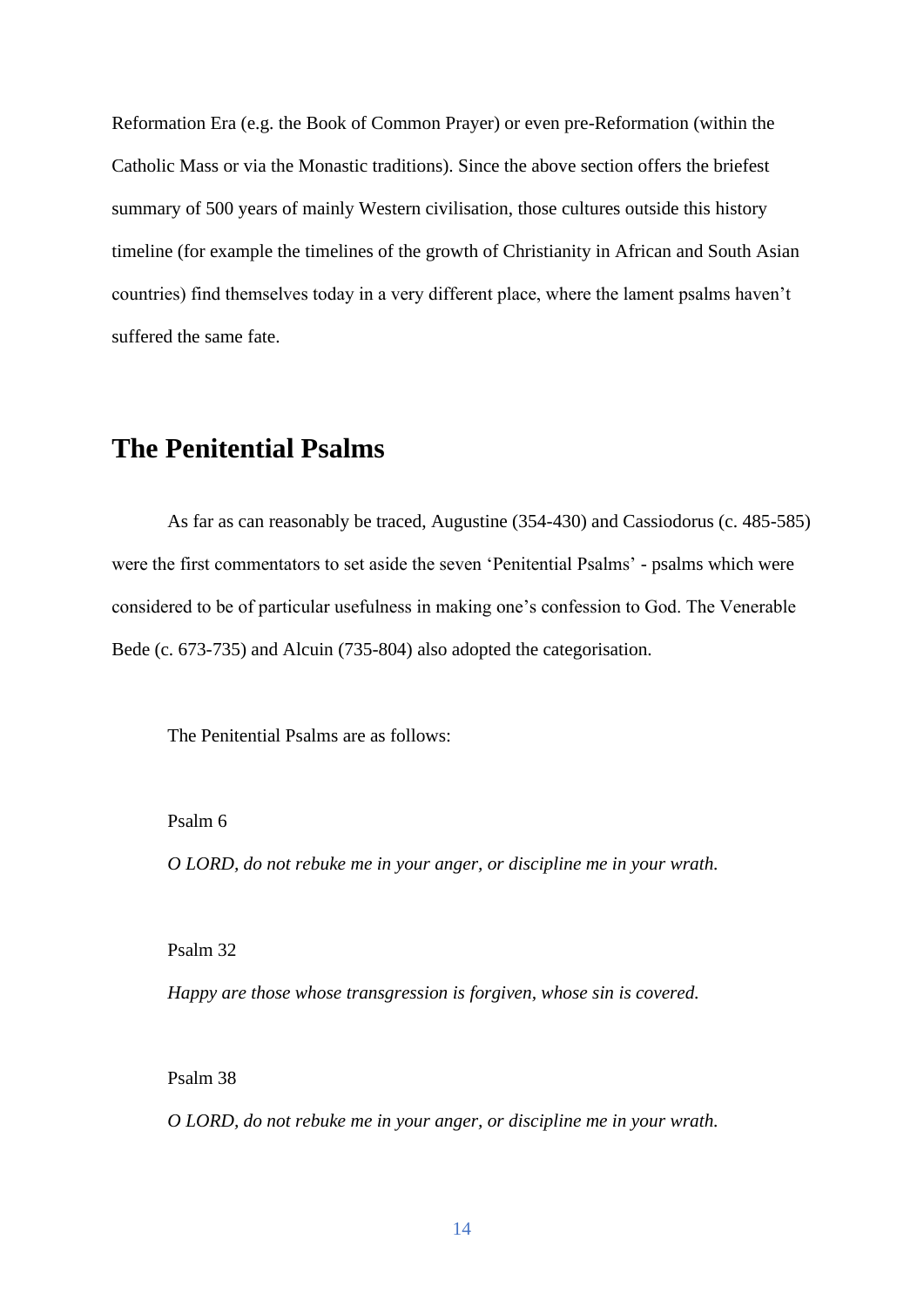#### Psalm 51

*Have mercy on me, O God, according to your steadfast love;*

#### Psalm 102

*Hear my prayer, O LORD; let my cry come to you.*

Psalm 130

*Out of the depths I cry to you, O LORD.*

Psalm 143

*Hear my prayer, O LORD; give ear to my supplications in your faithfulness;*

Putting this in the context of early Christian history, it was the Desert Fathers (3rd Century) who promoted an ascetic spirituality from which came the Christian monasticism movement. Notable Desert Fathers include such well-known names as Anthony the Great, Athanasius of Alexandria and John Chrysostom. The later Rule of Benedict (6th Century) established the Benedictine Monastic Community which survives to this day. For all these communities, Psalms were a key part of the daily worship, and as we have seen, a required recitation of the entire Psalter each day was not unknown, and certainly the psalms were expected to be memorised.

It was the Desert Fathers who first identified what came to be known as the "Seven Cardinal Sins", or more popularly, the "Seven Deadly Sins". There was a little variation between early and later lists, but the seven known today (pride, greed, wrath, envy, lust, gluttony and sloth) were given their standardisation by Pope Gregory I in 590 AD. These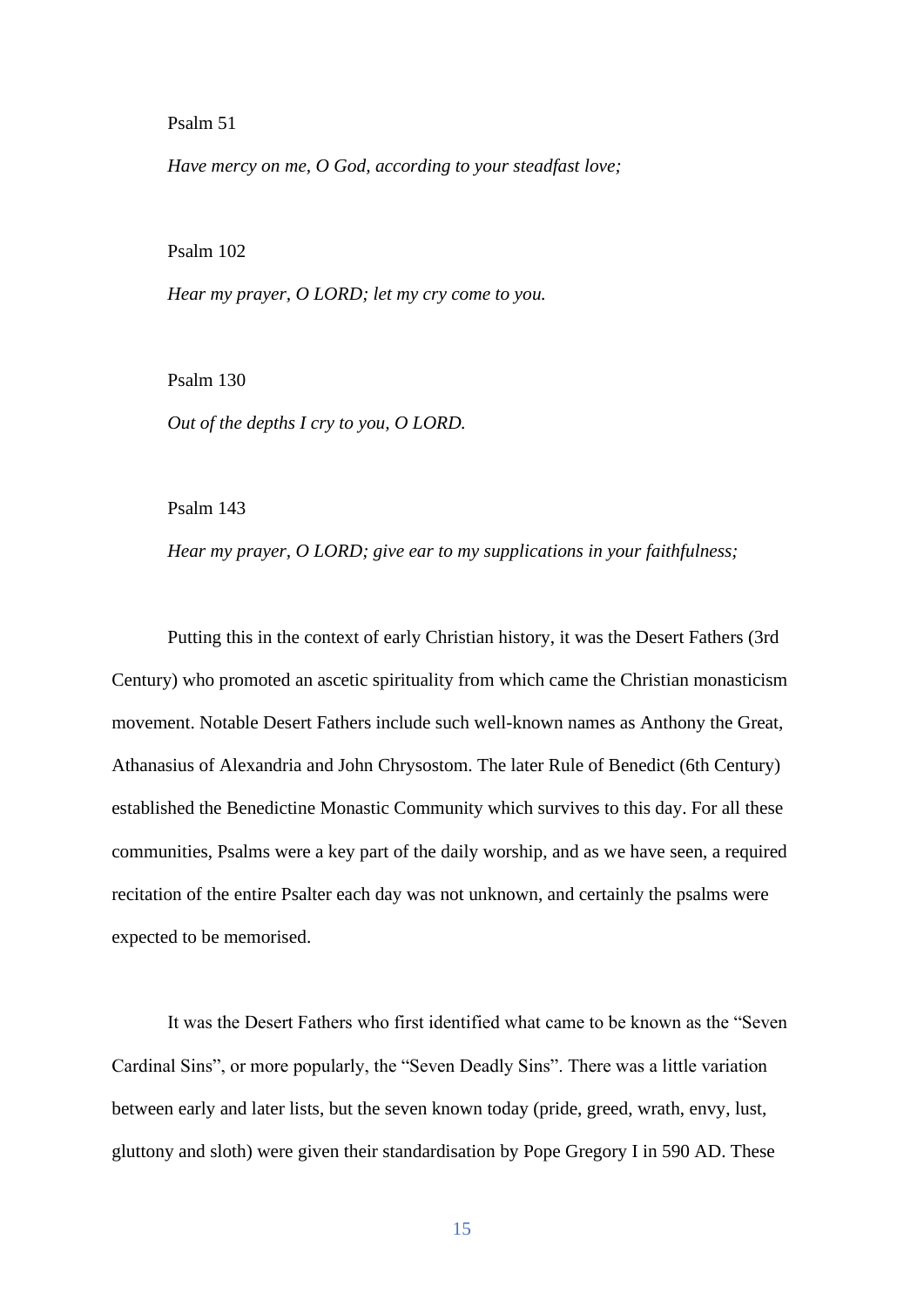seven were considered failings of the respective seven "heavenly virtues" (humility, charity, kindness, patience, chastity, temperance and diligence), the practice of which was considered the best way to avoid those seven temptations.

Over time, the penitential psalms were seen as 'steps to confession' as if they formed a ladder of penitence. Furthermore, by the 14th Century, each Penitential psalm then became associated with one of the Seven Cardinal Sins as below:

Psalm 6 - Against ANGER Psalm 32 - Against PRIDE Psalm 38 - Against GLUTTONY Psalm 51 - Against LUST Psalm 102 - Against GREED Psalm 130 - Against ENVY Psalm 143 - Against SLOTH

In some cases, the pairing of the psalm with a cardinal sin was a rather tenuous link, but the whole gave a much needed structure to the emerging liturgy of confession. These seven psalms would have been recited each day as part of the confession for the past day's sinful thoughts, words and deeds, and also as a prayer for protection against those same temptations for the day ahead.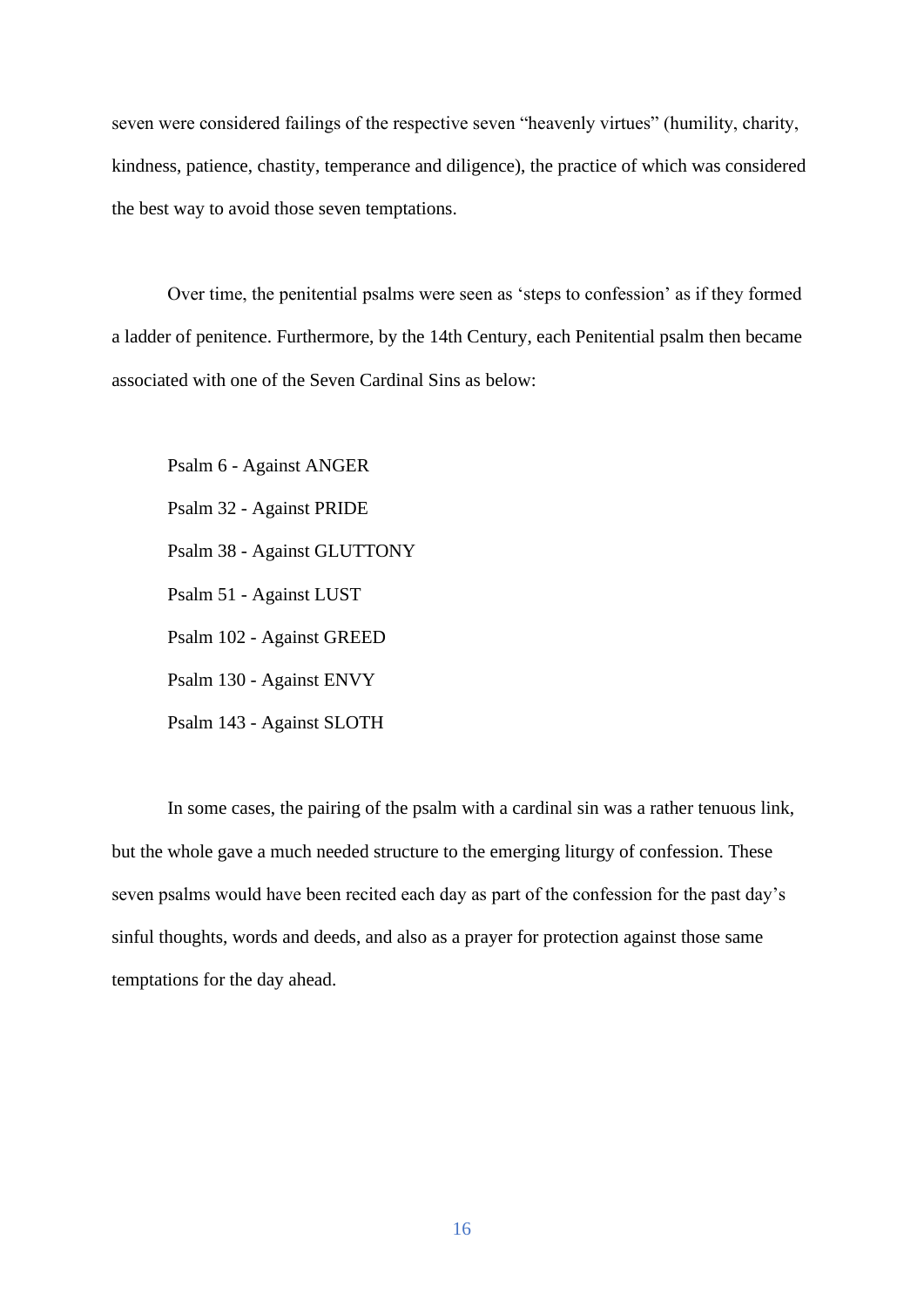### **Form-Critical Analysis**

The heavy lifting in the modern categorisation of Psalm types (the so-called formcritical analysis) was done by German scholar Hermann Gunkel and his student Sigmund Mowinckel in the early decades of the 20th century. Goldingay<sup>6</sup> cites the original work of Gunkel and Mowinckel, particularly the way Gunkel classified the psalms into three important groups.

- 1) **Psalms of praise and worship** rejoice in who God is and what God has done to redeem.
- 2) **Psalms of lament and prayer** emerge from contexts when God does not seem to be acting in a redeeming way for individual or people.
- 3) **Psalms of thanksgiving or testimony** confess what God has done for individual or community in response to such prayer.

Gunkel also noted other less significant groups (such as 'Royal' psalms) but these are not considered here. Mowinckel added the insight that all the psalms were intended for public worship - i.e. as liturgical texts boiled down, edited and re-written over generations until arriving at their present form, rather than having been created ready-to-go by one individual on one occasion in response to one particular circumstance. Current scholarship dates the authorship of the psalms to only around 500 years at most before Jesus, and most probably written around the time of the Babylonian Exile, as God's people started to write down their stories of origin and journeying.

 $<sup>6</sup>$  (Goldingay, 1980)</sup>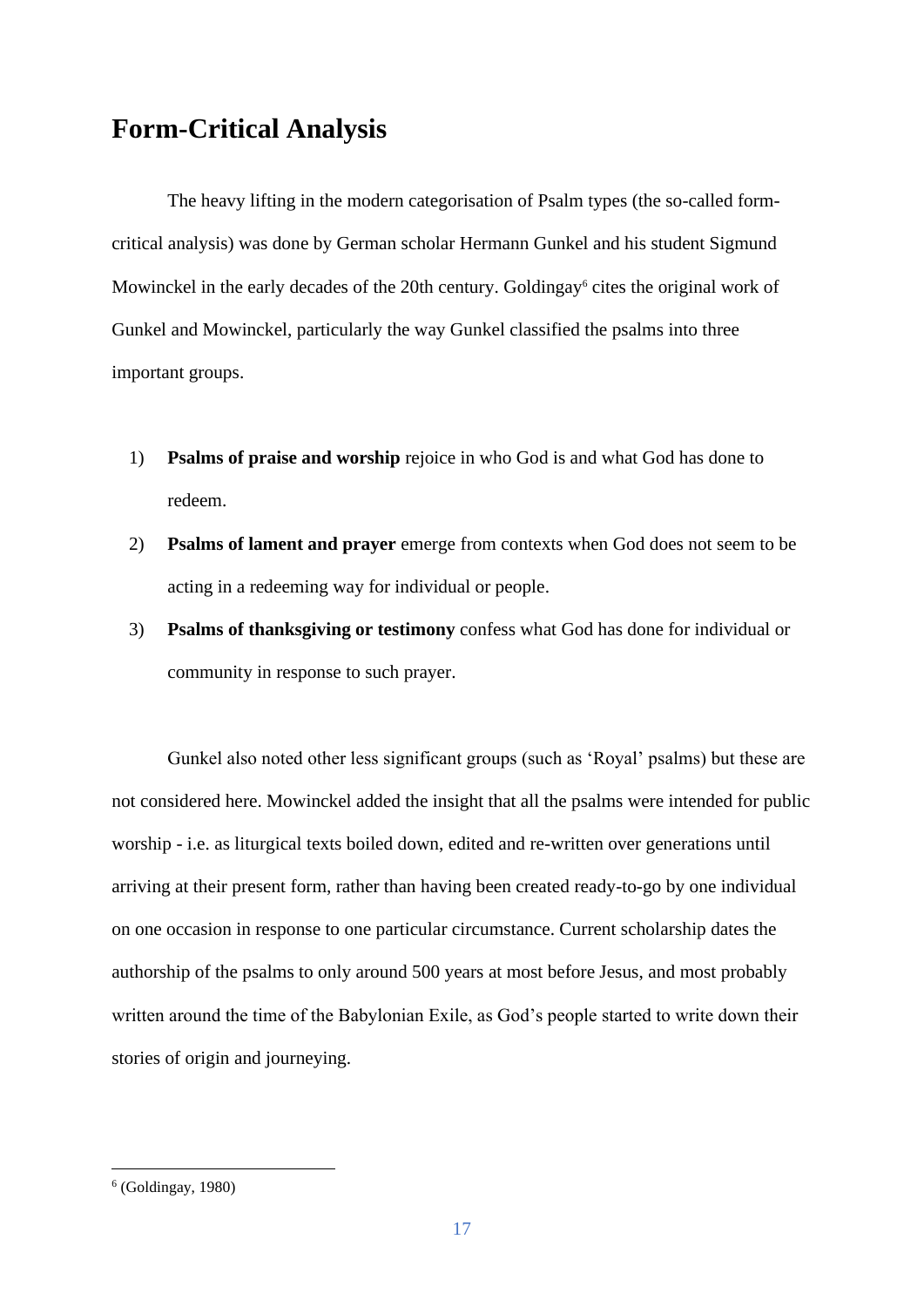To begin the breakdown of the Psalm Types here, we first note that the Psalter is actually *five* books, not one, each concluding with its own doxology. These five books are designed to echo the Five Books of the Torah (Genesis, Exodus, Leviticus, Numbers, Deuteronomy). Clearly it is not as simple as 30 Psalms in each, for the psalms are of different lengths and have their own themes. Furthermore, the numbering of the psalms we have today came much later than the ascription to the five books.

Book 1: Psalms 1 to 41 (41 psalms)

Book 2: Psalms 42 to 72 (31 psalms)

Book 3: Psalms 73 to 89 (17 psalms)

Book 4: Psalms 90 to 106 (17 psalms)

Book 5: Psalms 107 to 150 (44 psalms)

| <b>Book</b>  | Praise & Worship | <b>Lament &amp; Prayer</b> | <b>Thanksgiving</b> | Other          | <b>TOTAL</b> |
|--------------|------------------|----------------------------|---------------------|----------------|--------------|
| Book 1       | 3                | 20                         | 11                  | $\tau$         | 41           |
| Book 2       | 3                | 19                         | $\overline{4}$      | 5              | 31           |
| Book 3       | $\overline{4}$   | 9                          |                     | 3              | 17           |
| Book 4       | 11               | $\overline{2}$             | $\overline{2}$      | $\overline{2}$ | 17           |
| Book 5       | 21               | 11                         | 8                   | $\overline{4}$ | 44           |
| <b>TOTAL</b> | 42               | 61                         | 26                  | 21             | 150          |

This summary then shows us two important details:

- 1) Lament/Prayer is the single most common psalm type in the Bible
- 2) The Lament psalms are concentrated more in Books 1 and 2 of the Psalter.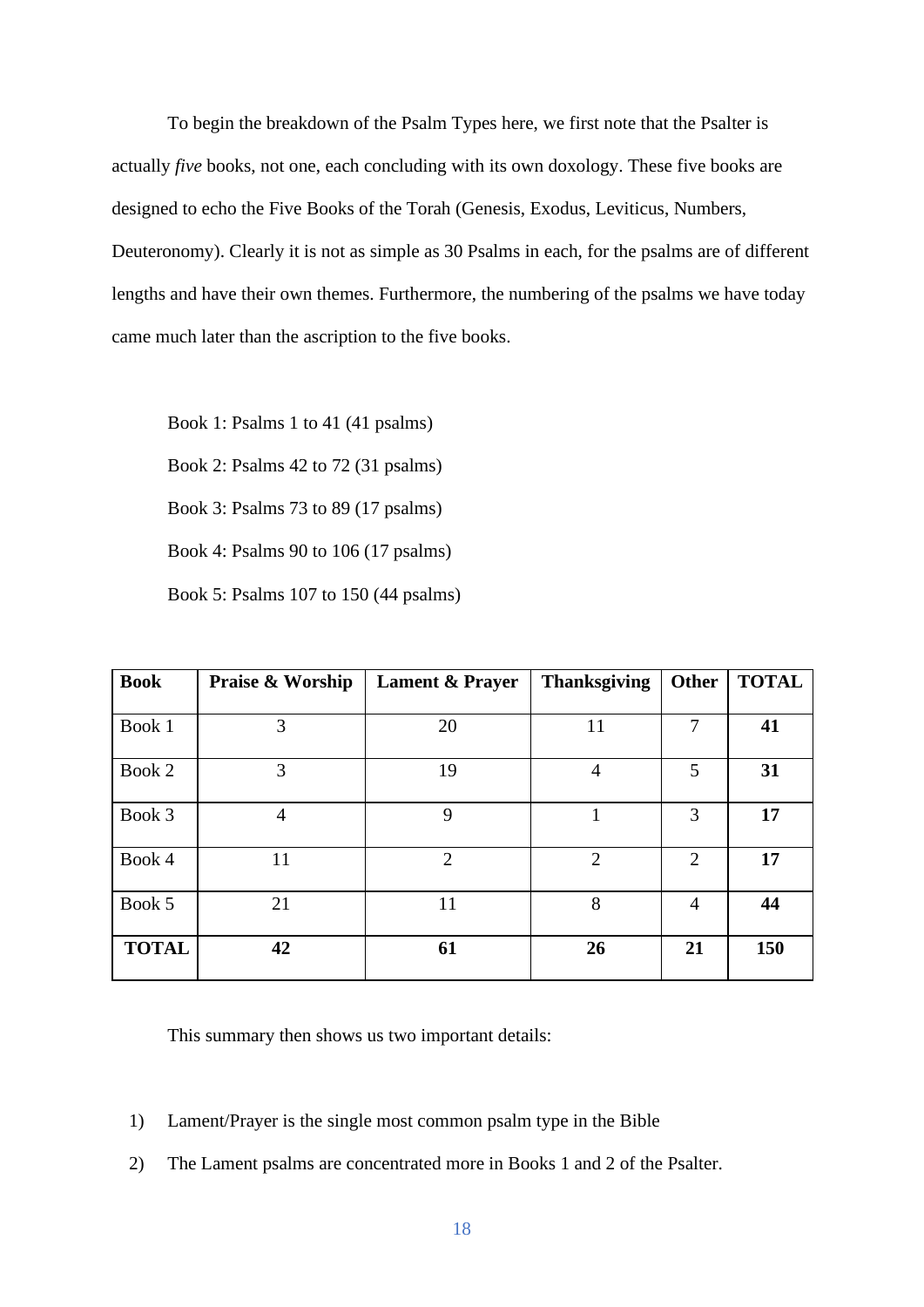### **The Lament Psalms**

We have already seen that Gunkel and Mowinckel are the two scholars who did the most for the form-critical analysis of the psalms. They continue to be quoted by Psalm scholars today.

Closing in on Lament psalms, the two names that most frequently arise in the literature are those of Walter Brueggemann<sup>7</sup> and Claus Westermann,<sup>8</sup> although Waltke<sup>9</sup> and Cohen,<sup>10</sup> and to a lesser extent Bent,<sup>11</sup> Bradbury,<sup>12</sup> Harrison,<sup>13</sup> Stocks<sup>14</sup> and Wellington,<sup>15</sup> are also promoting the reclaiming of the lament psalms in contemporary Christian worship.

Brueggemann, in particular, provides a framework for viewing the Psalter in three different *sitz im lieben* or 'life settings' of God's people: Orientation, Disorientation and New Orientation, so that the Lament Psalms correspond particularly to those states of 'Disorientation' - that this is not as it is supposed to be; that this is stressful; that this is hard to bear; that this is a time of anger, confusion and despair. Such a state begs of God to be taken to a New Orientation (which may possibly include Re-Orientation) and trusts God to end the time of Disorientation.

<sup>7</sup> (Brueggemann, 2002)

<sup>8</sup> (Westermann, 1981)

<sup>9</sup> (Waltke, Houston, & Moore, 2014)

 $10$  (Cohen, 2016)

 $11$  (Bent, 2018)

 $12$  (Bradbury, 2007)

<sup>13</sup> (Harrison, 2009)

<sup>14</sup> (Stocks, 2007)

 $15$  (Wellington, 2015)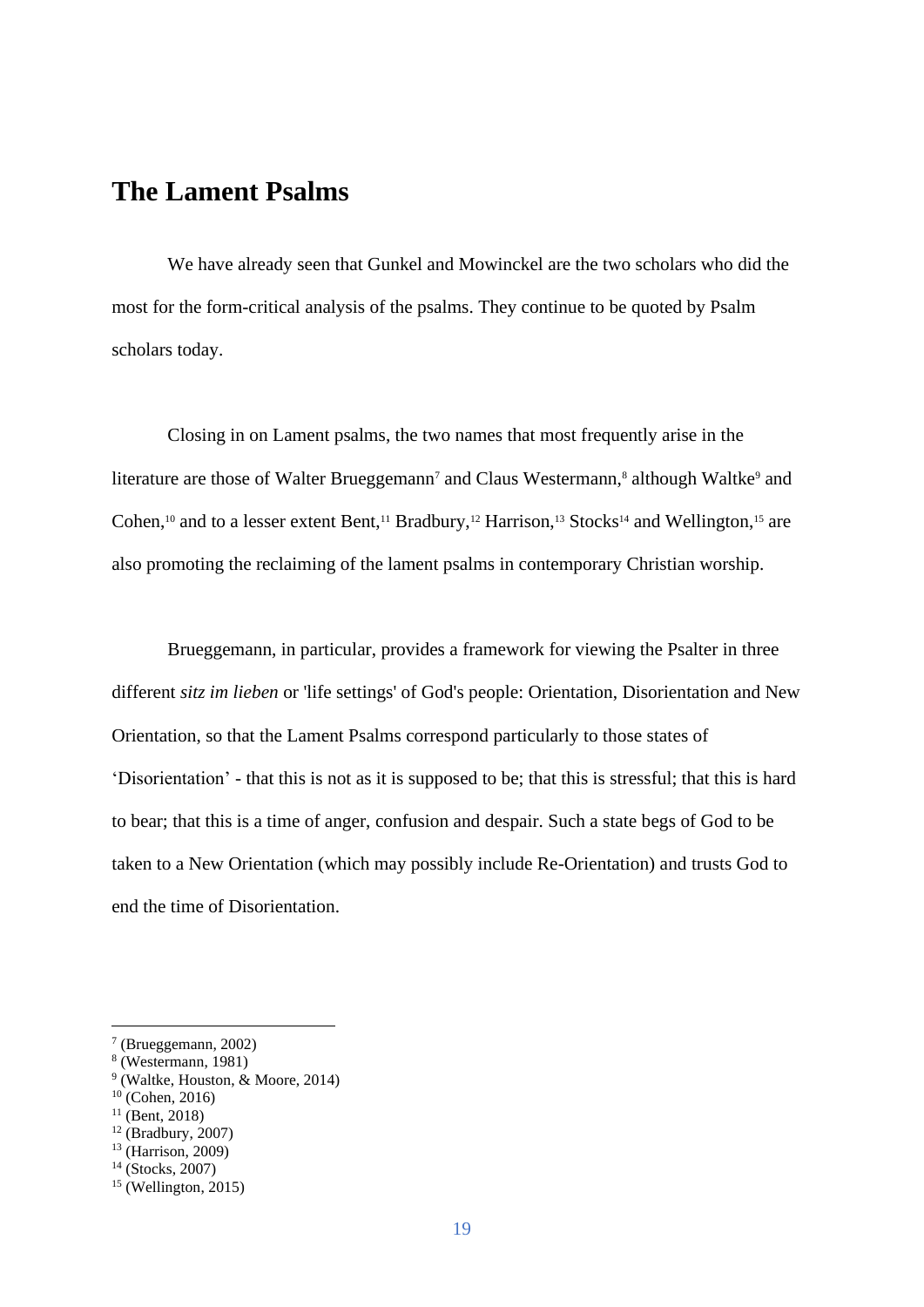The following Psalms have been categorised as Lament Psalms:

| <b>Book</b> | <b>Lament Psalms</b>                                                       | Count |
|-------------|----------------------------------------------------------------------------|-------|
| Book 1      | 2, 3, 4, 5, 6, 7, 9, 10, 12, 13, 17, 22, 25, 26, 28, 31, 35, 38, 39, 41    | 20    |
| Book 2      | 42, 43, 44, 51, 52, 54, 55, 56, 57, 58, 59, 60, 61, 62, 63, 64, 69, 70, 71 | 19    |
| Book 3      | 74, 77, 79, 80, 83, 85, 86, 88, 89                                         | 9     |
| Book 4      | 90, 102                                                                    | 2     |
| Book 5      | 108, 109, 120, 123, 130, 137, 140, 141, 142, 143, 144                      | 11    |
|             | <b>TOTAL</b>                                                               | 61    |

Any categorisation is of course subjective, but the above list represents neither a too strict nor a too generous inclusion of psalms within the genre. The categorisation above is taken from the work of Pemberton,<sup>16</sup> who summarises the work of previous annotators.

Westermann adds the insight that Lament Psalms are further subdivided into Individual Laments (e.g., 3; 22; 31; 39; 42; 57; 71; 88; 120; 142), and the much less common Communal Laments (e.g., 12; 44; 80; 137). These are being treated as one kind for the purposes of this short essay.

### **Why Did The Psalmists Lament?**

Our modern understanding of the word 'lament', should we use it at all, is probably most associated with lamenting the death of a loved one. In fact, the lament of grief does not really feature in the Psalms, certainly not as a response to death. Death was such a normative

<sup>16</sup> (Pemberton, 2012)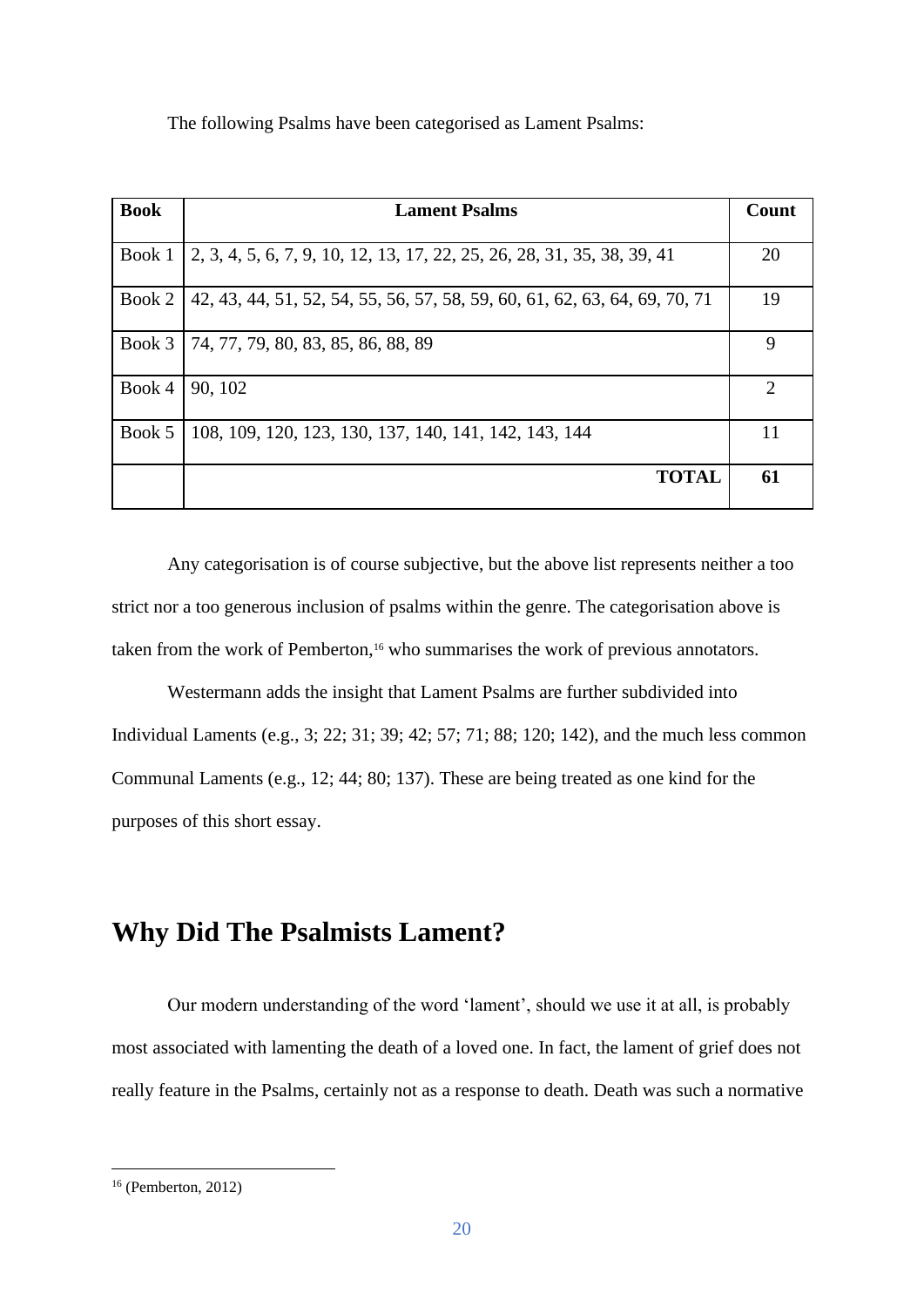part of life that it was not hidden away and viewed as calamitous; rather, death was marked with ritual and moving onwards, especially if the one who had died had previously made their farewell speech and bestowed their blessing on their family / followers (as we see performed by Jesus before his crucifixion).

Death is not, therefore, a major part of lament. It may be that the decline of our use of lament in Christian worship has as a contributing factor our modern awkwardness in the face of death, particularly our relative inability to cope with it compared with just 1 or 2 generations ago. Nevertheless, the 'cry of lament' in the Psalms is not primarily a cry of grief in the face of bereavement; rather it is a cry of desperation, of outrage, or of extreme stress.

There are three broad headings under which the theme of the psalmist's lament is being made - about "the Enemy", about Self, and about God. Pemberton<sup>17</sup> offers the following subdivisions:

#### ENEMY

- **Attack**
- Speech
- **Wickedness**
- The enemy is against God

#### SELF

- Sorrow or distress
- Physical pain or illness
- Sin
- Honour or shame

 $17$  (Pemberton, 2012)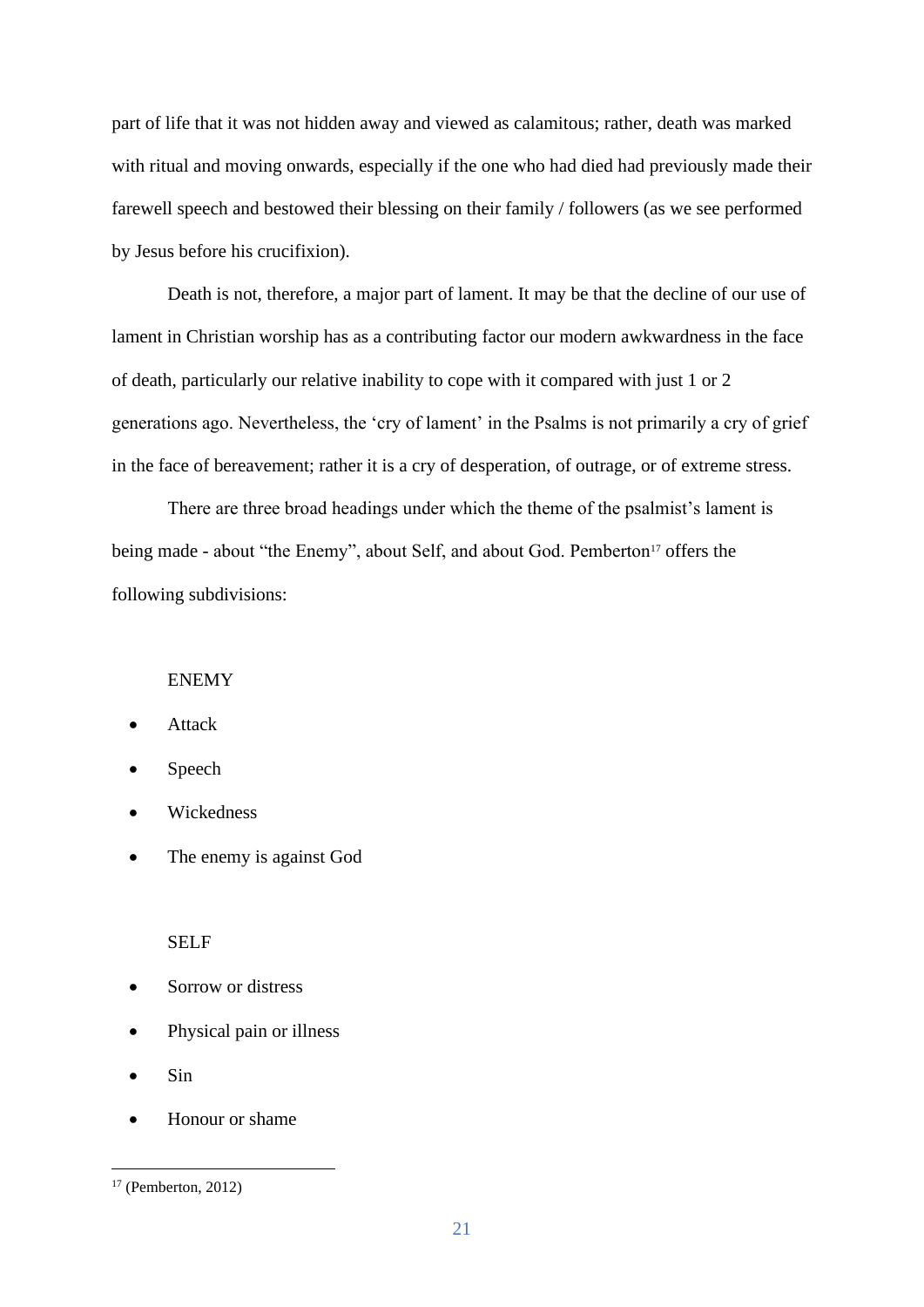- Protesting innocence
- Alone
- Undefined or other

GOD

- Absent or delayed
- God's anger
- Sense of separation
- **Other**

The theme of enemy attack or oppression is the dominant one amongst the lament psalms, as indicated by the breakdown below:



Note that many Psalms address multiple themes, so this is a simple quantitative analysis based on the mentions of the above categories, both implicit and explicit. A broad reading of the 61 Lament psalms would give a similar overall impression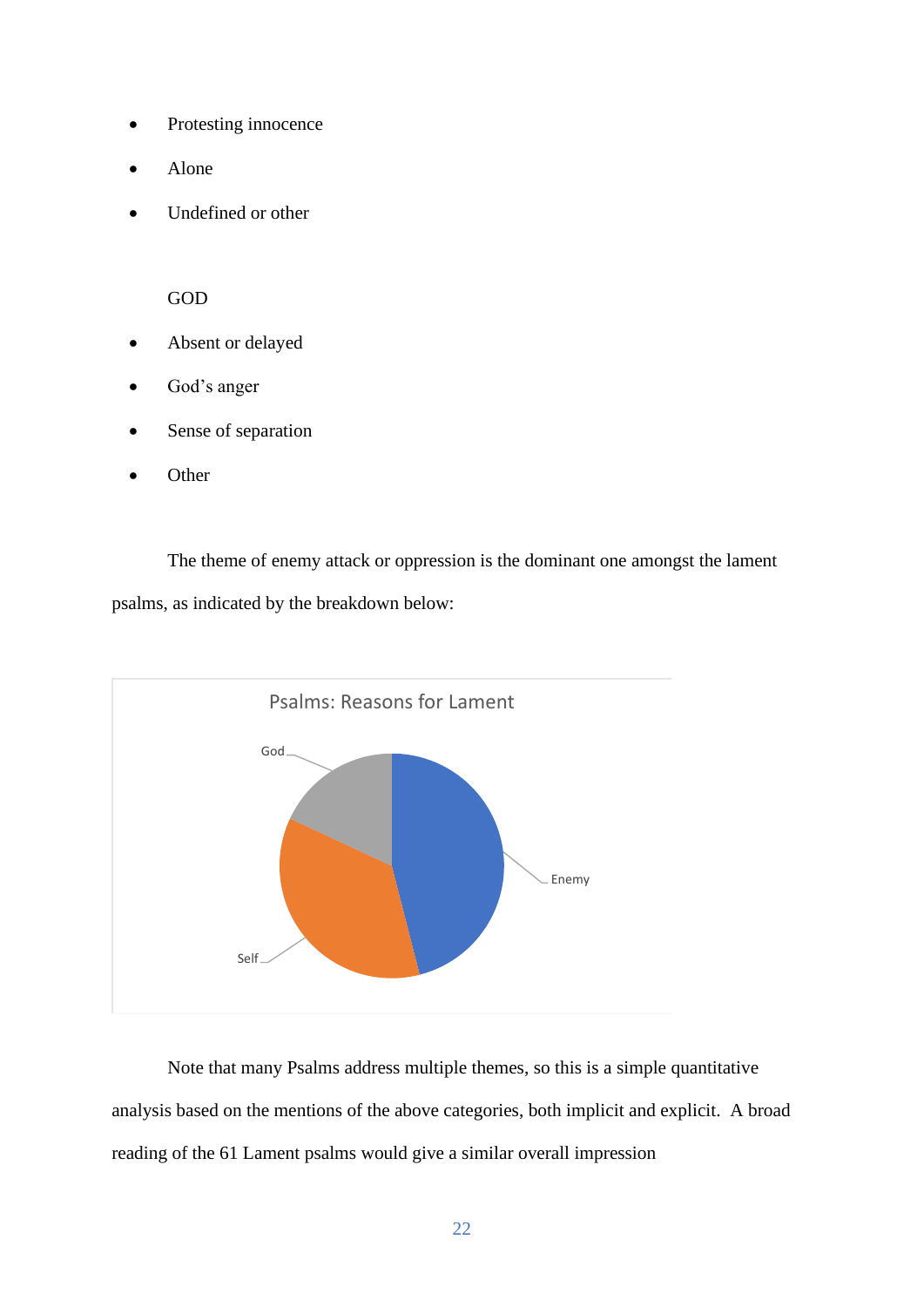### **What Is Lament?**

*"Lament is a genuine cry of faith, not faithlessness, for at its core is a recognition that one's own personal situation, or situation in society, is in the hands of a sovereign God; the person of faith brings their complaint to their sovereign Lord, instead of complaining to others about him."*<sup>18</sup>

Lament is most certainly an act of faith. It is an expression of trust that not only does God care about us even when all we feel capable of doing is shouting at God, but also it is an expression of trust that somehow, God's ¨hesed" or "lovingkindness" will be revealed in due course.

Professor Walter Moberly of Durham University writes,

"*the predominance of laments at the very heart of Israel's prayers means that the problems that give rise to lament are not something marginal or unusual but rather are central to the life of faith. . . . Moreover they show that the experience of anguish and puzzlement in the life of faith is not a sign of deficient faith, something to be outgrown or put behind one, but rather is intrinsic to the very nature of faith.*" 19

In the lament, the one crying out to God is complaining that this situation is wrong. To use Brueggemann's words, this is a time of *dislocation* or *disorientation*. In the Christian West we have perhaps been living too long in a state of comfortable *orientation* to appreciate it for what it is. Something like the 2001 attack on the World Trade Centre reminds us that there are still plenty of reasons to cry out "Why, God, Why?" Lament is the language of

<sup>18</sup> (Harper & Barker, 2017)

<sup>19</sup> (Waltke, Houston, & Moore, 2014)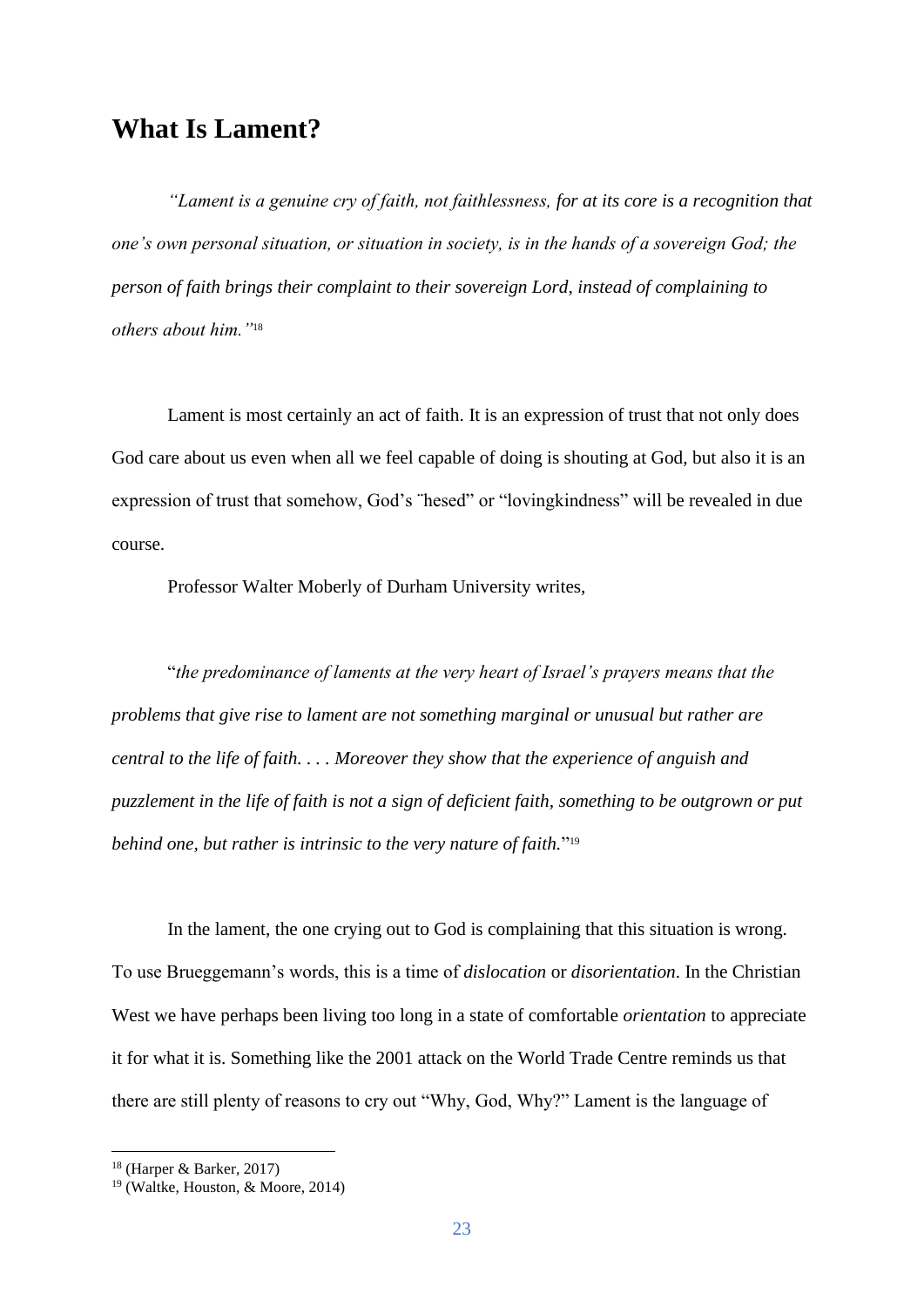complaint, of confusion, of longing, of grief, of anger - of all those emotions that pour in when the balance is upset. The Psalms of Lament give us poems written in just that language, so that we can sing songs of lament when we have no words of our own.

### **A Typical Lament Psalm**

Gordon Fee<sup>20</sup> offers the following analysis of the 'typical' lament Psalm, based on the scholarship of other lament psalm analysts:

#### 1. **Address**.

The psalmist identifies the one to whom the psalm is prayed. This is, of course, the Lord.

#### 2. **Complaint**.

The psalmist pours out a complaint honestly and forcefully, identifying what the trouble is and why God's help is being sought.

#### 3. **Trust**.

The psalmist immediately expresses trust in God, which serves as the presuppositional basis for his complaint. (Why pour out a complaint to God if you don't trust him?) Moreover, you must trust God to answer your complaint in keeping with the bigger picture, God's own greater purposes predicated on God's grace, not necessarily the answer that you yourself would come up with.

<sup>20</sup> (Fee & Stuart, 2003)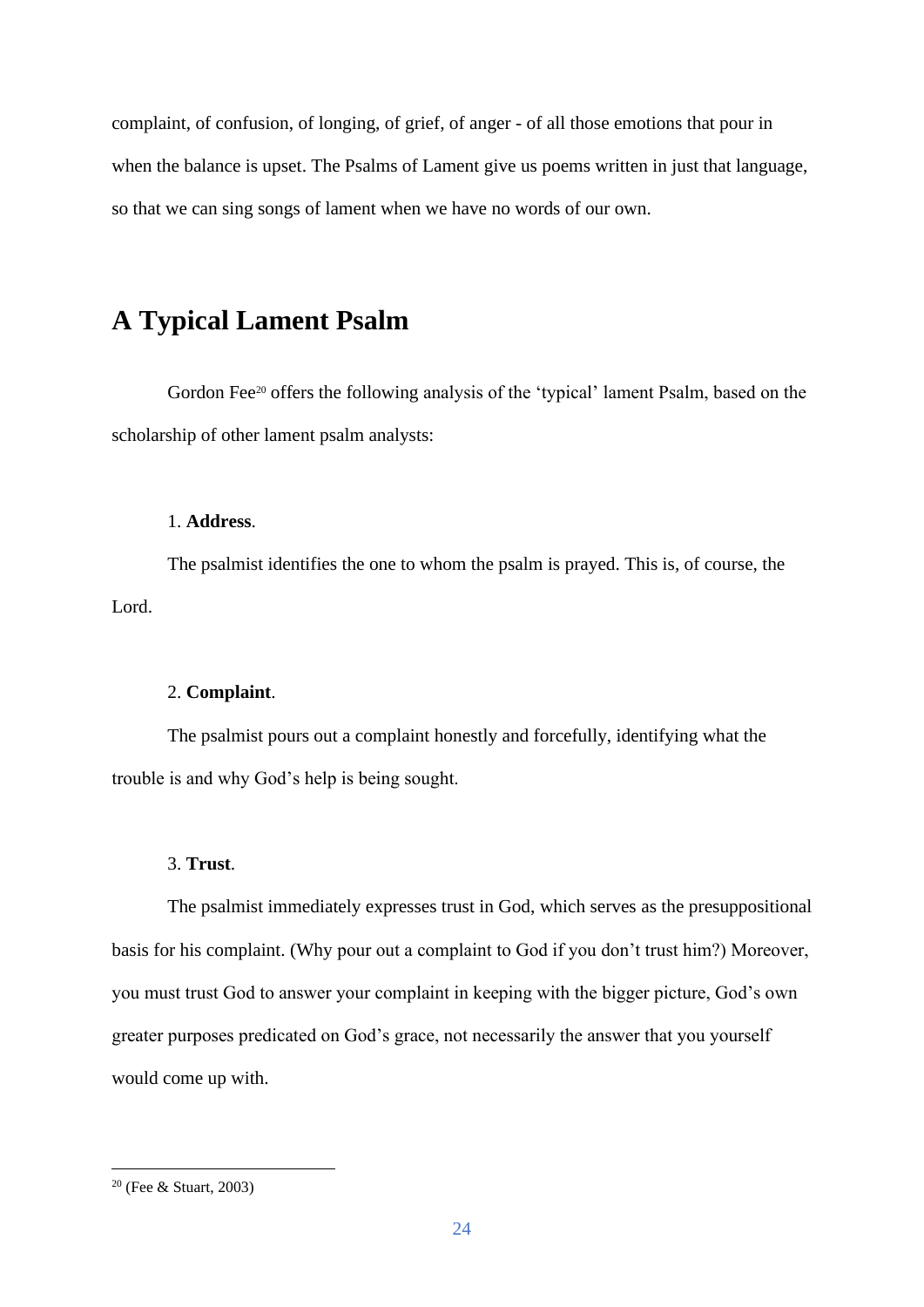#### 4. **Petition (Deliverance)**

The psalmist cries out to God for deliverance from the situation described in the complaint.

#### 5. **Assurance**.

The psalmist expresses the assurance that God will deliver. This assurance is somewhat parallel to the expression of trust.

#### 6. **Praise**.

The psalmist offers praise, thanking and honouring God for the blessings of the past, present, and/or future.

Using Fee's analysis, we can take two typical Lament Psalms and see how the various parts come together.

#### EXAMPLE 1 - Psalm 3

1 O LORD, how many are my foes! Many are rising against me;

*Address & Complaint*

2 Many are saying to me, "There is no help for you in God." Selah

*Complaint*

3 But you, O LORD, are a shield around me, my glory, and the one who lifts up my head. *Trust*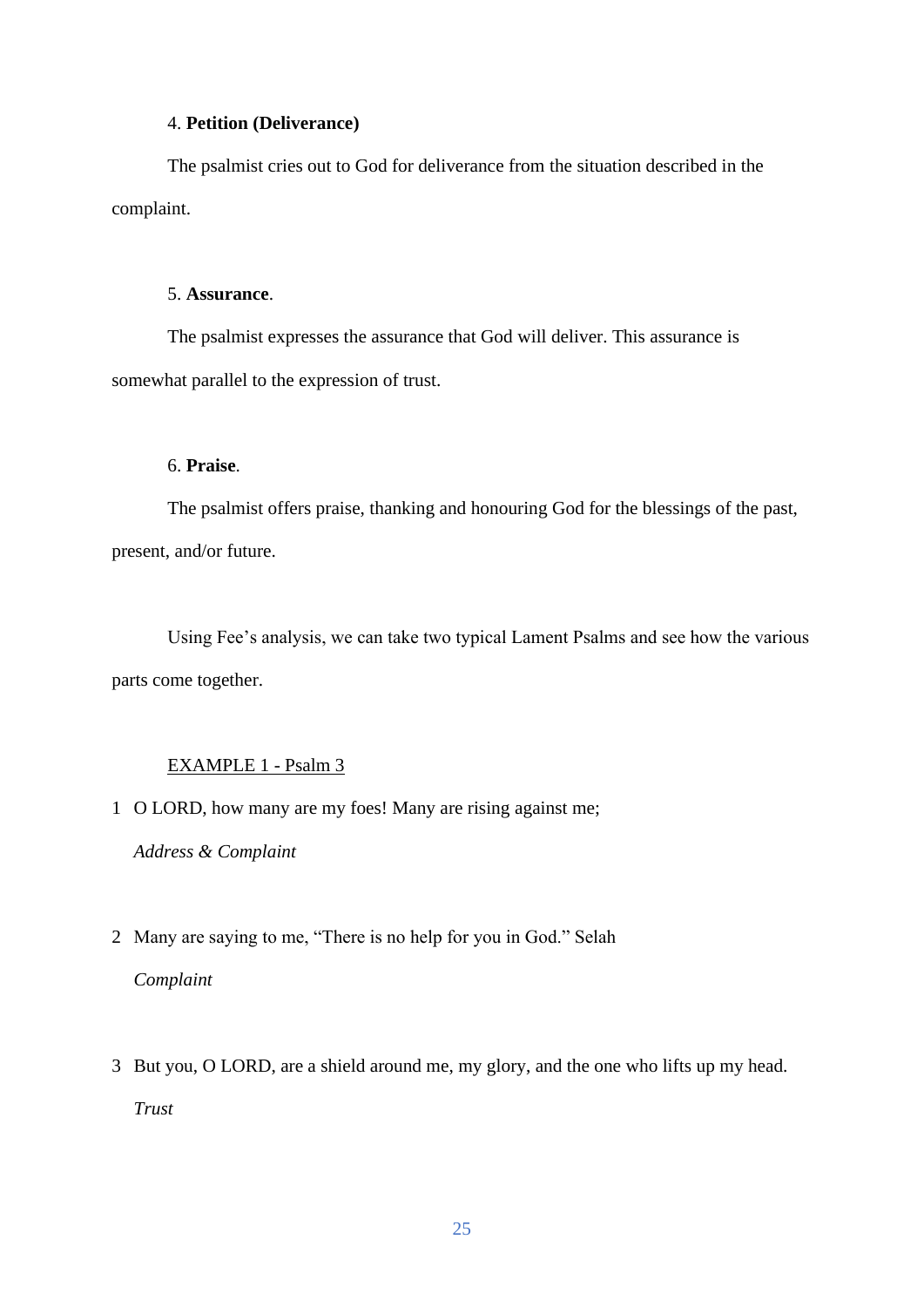- 4 I cry aloud to the LORD, and he answers me from his holy hill. Selah *Trust*
- 5 I lie down and sleep; I wake again, for the LORD sustains me.

*Trust*

- 6 I am not afraid of ten thousands of people who have set themselves against me all around. *Trust*
- 7 Rise up, O LORD! Deliver me, O my God!

*Petition*

For you strike all my enemies on the cheek; you break the teeth of the wicked. *Assurance*

8 Deliverance belongs to the LORD; may your blessing be on your people! Selah *Praise*

#### EXAMPLE 2 - Psalm 13

1 How long, O LORD? Will you forget me forever?

How long will you hide your face from me?

*Address*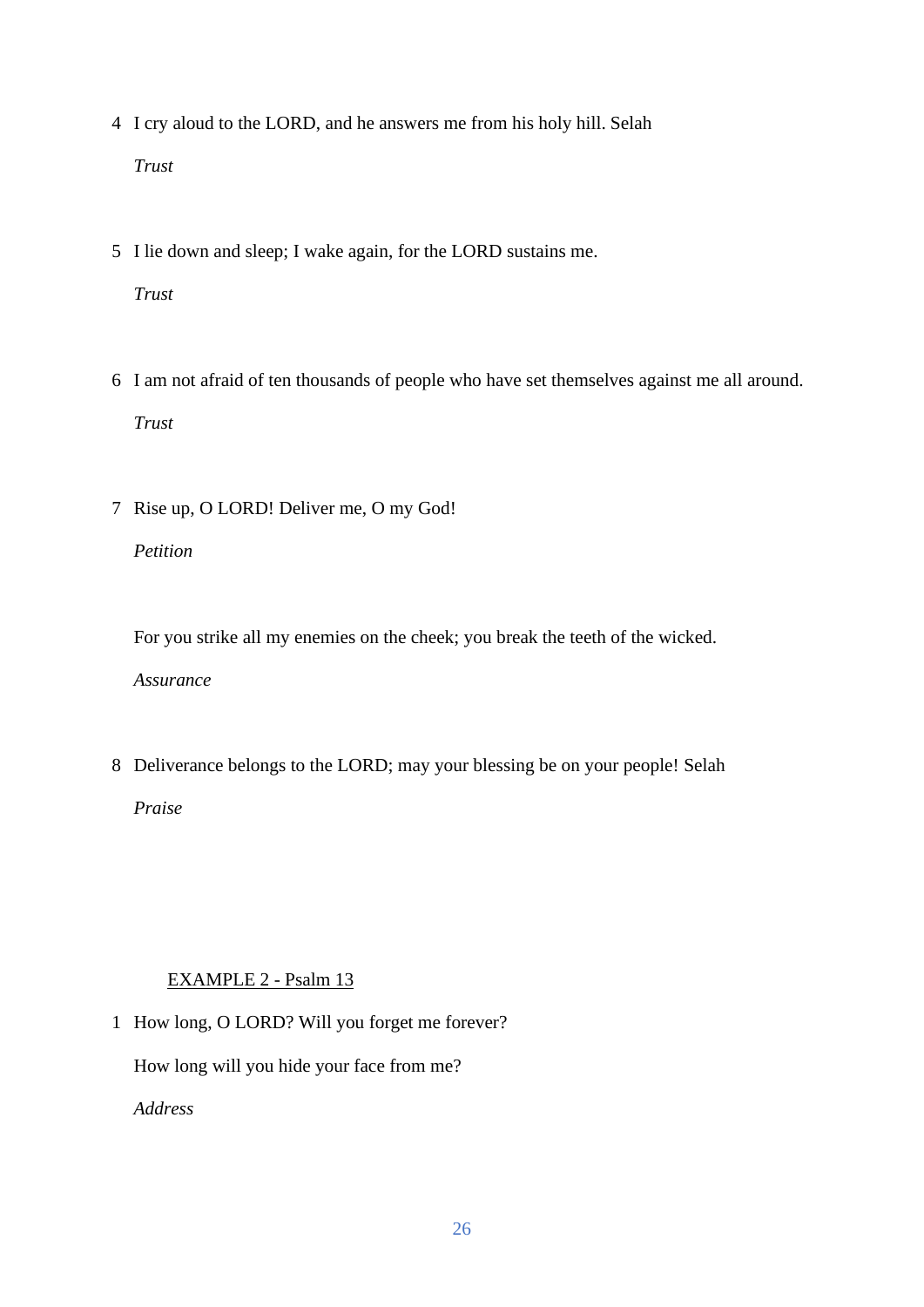- 2 How long must I bear pain in my soul, and have sorrow in my heart all day long? How long shall my enemy be exalted over me? *Complaint*
- 3 Consider and answer me, O LORD my God! Give light to my eyes, or I will sleep the sleep of death, *Petition*
- 4 And my enemy will say, "I have prevailed"; my foes will rejoice because I am shaken. *Petition*
- 5 But I trusted in your steadfast love; my heart shall rejoice in your salvation. *Trust*
- 6 I will sing to the LORD, because he has dealt bountifully with me.

*Praise*

### **Contemporary Lament**

June Dickie<sup>21</sup> has been working with young adults in South Africa who have been "carrying heavy burdens" in some of the deepest psychological ways imaginable - "painbearers" from various sectors (refugees, AIDS-sufferers, and members of the LGBT community) - and together they participated in short workshops where they studied Psalms 3

<sup>21</sup> (Dickie, 2018)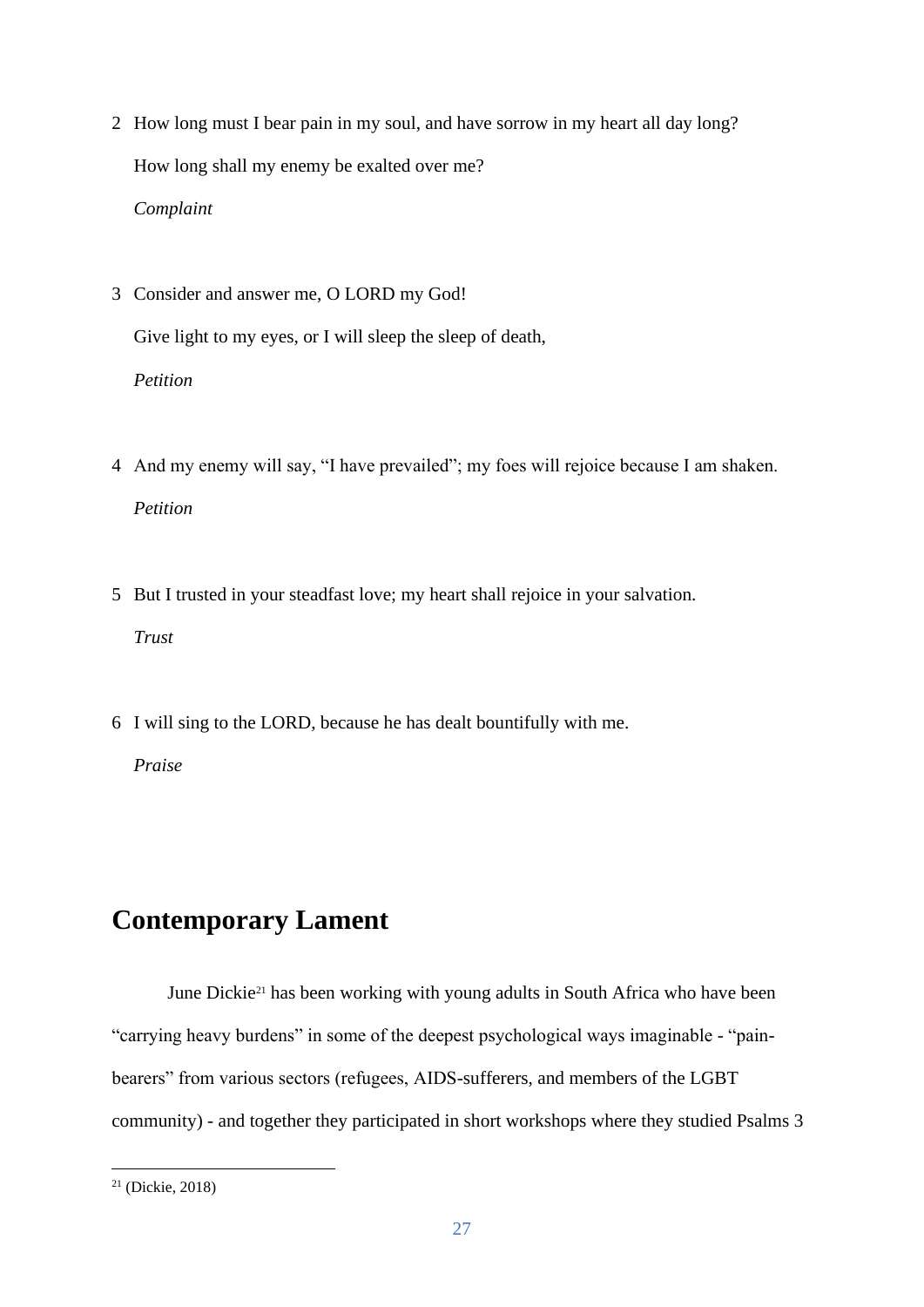and 13. They then composed their own laments using features of biblical lament: complaints, petitions, requests for justice, and an honest expression of their mood (positive and negative).

What began with a reading of the two psalms progressed to highlighting "whatever resonates with you" and a realisation that here was some language that was relevant to them. This was new language. It was helpful language. It was cathartic language.

From the workshop came several deeply moving laments written by the women, for example, this one from someone who was HIV+ following a sexual assault:

*Why me?*

*What have I done to deserve this? What have I done to be rejected by you, Lord? Why have you turned your back on me? Why let my enemies celebrate my fall? Why can't you show them your power? Lord Almighty, I know you're a living God. You make things happen. Prove it to them. I will forever praise your name.*

Here's another - a young Zulu woman with AIDS:

*1. Lord, till when will I suffer? Every time I try to put things together ... For how long will people play me?*<sup>22</sup>

<sup>&</sup>lt;sup>22</sup> "Play me" = use me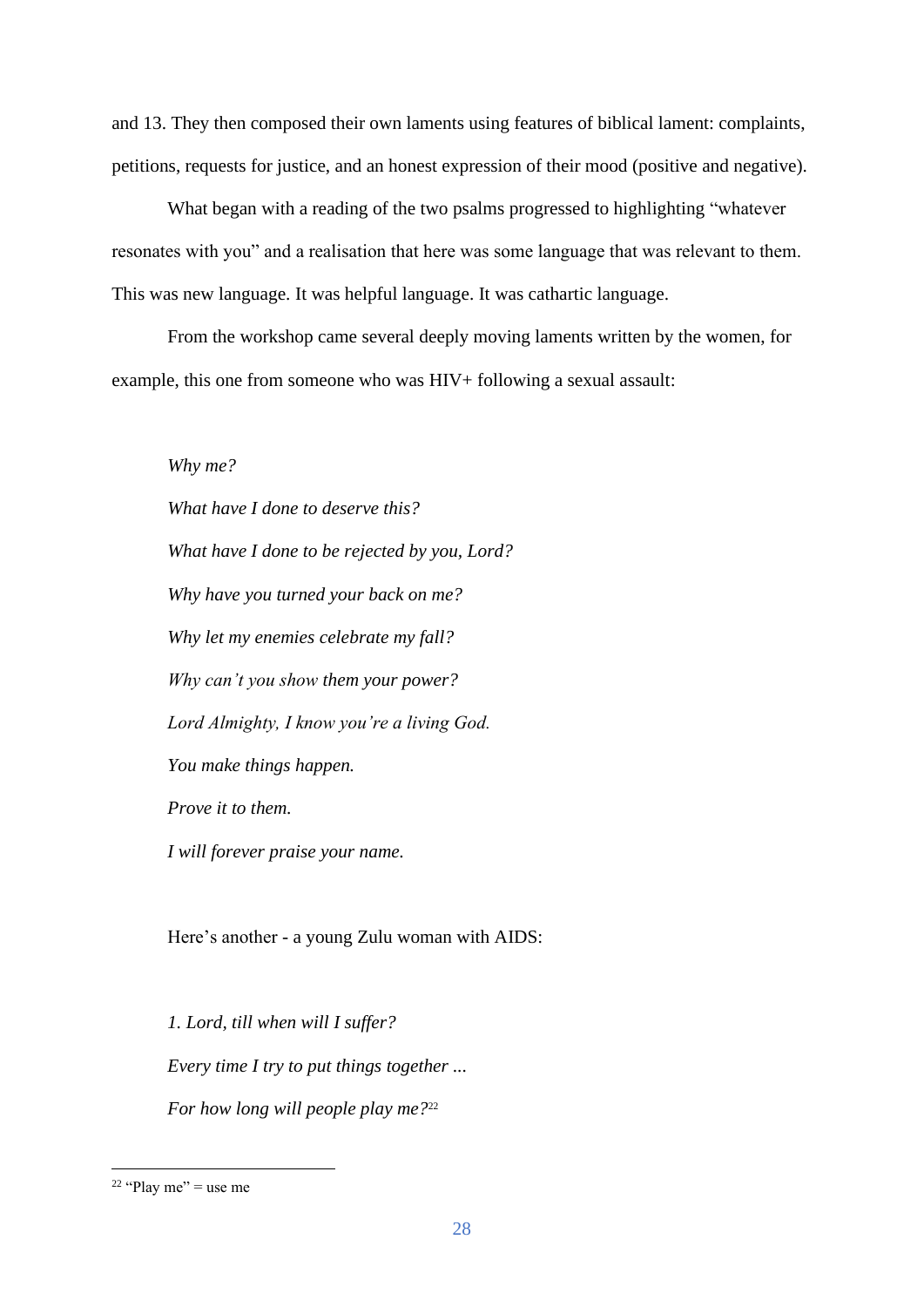*They make me like a car that won't start, a useless one. Till when? Life is not coming together. And you are there, just looking. Didn't they say that you listen when you are called? But you are taking long to answer, But ... till when? Till when, my Lord – me leaving my poverty? Others do get help, but me – I'm not. 2. I know my Lord, I have to wait, 3. But it's hard. 4. I will stay in the hope, And you are my light.*

This next lament was a communal lament from a group of LGBT women:

*My God, listen to our prayer. Don't hide when we need you. I'm confused and tired. We only need you, Lord. My God listen to our prayer. When bad people talk bad about us, they spit on our backs. If we had wings, we would fly to a better place. My God, listen to our prayer. God, make them talk nonsense. Make them go mad. Because they have done bad to our community. God, listen to our prayer.*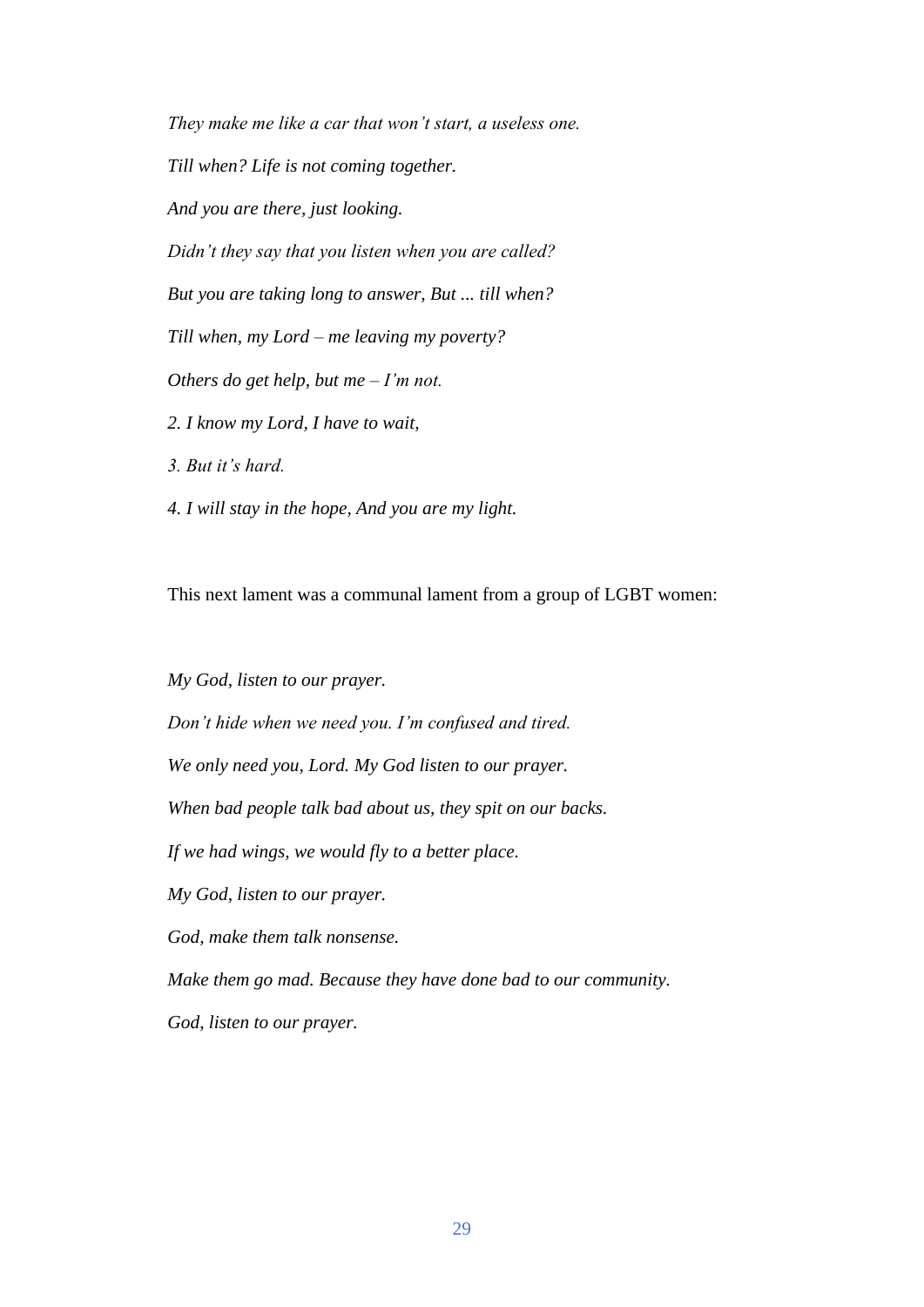In other work,<sup>23</sup> the same author used Psalm 55 with a group from Capricorn, an impoverished township in Cape Town, suggesting to them that they might also write their own lament responses, but perhaps using the framework of the Lord's Prayer to do so. Here are some of their responses collected together into one lament:

#### **Father in heaven,**

*You are my father because you made me.*

*Lord, I love you. And I'm glad that I can call you my father. You are the best father.*

#### **hallowed be your name.**

*We do not see your name being honoured in South Africa. Lord, you are holy. We do not see God's name being honoured in the church. God is not being honoured by some of my friends. We do not see your name being honoured in our schools.*

#### **Your kingdom come. Your will be done on earth as in heaven.**

*Babies are thrown away like trash. Please help us! People try to take blessing for themselves (greed). There is too much violence. We ask you for protection. Many don't fear God. They drink every week and live in sins. God is not being served as king at my neighbour's house. God is not being served as king in Parliament.*

<sup>23</sup> (Dickie, 2019)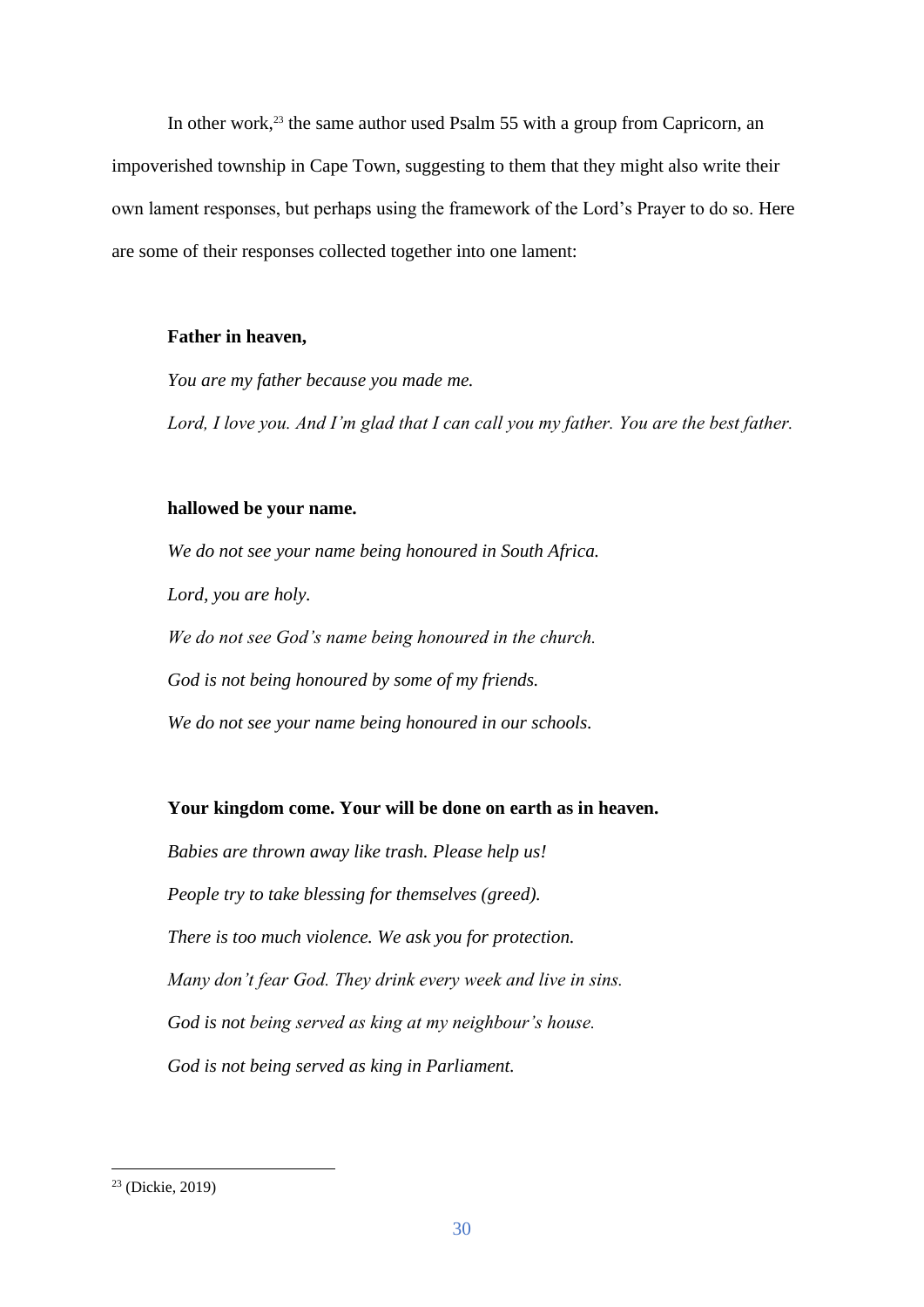#### **Give us each day our daily bread,**

*Please, Lord, look after my child well. Yes, Lord, I do need your food. Money for rent. Electricity. Lord, we need love and understanding. Lord, give us spiritual food in our land. Please make our roads level (no potholes). I ask, Lord, for the cleansing of our street.*

#### **and forgive us our sins,**

*I did a lot of things wrong. I know you can forgive me. I did wrong to my sister many times, and I feel so sorry. There are long-past sins that still trouble me. I have failed you in my mind and thoughts. Forgive my sins with my wife and children. I am angry at my son-in-law.*

#### **for we ourselves forgive everyone who is indebted to us.**

*I need to forgive people that hurt me although it is tough. Lord, bring healing in our relationships. I am angry about my daughter and husband. People who are very close to me [have wronged me and I feel angry about them].*

#### **And lead us not into temptation.**

*Please help me to not watch too much TV.*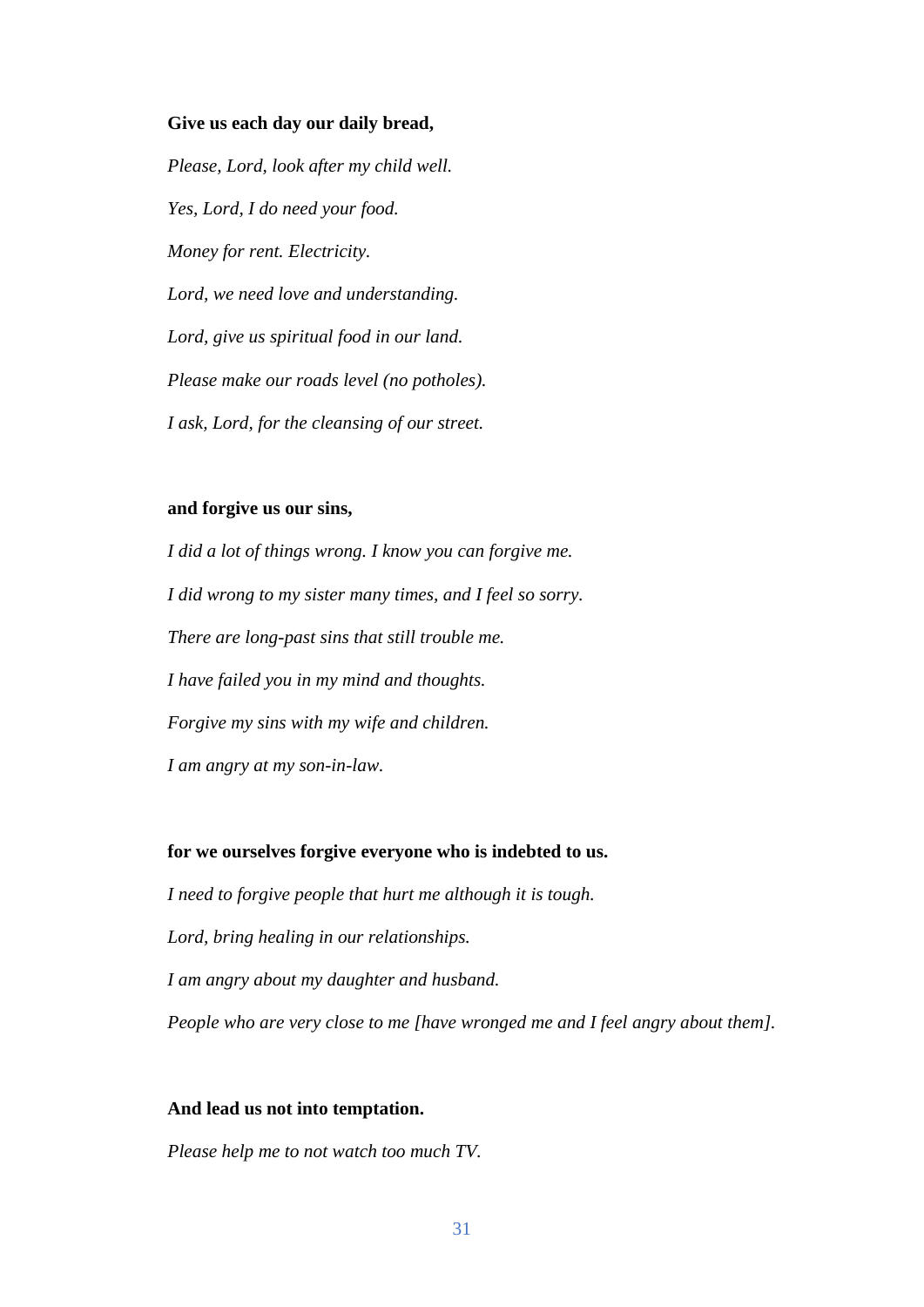*I have troubles at home that are getting in the way of my relationship with you. Help me to share food. Keep me from having anger in my heart. I am too much with wrong friends.*

In these studies, the author details how helpful this process of reading and writing laments was for the (mainly) women in her groups. The process validated and gave space for their deep feelings, and offered permission to create prayers to God using raw, honest language not 'church' language that sought to paper over the cracks. The shared safe space was also instrumental in the healing process. These laments written by the women did not need to be taken into church later to be presented and prayed. This *was* church for them.

### **Lament and Social Action**

There is nothing like the cry of a child shouting "It's not fair!" at the top of their voice. It expresses the power of anger felt at the injustices of the world. It's a cry of frustration, too, as the child feels that the balance of power is not in their favour and so they cannot do anything to redress the injustice. As the child gets older, this same sense of wanting justice may lead them into politics so that there is an opportunity to do something about it all.

The 'Jesus Manifesto' of Luke 4:18-19 insists that the Kingdom of God is about challenging injustices. If we are going to call ourselves a Christian Church, then we must surely be held to account on how we have confronted local, national and global injustices.

But first we must get angry. First we must see that "This is not the way things should be!" We must be able to find that inner child who screams "It's not fair!" and use the power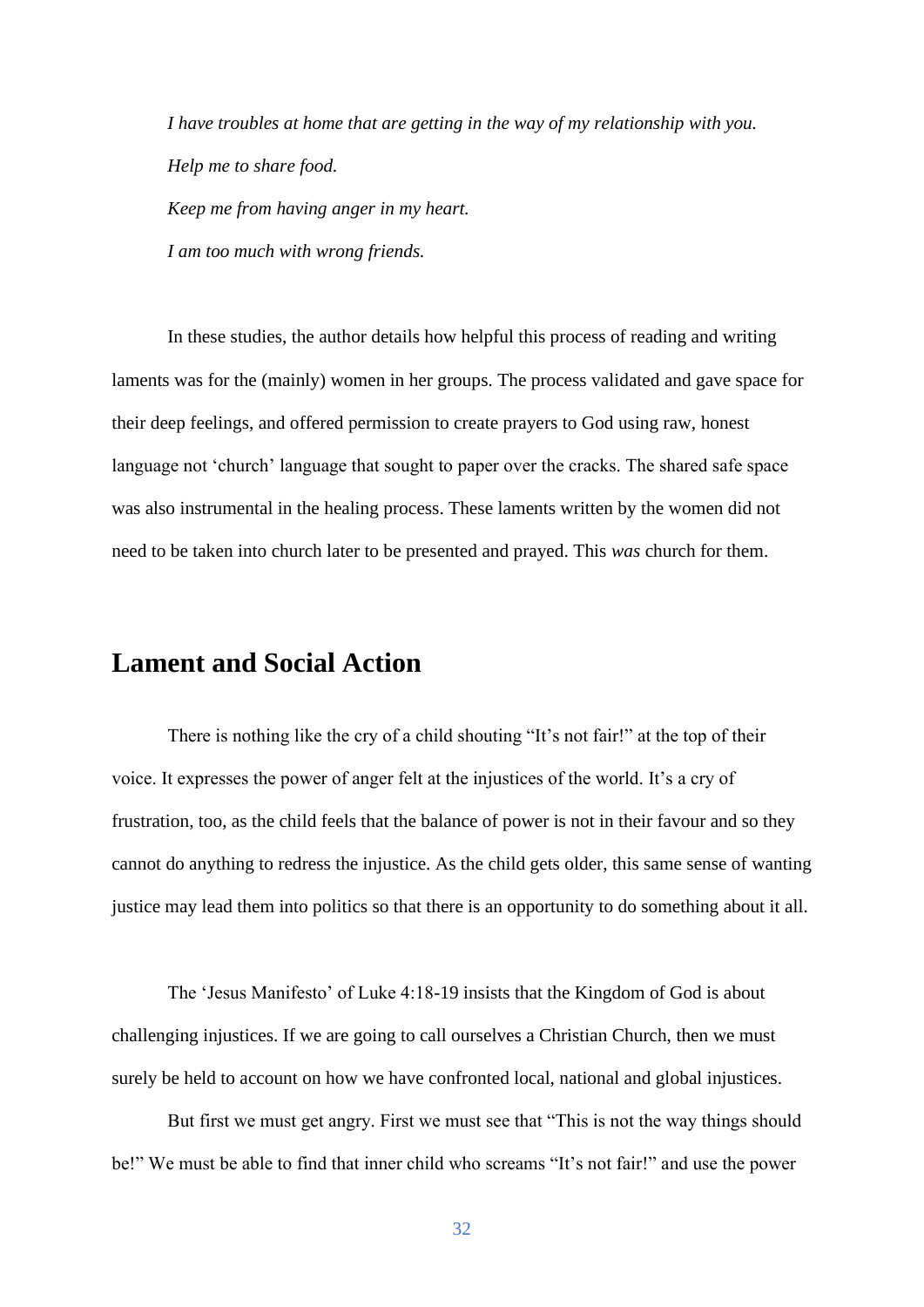that we now have as adults, and particularly as a church organisation, to cry out about the social injustices around us - daring to open our eyes and to experience the pain of others. Being bothered enough to do something about it.

That is another purpose of lament - crying out to God that this is a messed up world, where some individuals struggle to get by on a dollar a day, while others spend \$40 million on a yacht; in a world where 99% of the wealth is owned by 1% of its population; in a world where people die of hunger in one part of the city, and catering dustbins of surplus food are discarded in another; in a world where victims of war and persecution risk their lives to scramble into a boat seeking asylum, to be greeted by officious border guards demanding to see non-existent papers, or by ruthless people traffickers with an eye to the money they can make through the sex trade or modern slavery.

Where is the church lamenting these injustices? Wasn't Jesus always to be found with such as these, calling us to do the same? Who will lament the wrongs, crying out to God for things to be put right, and for us to be shown what part we can play in response to the silent prayers of the voiceless?

### **Liturgy**

One urgent change I believe we should make immediately is the recognition and validation of the unspoken laments which members of our congregations bring with them when we gather. I believe it is unhelpful to adopt a "leave your problems at the door" approach. Instead, when we gather for worship, we should verbally include both those who are feeling fine and those who have barely managed to face the day. This means the avoidance of generalisations such as "We just wanna praise you today" and a recognition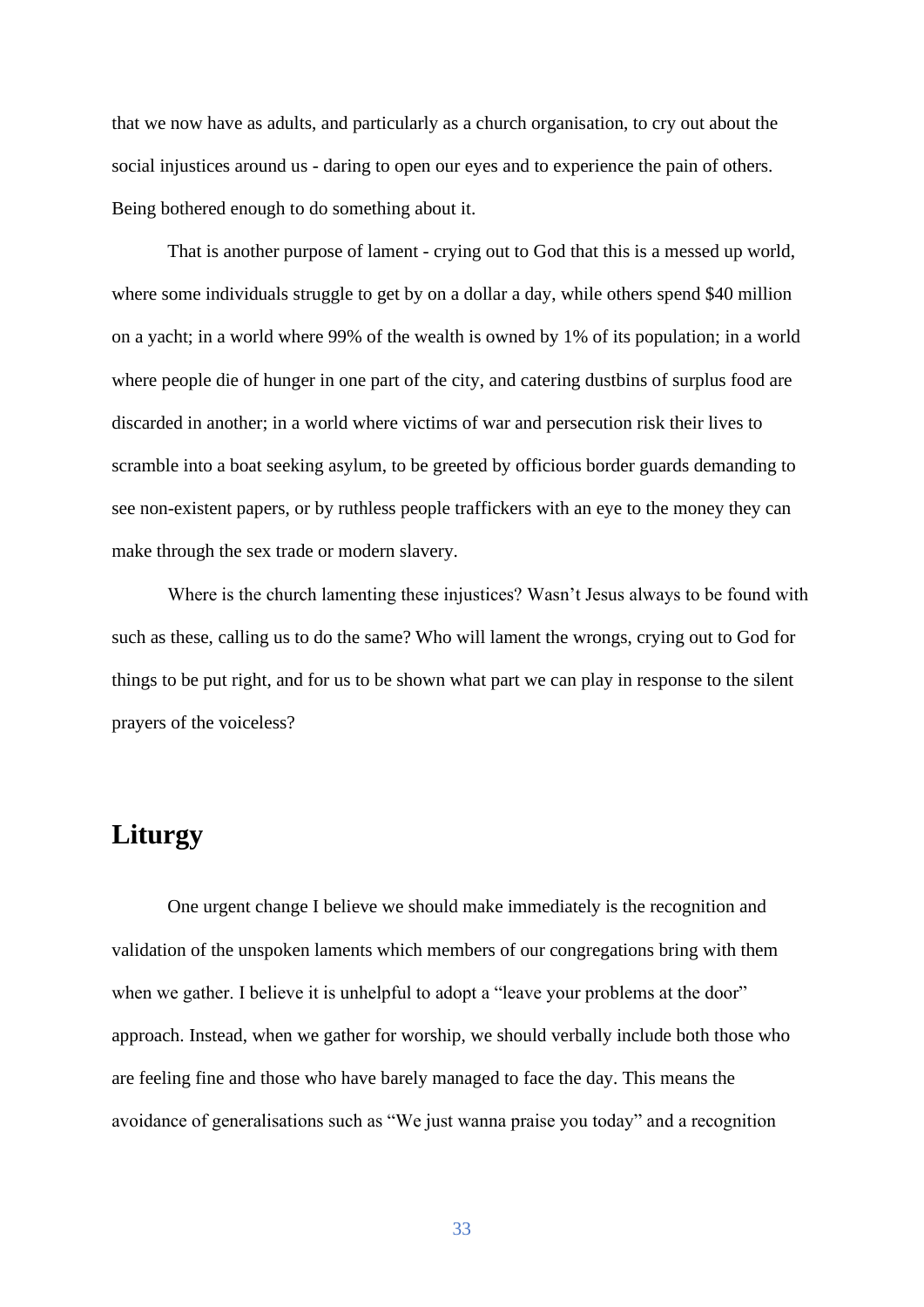instead that while all we bring is indeed our worship, for some of us it is most definitely a "widow's mite" that we offer because frankly we've nothing else to give.

Worship songs should include at least one song which is more subdued; one that might be followed by prayer for all those who can barely look up for fear of crying. Similarly, when we confess, we must remember that confession is primarily about being honest before God, and offering our vulnerabilities within that, including here all those whose lives are currently in a mess.

We recognise that some people may be grateful for another congregation member to pray with or for them, either in the service or at the end. However, for others this might be the very last thing they want, and so provision must be made for this too. It takes a very sensitive Greeter or Church Steward to read quickly whether a person coming into the church building is keen for a companion or more keen to be left well alone. Our mantra of "All are welcome" must definitely include an unconditional welcome of all those who are struggling without us feeling obliged to "fix" them.

Intercessions are another important part of the liturgy. Rather than a bland "We pray for those who are carrying heavy burdens", perhaps we might be bold to follow the lead of the Psalmists - "Lord, our burdens are too great and we cannot bear them! We are weak and in despair - how long must we wait for you?" Actual quotes from the Psalms can easily be used - either as they stand, or prefaced by "As the Psalmist said,…"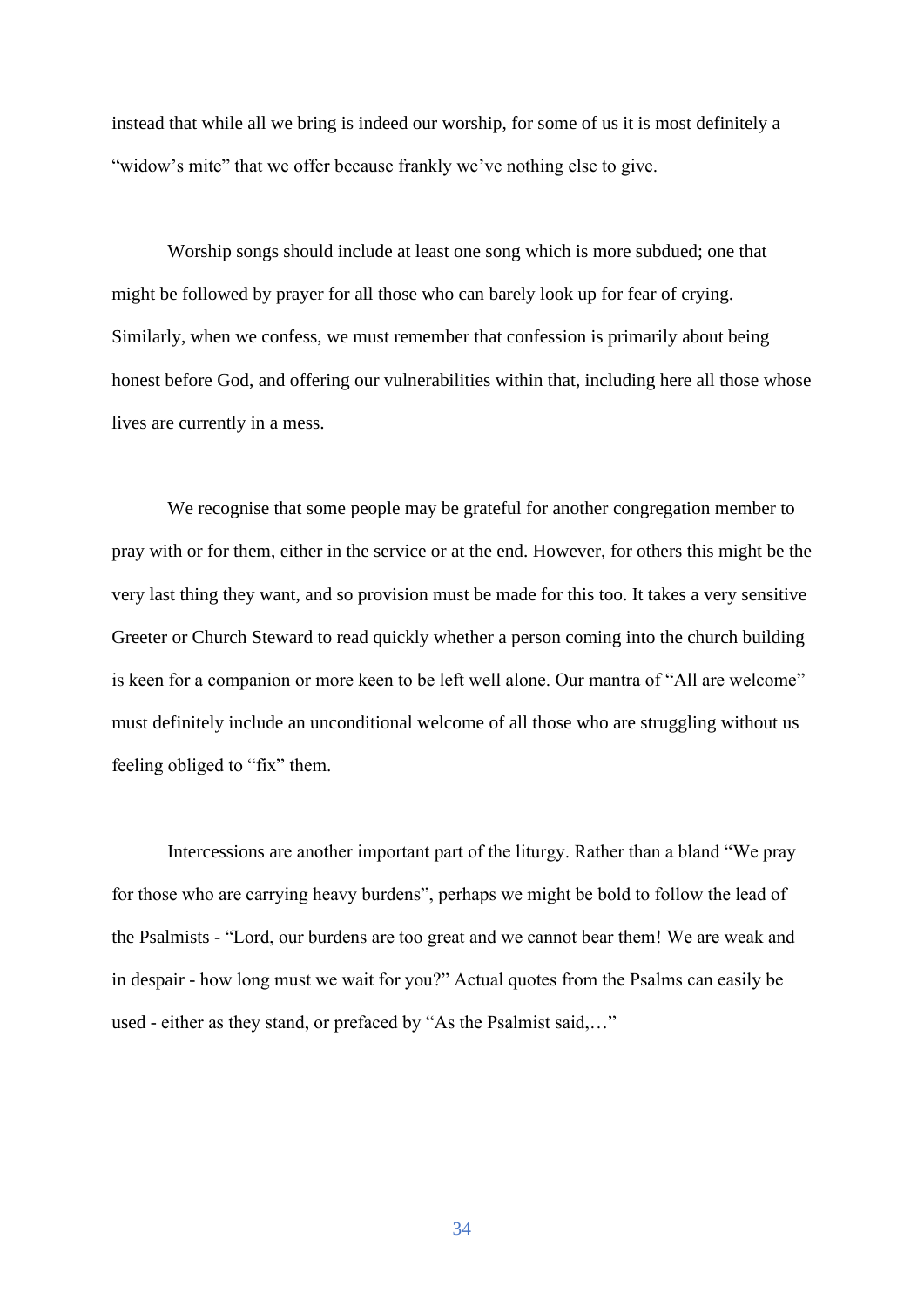We must also be bringing to God in our intercessions the laments of all those who are too weak to pray, including those outside the church who are victims of oppression and social injustice.

All that being said, however, it is essential in a Christian act of worship to offer Christ's resurrection hope into the bleakest darkness. This does not mean assuring the congregation that a person with dementia might get better, however, or that a person dying of cancer will recover. It means reminding the congregation that even in the deepest darkness, the light of Christ still shines, and its light can never be overcome by the darkness. Even death itself has no ultimate power for those who are in Christ Jesus.

So it is that the final liturgical act, that of blessing and dismissal, must always include a reference to God's peace, and of sending everyone out by the grace of God to face another day.

### **Lament In The Liturgical Year**

When we lose the shape of the liturgical year, we are in danger of losing the rhythm of our worship. Where no observation is made of the church seasons, we are left with the bland formulaic diet of worship during which any given Sunday looks much the same as any other.

The reasons for my preference for the use of the 3-year Lectionary (RCL) as adopted by the Methodist Church are twofold. Firstly, due attention is made to the feasts and festivals of the church's year through apposite readings from Scripture. Secondly, over a three year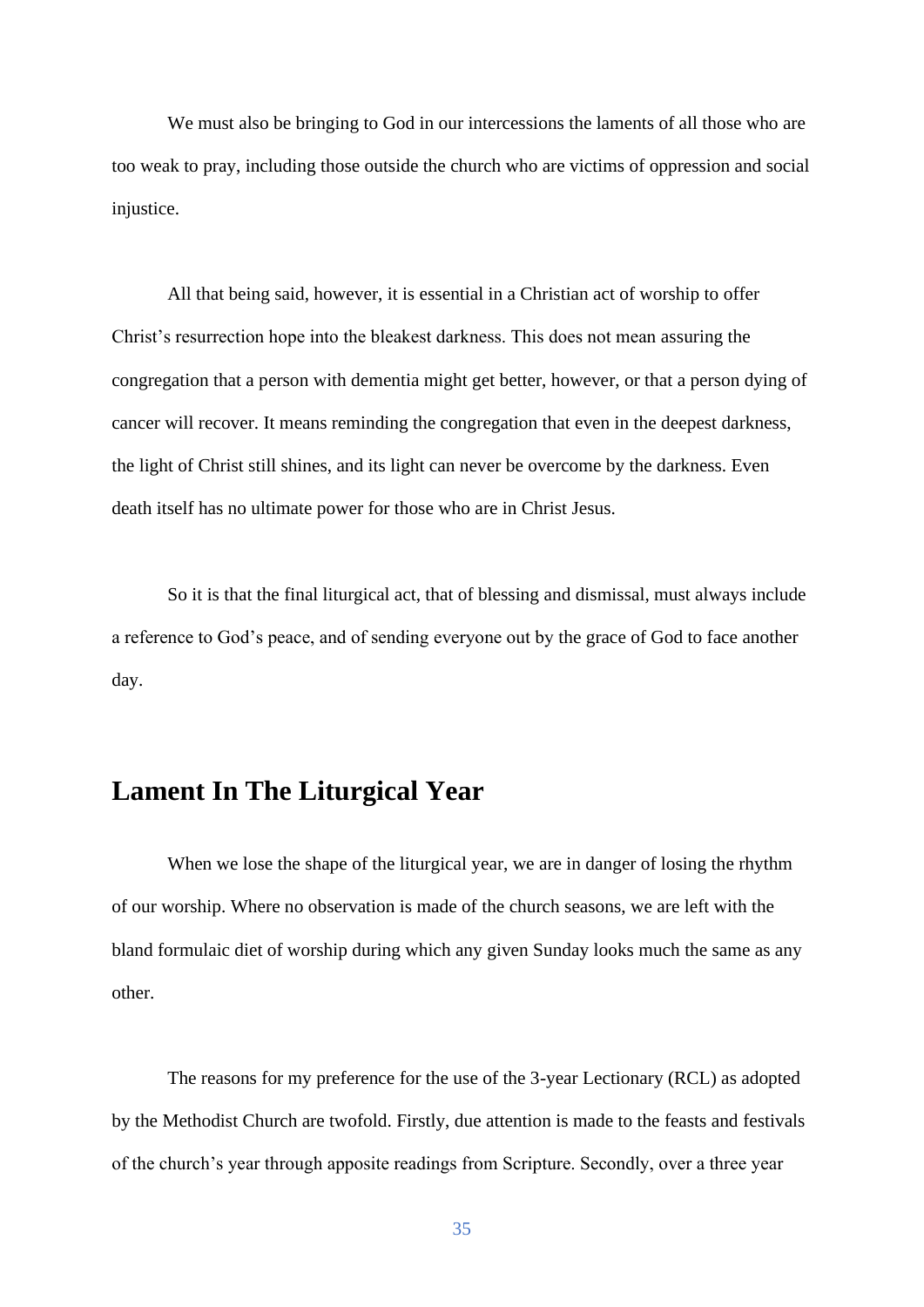period, a significant proportion of Scripture is read; admittedly it is not the whole Bible, but every single book is included, with multiple readings even from short books like Obadiah and 3 John. It seems odd to me that churches which claim to be "Bible based" actually base so little of their worship on working through the whole Bible over the course of several years.

We have already noted the use of the Psalms in a liturgically directed sequence throughout Christian Church history, but especially since the 1662 Book of Common Prayer which assigned a subset of the psalms to each morning and evening prayer, meaning that the unabridged Psalter was read/sung in its entirety once every month. Using the Sunday Lectionary is certainly easier, yet still ensures that a breadth of psalmody is encountered Sunday by Sunday.

The first aim of a liturgical year, then, is to experience a broad sweep of Scripture, including the Psalms. The second aim is to mark the liturgical seasons:

- Advent
- Christmas and Epiphany
- Ordinary Time I
- Lent
- Easter
- Ordinary Time II
- Pentecost and Trinity
- Ordinary Time III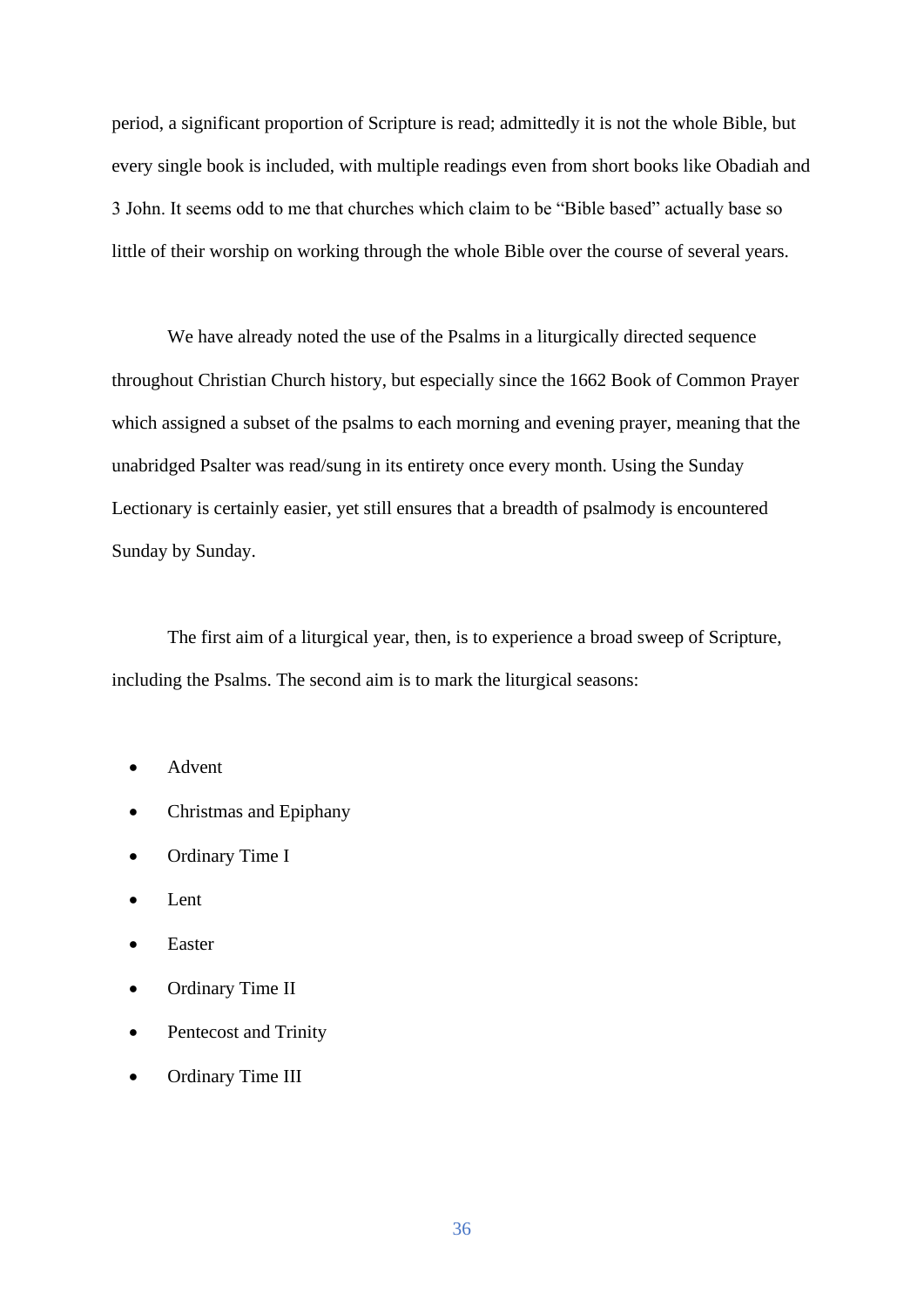The Church Year begins with Advent, and the intention is to observe a 4-week period of serious spiritual preparation before the celebrations of Christmas which *start* on Christmas Day. Sadly our popular culture has encouraged most our churches to make the Advent period a long sequence of Christmas celebrations, events and services, with the period after Christmas just some rather barren waste ground inhabited only by the occasional very keen church attendee. This in turn has left Advent reduced to just its first Sunday, if at all, and the associated readings and reflections on Christ's Coming and Christ's Coming Again during Sunday worship become all but overlooked.

The first proposal, then, is to use the period of Advent as an opportunity to reclaim the penitential aspect of spiritual preparation, during which time the lament psalms would make an opportune ingredient.

Later in the Church Year we have the time of Lent which, similar to Advent, is a time of spiritual preparation before a feast. In this case, the feast is Easter, and the preparation period is six weeks rather than four. Historically Easter was by far the most important season of the Church Year, with Christmas receiving scant if any attention - another way in which the Church today has largely joined the commercial juggernaut and reversed the two in importance; after all the Christmas story is far more cute and marketable than the pain and wonder of Good Friday and Easter! The historic importance of Easter was the reason why Easter Day was traditionally the day for baptisms, and so Lent the period of instruction, fasting, confession and penitence.

Lent seems to me to be marked as little more than a few Sundays around Mother's Day - itself having little regard for its historical origins. The challenges of incorporating a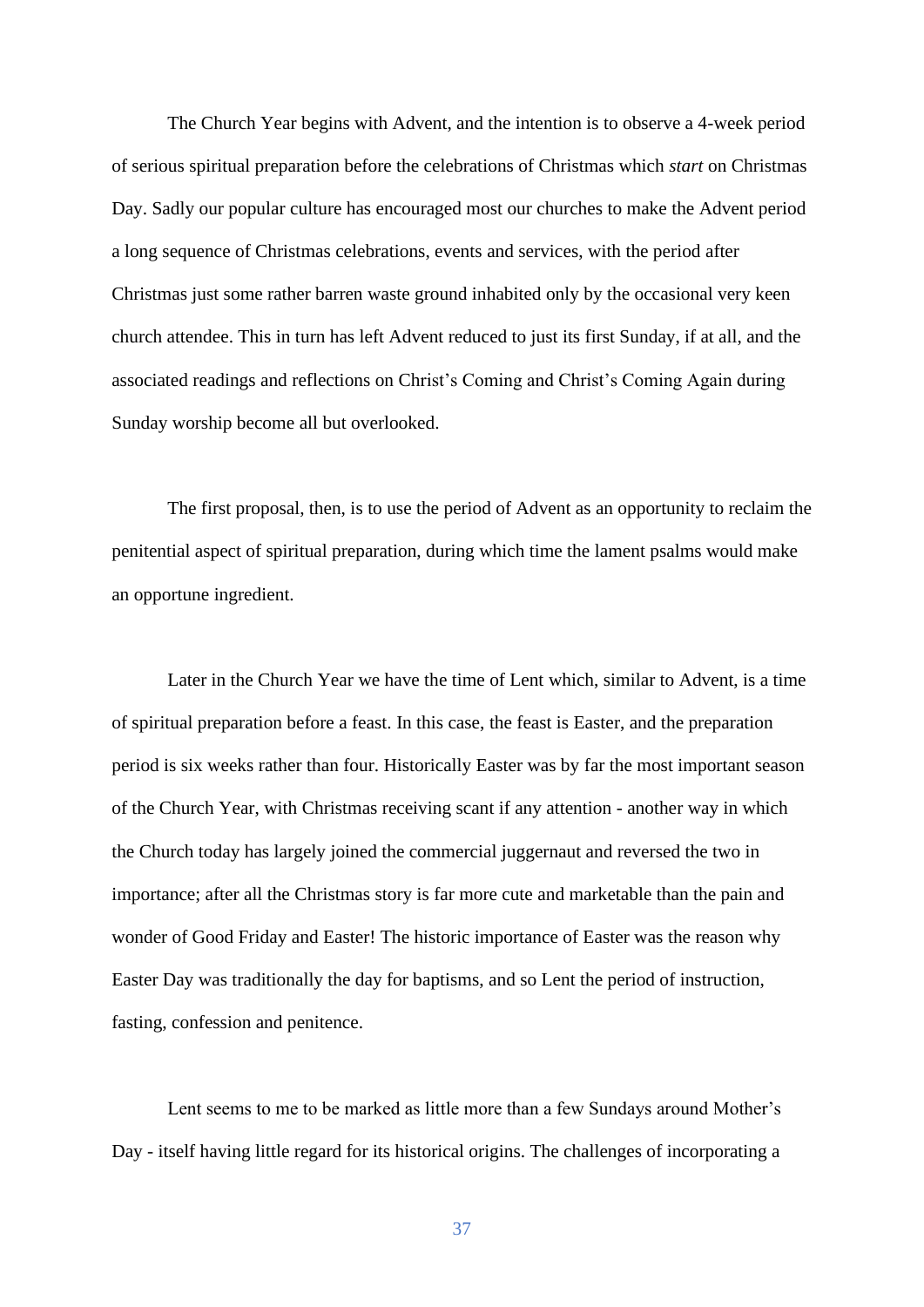theology of the Motherhood of God or the Church, never mind the inclusion rather than exclusion of the thousands of childless women who find Mother's Day the single most repulsive service in the church year, suggest that Mother's Day celebrations in their current form need urgent excision.

The Sunday before Easter always presents the option of observing either Passion Sunday (a reflection on the suffering of Christ) or Palm Sunday (a reflection on the political shot across the bows that was the entry into Jerusalem). The vast majority of Sunday-before-Easter services which I have attended or been asked to lead have been Palm Sunday ones, and the vast majority of those have required a happy triumphalism which has ignored the incendiary sub-plots. This has then led straight into a happy triumphalism on Easter Day, and so another year has gone by with hardly a single nod to the suffering of Christ, teaching on the Atonement nor time given over to spiritual 'fasting' or preparation. It makes "giving up chocolate" or "giving up Facebook" almost blasphemous in their irrelevance.

The most sacred day in the whole Christian Year, and the one which is paradoxically also the least well attended, is Good Friday. Ideally, the observation of Good Friday would begin with a solemn Thursday Evening service (Maundy Thursday meaning Ma(u)ndatum Novum or "New Commandment" Thursday - the day in which Jesus washed the disciples' feet while teaching them to love one another the same way). Jesus' own heart was full of sorrow in the Garden of Gethsemane that evening as he asked his own "Why, God, Why?" questions before eventually accepting the cup of suffering "Not my will but yours be done". Then begins the relentless and unstoppable march to the Cross, the beatings, the scourging, the tormenting, and that final piercing cry of Psalm 22 "My God, My God, Why have you forsaken me?" as Jesus' Lament on the cross.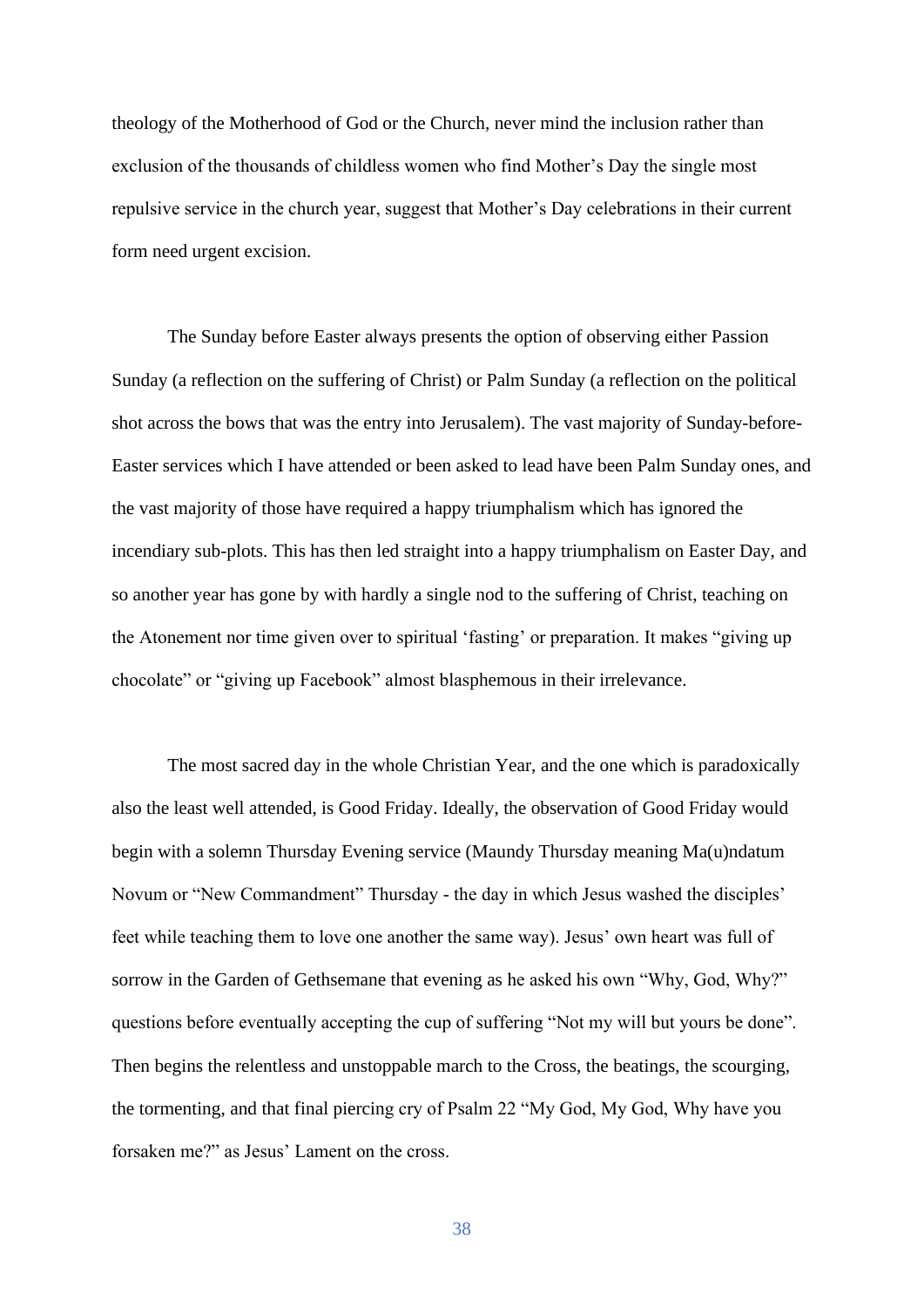A Good Friday liturgy which offered little more than reading a full account of Christ's Passion from one of the Gospels, plus a reading of Psalm 22, would already be considerably more than many churches observe. When I have taught about the Passion of Christ on Good Friday or Passion Sunday (when I have been able to skip the Palm Sunday 'tradition') I have received complaints about it being too graphic, or "inappropriate for the children" - despite "the children" being a couple of 2-3 year olds who were more interested in playing with a large soft dinosaur or colouring in pictures of Bob the Builder. I really wonder whether the complaints were actually the adults complaining not about the effect on the children but about the effect on them. These were supposedly mature Christians who could not confront the brutal realities of Christ's suffering and death even one day in the year, and who would far prefer to do their palm cross-waving rendition of Shine Jesus Shine before ignoring Good Friday altogether and only thinking again about coming back to Church on Easter Day when it's all over.

The second proposal, then, is for the incorporation of lament in the church's own Lenten preparation as it negotiates the chocolate-egg-supermarkets and Easter-Bunny-media that otherwise fill the run-up to Easter. If nothing else, this is an appeal for *contrast* in a world (and church) that is in danger of singing "O Happy Day" every week.

### **Lament In Sunday Worship**

The recent shift mediated by the COVID-19 pandemic to a "new orientation" of church actually places us at a critically perfect point in our church history to make some urgent changes to our Sunday patterns. Some people are calling these new models "hybrid church" - meaning a hybrid of online and gathered communities - but what is clear is that we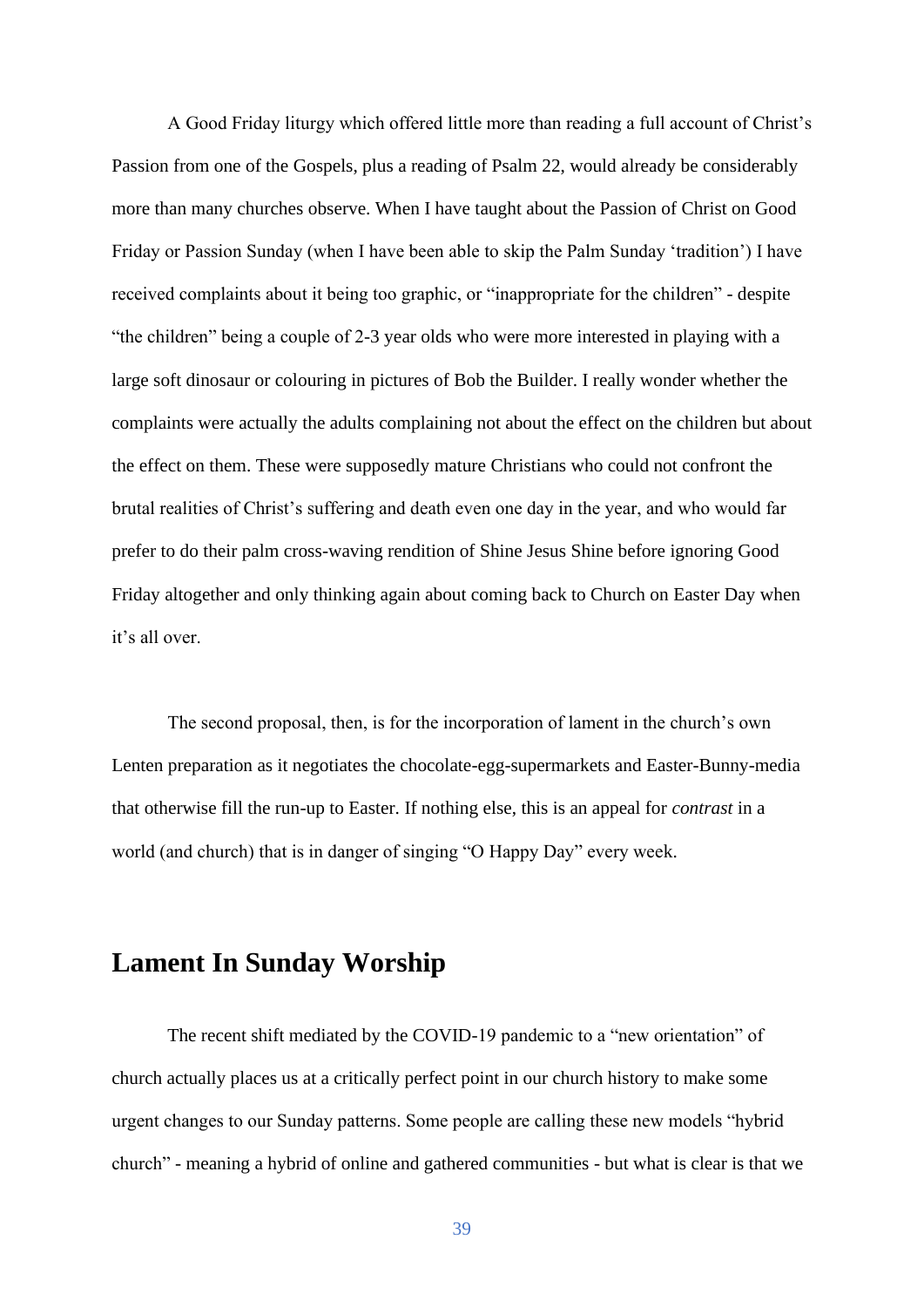have begun to normalise the use of a 'mixed media' approach to leading and engaging with worship.

Two of the more significant features of Hybrid Church are the use of pre-recorded elements in a worship service and the use of 'chat' messages during live components. When one person is preparing an act of worship for online use, they will typically insert prerecorded songs and videos for the sung parts of the service, and use live (or pre-recorded) input for prayers, readings and preaching. Just as online worship enables curious individuals a safe opportunity to see what Christian worship is like without the awkwardness of going alone to a church service, so the incorporation of a pre-recorded Lament Psalm in an act of worship might make it easier for those watching to see what it is without any forced participation.

Secondly, for those acts of worship in which congregational text input is invited (via YouTube Live, Facebook Watch or Twitter comment for example), we start to find a way in for light-touch participation in an act of lament. Those interacting with text messages, chats, tweets or emoticons can be considered participators on their terms. Take, as a relatively safe example, a Sunday Worship lament for the broken ecological balance of our world, perhaps on a Sunday in which there is a theme of "Creation and Good Stewardship of the Earth's Natural Resources". Participation in the lament could then include confession (confessing our wastefulness, our excessive pollution or our unsustainable consumerism), a relevant phrase ("single use plastics" or "fossil fuels"), a simple gesture of lament (e.g. expressing sorrow for #ClimateChange) or just a plain "heart" emoji.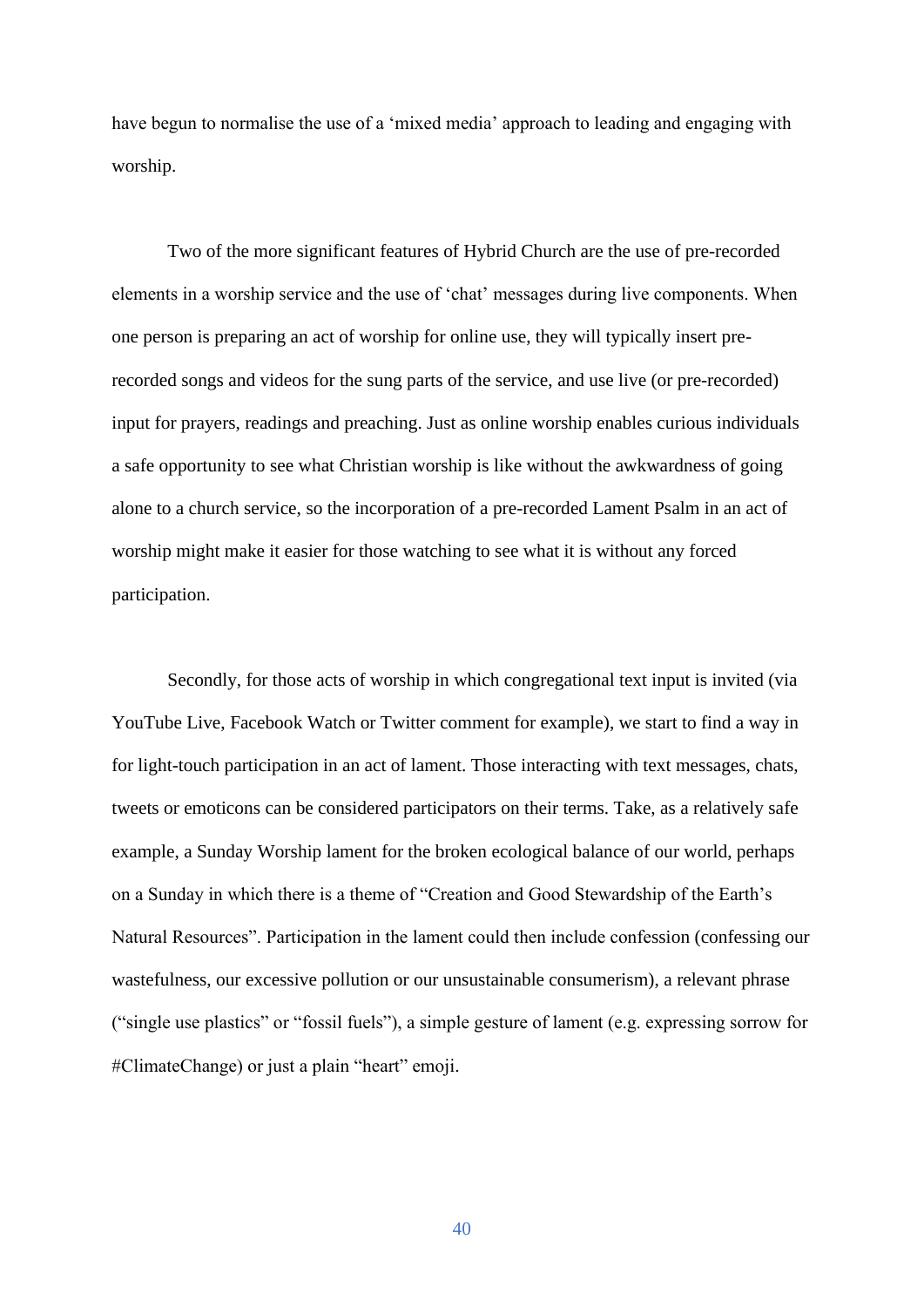The first rung of participation, then, could easily be when someone at home watches an online service in which an act of lament features. The next level might be when they contribute some text response while watching at home. The next level could be when a congregation in a gathered worship environment watches a video of a lament being prayed, read, sung or otherwise performed. Another level just a little beyond this is the experience of a lament being led either by the worship leader or by a member of the congregation. Finally, at an appropriate time, a lament could be arranged in the service during which everyone is invited to participate in words, sounds or gestures.

Any of these would ideally be prefaced by some teaching, or at least some advanced notice, because abrupt changes to the worship pattern can be disconcerting for those who prefer things done "the way they've always been done" (!)

### **Praying Lament**

Praying Lament Psalms is possibly the easiest way to use them in worship. A lament psalm can be introduced, some of the references explained (for example, "Devastation" could be used to refer to the pandemic; "my sickness" could refer by proxy to the sick person for whom we are lamenting etc).

There is nothing wrong with appropriating the Psalms for our own use in worship. That is what they are for, after all. As poetry, all the allusions in the psalms must be given specific contemporary meanings rather than left awkwardly as they are. Taking the Psalms literally rather than LITERATELY, as with any part of the Bible, never does anyone any favours.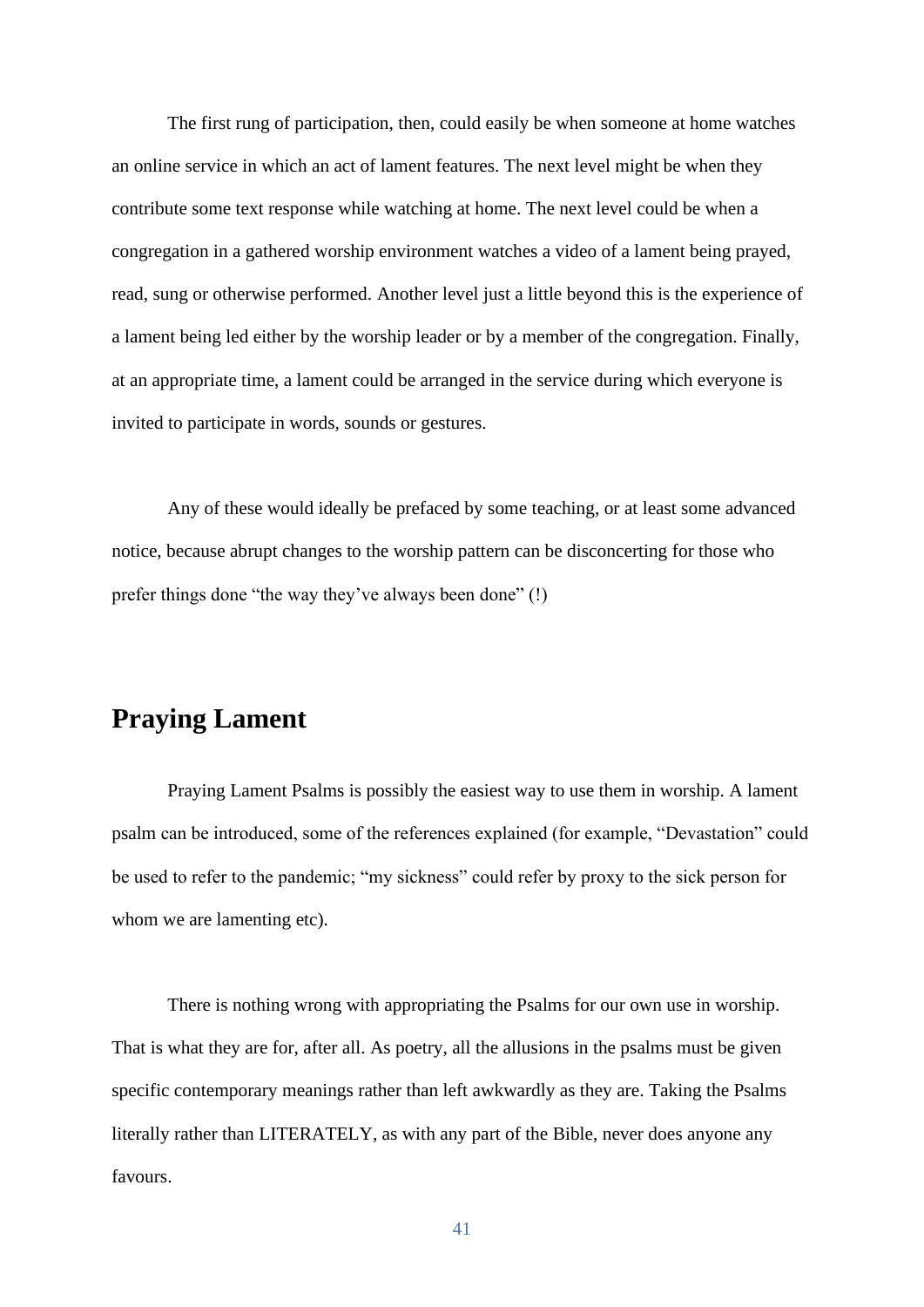One example might be a lament for someone who is struggling financially. We have seen that the most common lament theme is a complaint about 'the enemy'. So we take such a lament, reworking it so that we understand the "enemy" to be "debt". We can then call out to God about "the enemy pressing me in on all sides" and suddenly the whole psalm has a very relevant meaning indeed.

A ward of warning, though. Many psalms are "imprecatory" or contain imprecatory verses. An imprecation is essentially a curse - an expressed desire to see major trauma inflicted upon the enemy, or even their violent and untimely death. These words do not make comfortable reading. However, it must all be read within the context of of the original setting and style of the psalm. Simon Stocks<sup>24</sup> offers some helpful ways to avoid shying away from such passages.

Firstly, they are honest. Many people do feel like this at times, even Christians. Part of the fury of the lament includes our own instinctive response to the atrocity - wanting to see someone hanged for their part in a massacre for example. Rather than suppress such outbursts, and only offer God what we regard to be a 'sanitised' version of the thoughts in our heads, such language assures us that on occasion it is right to scream and shout curses like this - what we are saying is something like "If I were you God, I would strike them dead! But I am not you, so I leave the consequences in your hands"

Secondly, as befits the nature of the poetry, much of the language is figurative rather than literal (once again showing that literal interpretations are best avoided). An imprecation such as desiring "the heads of the children to be smashed against the rocks" (Psalm 137) is in

<sup>24</sup> (Stocks, 2007)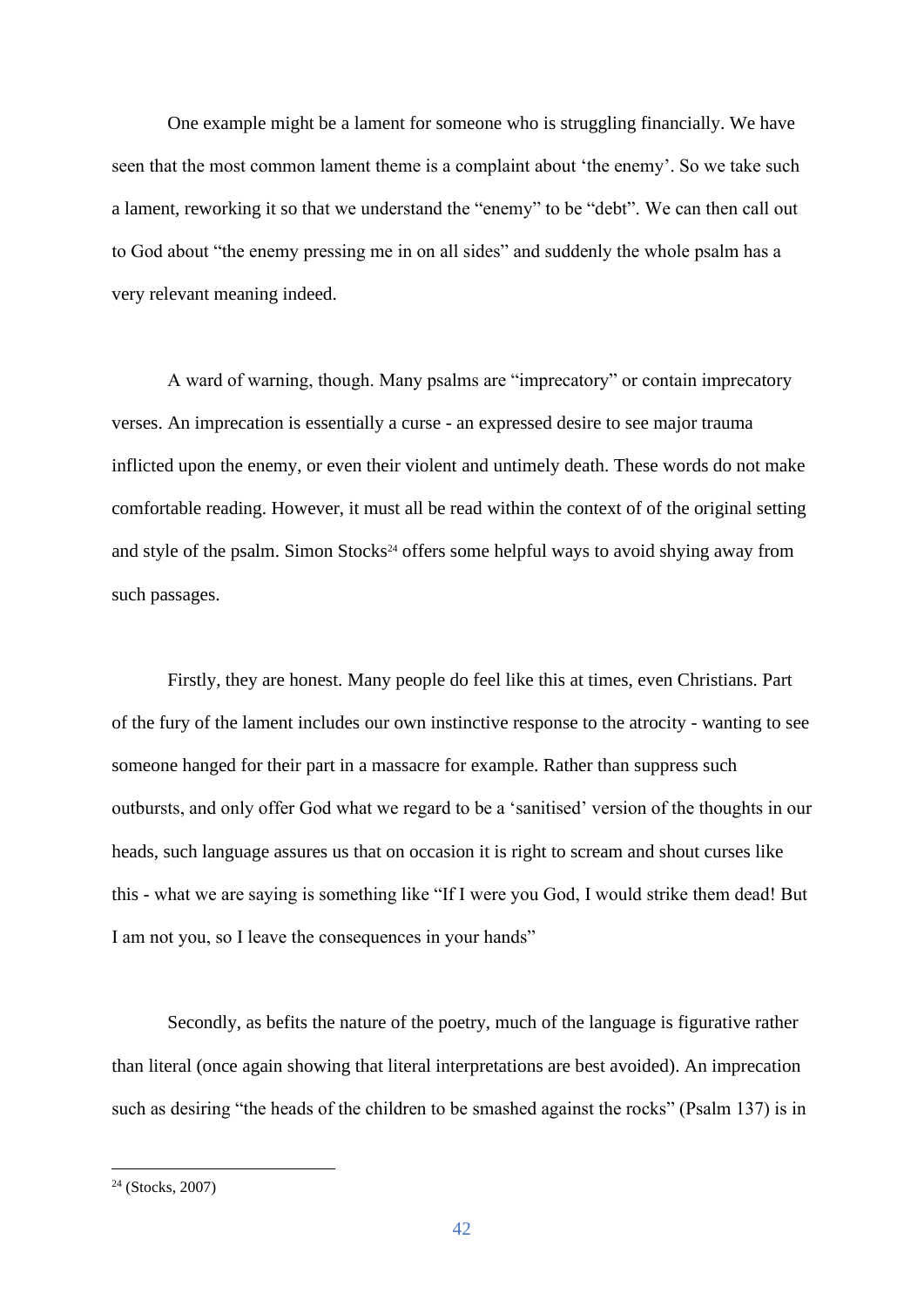essence simply a desire, expressed in bloody language admittedly, that the enemy will never have any descendants and so will evaporate off the face of the earth - a request that *our* descendants will never have to suffer as we have ourselves. In a culture where ancestry and lineage were amongst the most prized assets of identity, expressing a desire that their ancestral line come to an end was an appropriate one because it was implying a desire that *our* tribe be the one that continues to the next generation, not the tribe of the enemy. It must be remembered that conquests around the world in history thought in a similar way - the invading tribe slaughtered the women and children (removing the means of reproduction) and made the men slaves; alternatively, the men were slaughtered and the women and children taken off as chattels of war. Either way, it was about end the ancestral line.

The poetic nature of the psalms also provides a third insight - that the ultimate battle is between Good and Evil in a more general sense. Evil is personified to make it easier to describe, in the same way as Ephesians 6 famously uses the metaphor of armoury to fight against the dark forces in a spiritual battle. In this way, imprecations against the (un-named) enemy are in part acknowledging the victory of God over evil which has already taken place, and which was illustrated so profoundly by the death and resurrection of Jesus.

With practice, which rightly involves hard work on our part, we can therefore open up the psalms for praying laments in a variety of ways in order to address a host of different situations. By doing so as worship leaders we are also helping our congregations appreciate the value of psalms as private prayers too. Indeed, we are presenting ways of "praying Scripture" which go way deeper than simply quoting random verses out of context.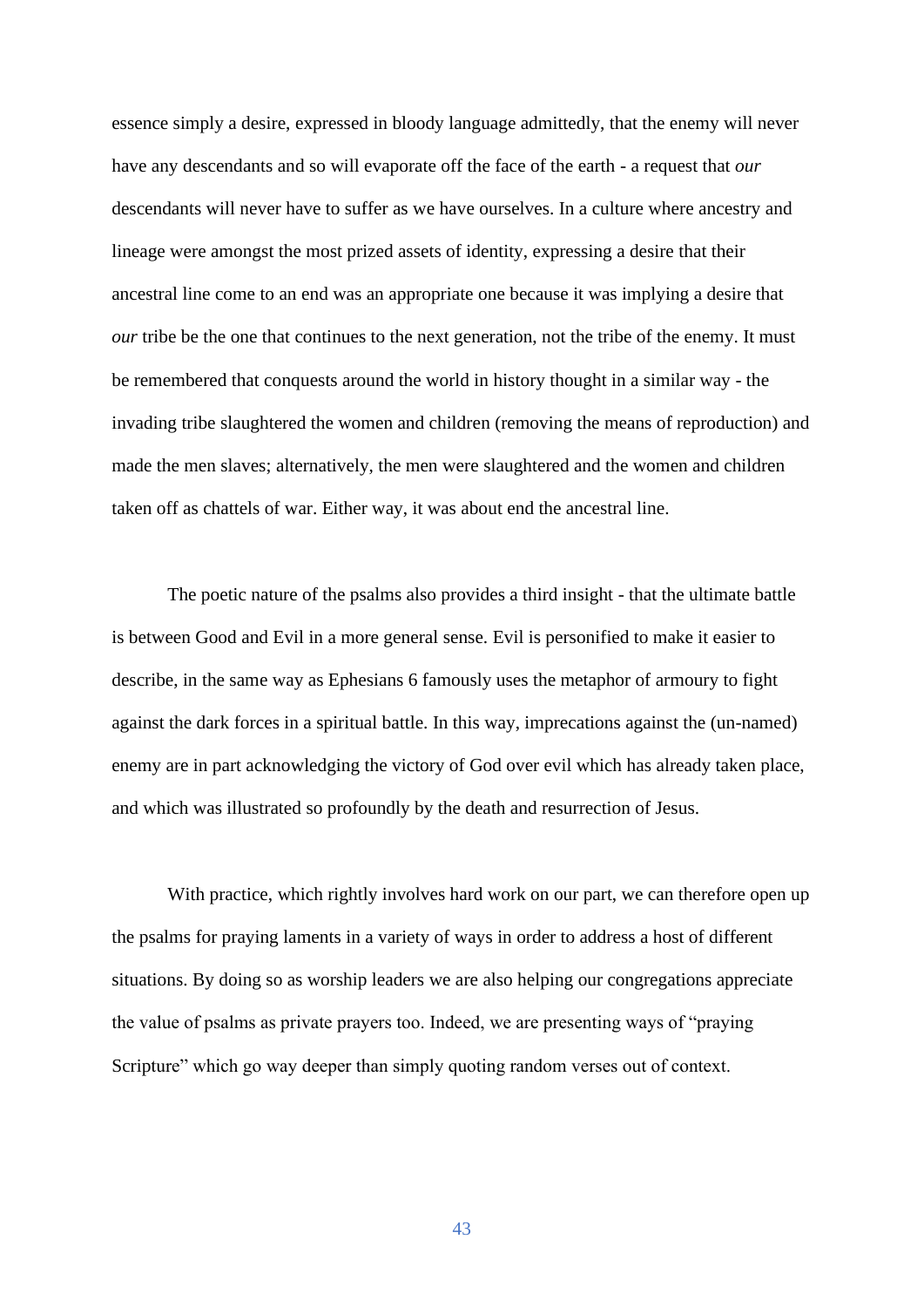### **Singing Lament**

Laments can be sung, particularly when the lament is a communal one. It would be most appropriate to sing lament as a church following a community disaster such as a local murder, fire or closure of a major employer. Sometimes a sung lament feels more visceral and emotive than a spoken one, so despite a general reluctance to sing, singing may indeed be the basis of the most appropriate response to a tragedy.

Here in the West we are notoriously singing-averse, although we can find exceptions to the general rule if we know where to look. Take, for example, the 'singing on the terraces' where football and rugby fans pour out their deepest emotions in unifying singing; simple songs maybe, but belted out with such passion that they leave the singers hoarse, and no sports fan would claim that singing together has no emotional impact on them. To a similar extent, audiences at popular music events can be so vocal in their appreciation that occasionally the artist on stage will hold the microphone out over the audience for them to complete a verse or chorus. The latter style can even be found increasingly in some churches, although the distinction between worship and band fandom is more than a little murky. To be fair, the traditionalists at the other end of the scale are just as guilty of 'performer bias', when those attending are more audience than congregation, if the choir is singing Response, Chanted Psalms and Anthems on *behalf of* rather than *with* the attendant visitors. In both scenarios one must question whether those performing the worship are out of sight or taking centre stage, and to ask why this is so.

Other cultures certainly find it easier to sing spontaneously than we do. Many African countries, for example, as well as countries in South Asia, find it natural to sing in response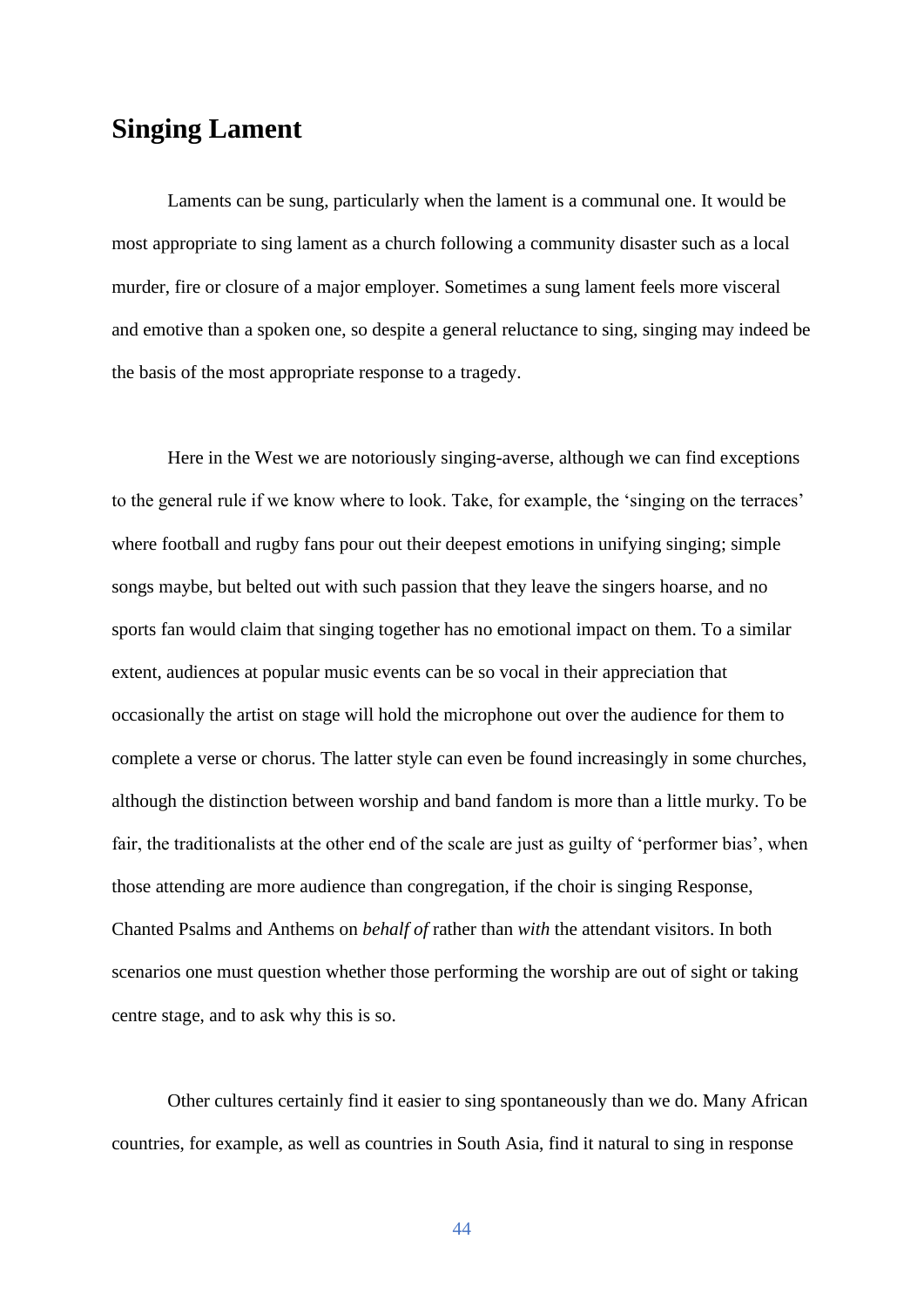to present circumstances. As well as songs of joy, there are songs that tell stories, work songs, lullabies and of course songs of lament. In our ignorance here in the West we call some of these cultures "developing" or even "primitive" - yet they are the ones with the gifts and treasures of singing which we have lost, and which we are only now starting to realise to our cost and shame.

The easiest way back in is perhaps through congregational responses to a cantor. This is the model used by those leading prayer in the Taizé style, and so these could usefully be mined for their rich resources. If there is no-one comfortable enough to act as Cantor, then they could instead offer short spoken prayers between the sung responses (such as the wellknown "O Lord Hear My Prayer").

There are a few hymns of lament available, although we have seen that this is still a vastly under-represented genre. If there is a poet in the congregation, they might be encouraged to write some verses of lament which could be sung by the congregation to one of the more familiar hymn tunes. However, care must be taken to choose an appropriately solemn hymn tune to avoid a jarring of contrasting moods. Suitable tunes might include "O God Our Help In Ages Past", "Abide With Me" or "O Sacred Head Sore Wounded". A locally-produced lament in response to a specific local crisis would almost always be preferable to a generic one.

### **Churches Aiding Community Lament**

Typically the church response in recent times to a community tragedy, such as a murder, a road traffic accident, an explosion, a flood or other disaster, has been simply to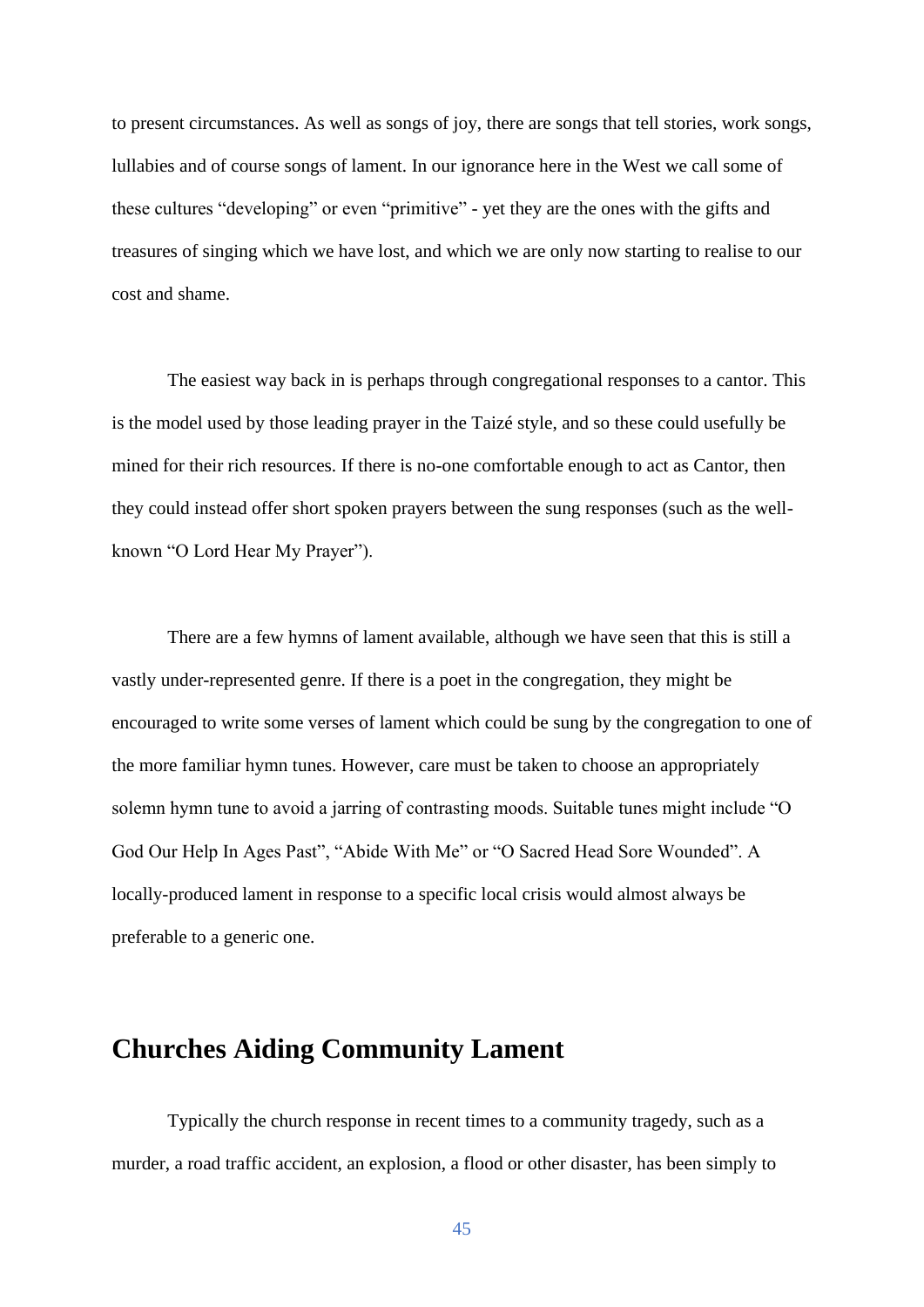open up the buildings "and create a space". Candles, Post-It notes, paper and crayons, pebbles and gentle music might all be in the mix. Church members may even be on hand to "pray with" anyone who requests it.

There is an almost embarrassed sense that the church really hasn't a clue what to do. The awkward silences when asked "Why did God allow this?" only add fuel to the fire of criticism that burns brightly at the perceived irrelevance of the church. More often than not, even the clergy are inadequately prepared to face the press, the public or even their own congregations.

In such circumstances the church must lead rather than accompany. We must take the lead in complaining to God that this situation is wrong, that we are not happy, and while we can't understand it, we trust God to bring us through it, only because God has brought us through crises before. Note that we do not pretend that the situation is suddenly going to get better, nor that we are making light of the current bleak circumstances. Only that through the tears of anger and despair we can dare to look up and be confident that God is weeping with us, holding us in our pain.

Churches can and should be seen to rail against God, with the constant refrain that "This is not the way it should be". Once again, a clear understanding must be made that the Church does not expect to be supernaturally *protected* from life's tragedies. What it does insist, by contrast, is that such tragedies highlight the imperfections of our world and our longing for God's Kingdom to be completed. It acknowledges that in our discomfort we need more than ever the comfort of God's presence, in the same manner that a young adult child who has left the security of home and been hurt by a broken relationship or job crisis can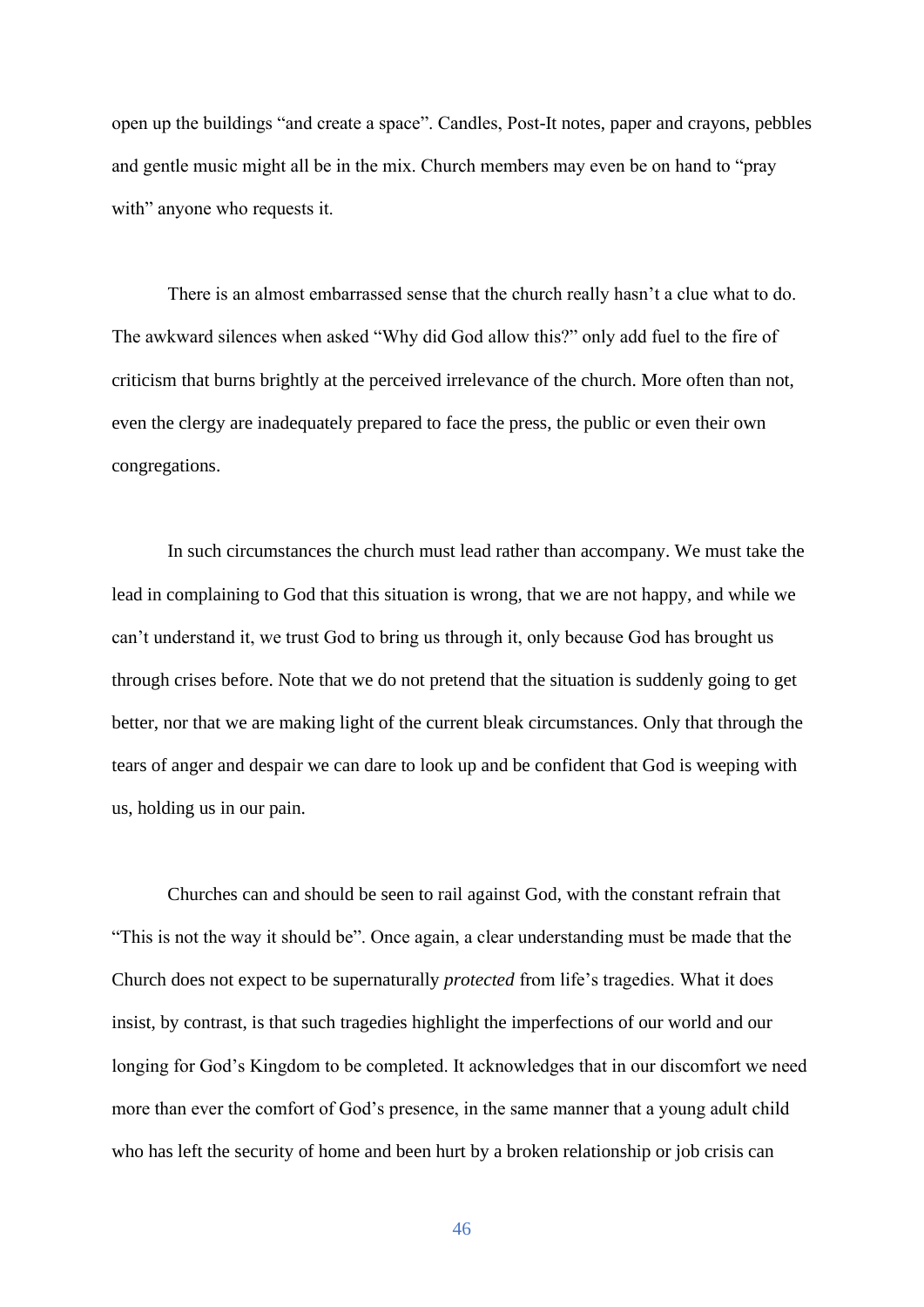return to a parent and be held in that crisis before moving on to try again. Furthermore, it must make clear that God does not *cause* suffering, nor less *permit* suffering by God's inaction to prevent it; instead, the cries of "Why, God, Why?" are more about expressing our limited understanding of God's mysterious nature, and like Job, about us needing to place our suffering within a wider context. Through it all, we must continue to proclaim the eschatological hope in Christ of final and ultimate redemption, where death is not only defeated, but suffering in all forms is no longer part of the language.

It would be good when Church Minsters are approached by the Press for comment at a time of local tragedy affecting the whole community, for thoughts of this nature to be shared along with the more anodyne assurances of soft cushions, Post-Its and tea lights.

### **Conclusion**

The Psalms of Lament have always formed the greater portion of the Psalter - the Prayer Hymnal of the Christian Church since its earliest days. As a hymnal, the Psalter had it all, covering the widest variety of circumstances, moods, themes and emotions - arguably more so than any hymnal since. For centuries it provided the bedrock of Christian worship, prayer and praise, even to the point of regular recitation and even memorisation by some praying communities.

In their drive to be cutting edge and contemporary (for 'contemporary' read 'any time from the 17th Century onwards') Church congregations ensured that the Psalter was gradually phased out as it was seen to be irrelevant or even embarrassing. The loss of the Psalter from Christian worship, however, has had no real benefit.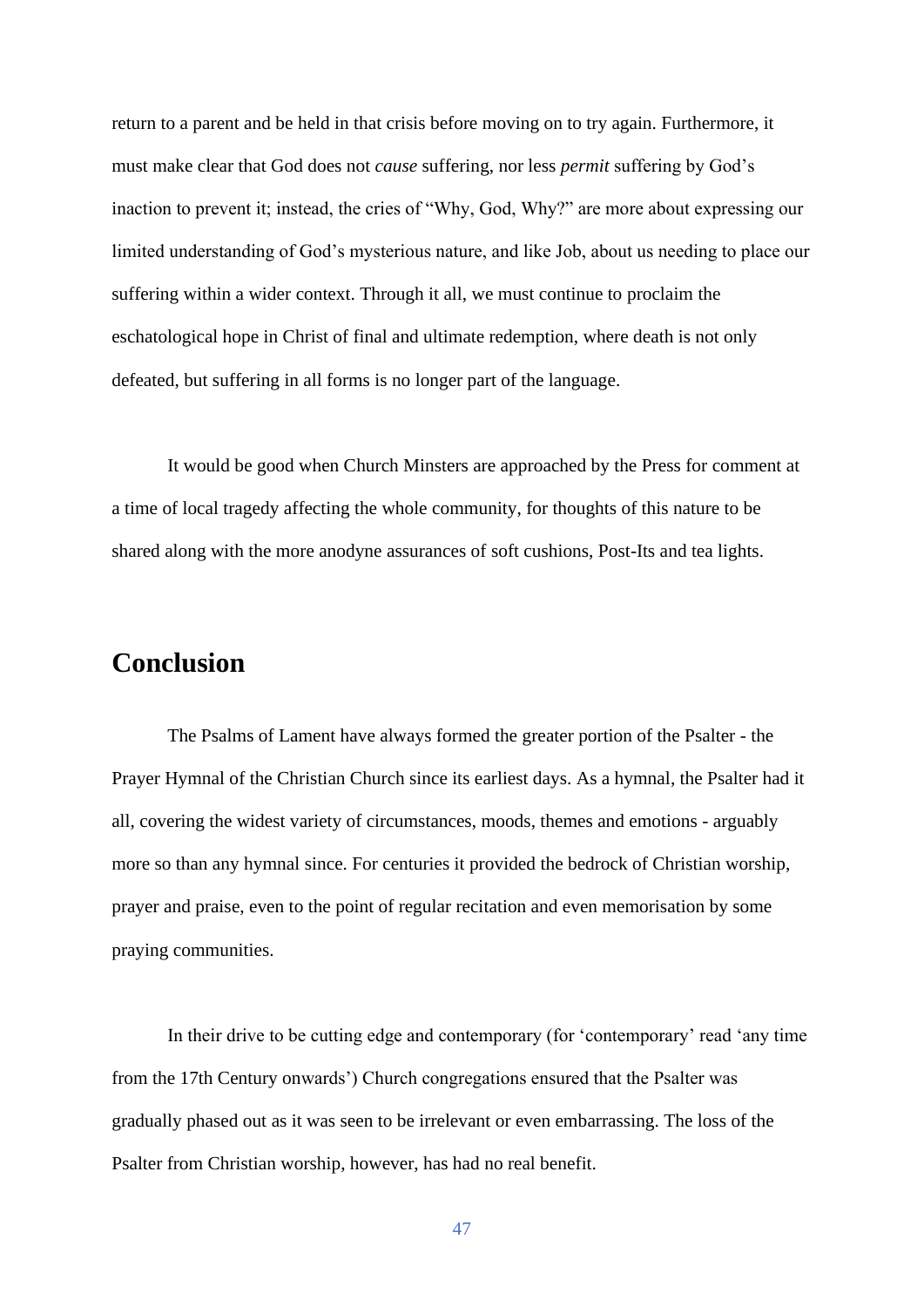We have followed how the Psalms of Lament were picked up again and studied in their own right as a genre by the form-critical analysis in the 20th Century by the likes of Gunkel, Mowinckel, Westermann and Brueggemann, and we have seen further how the Lament category was further subdivided into laments about 'The Enemy', about 'Self' and about 'God'. We have continued with this to understand what we really mean by lament, so that we can appreciate the characteristic anatomy of a typical lament psalm.

Coming forwards into the present day we have seen examples of lament psalms being used as agents of healing and affirmation within groups of some of society's most vulnerable victims, and we have noted too how lament psalms can be used as a catalyst for social action in order to challenge injustice on both the local and the global stage.

Finally we have explored how Lament Psalms might be re-introduced into Christian Worship through prayer and song, looking both at a typical Sunday worship service and also within the overall liturgical shape of the year. We have extended this into opening the doors of the church so that the whole community can be included at times of local lament.

The Psalms of Lament have shown us a language which is in grave danger of being lost altogether. Let us reclaim that language, and with it all the resources of our own Christian heritage.

(11,700 words)